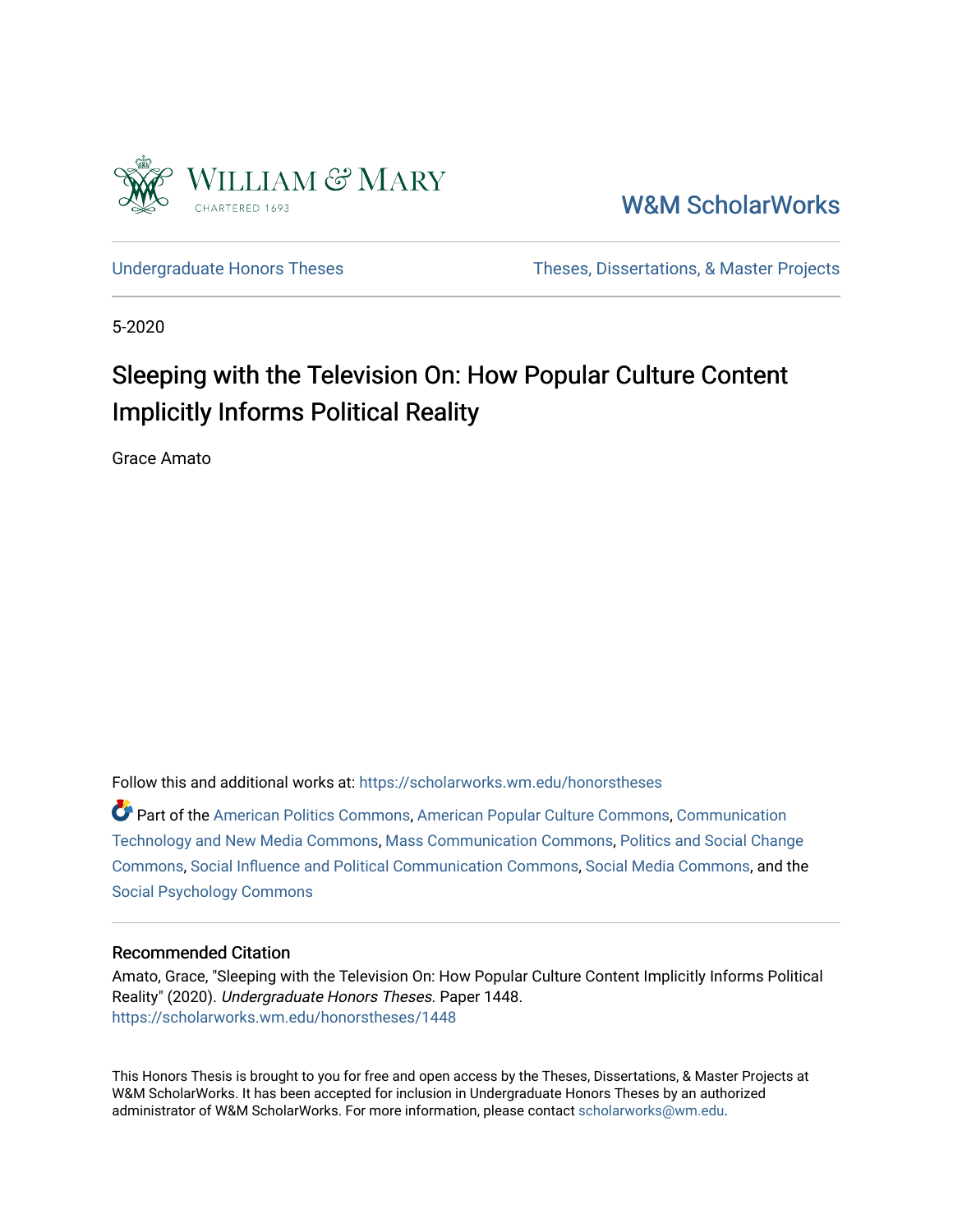### **Sleeping with the Television On: How Popular Culture Content Implicitly Informs Political Reality**

A thesis submitted in partial fulfillment of the requirement for the degree of Bachelor of Arts in International Relations from The College of William and Mary

by Grace Amato

Marmul Ald

 $\overline{\phantom{a}}$  , which is a set of the set of the set of the set of the set of the set of the set of the set of the set of the set of the set of the set of the set of the set of the set of the set of the set of the set of th Marcus Holmes, Honors Thesis Advisor

> Elizabeth Losh Committee Member

> > Hiroshi Kitamura Committee Member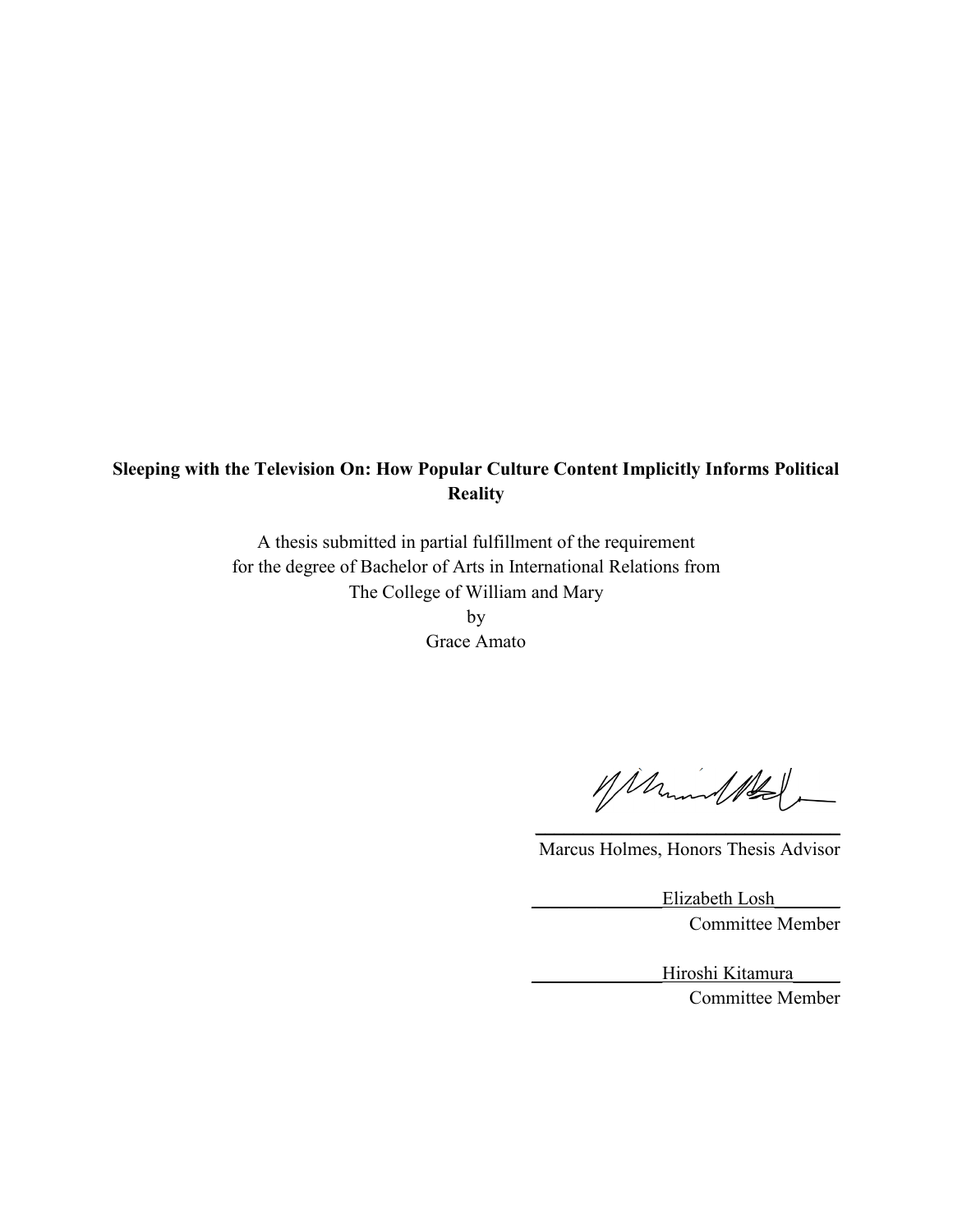## **Sleeping with the Television On: How Popular Culture Content Implicitly Informs Political Reality**

A thesis submitted in partial fulfillment of the requirement for the degree of Bachelor of Arts in International Relations from The College of William and Mary

by

Grace Amato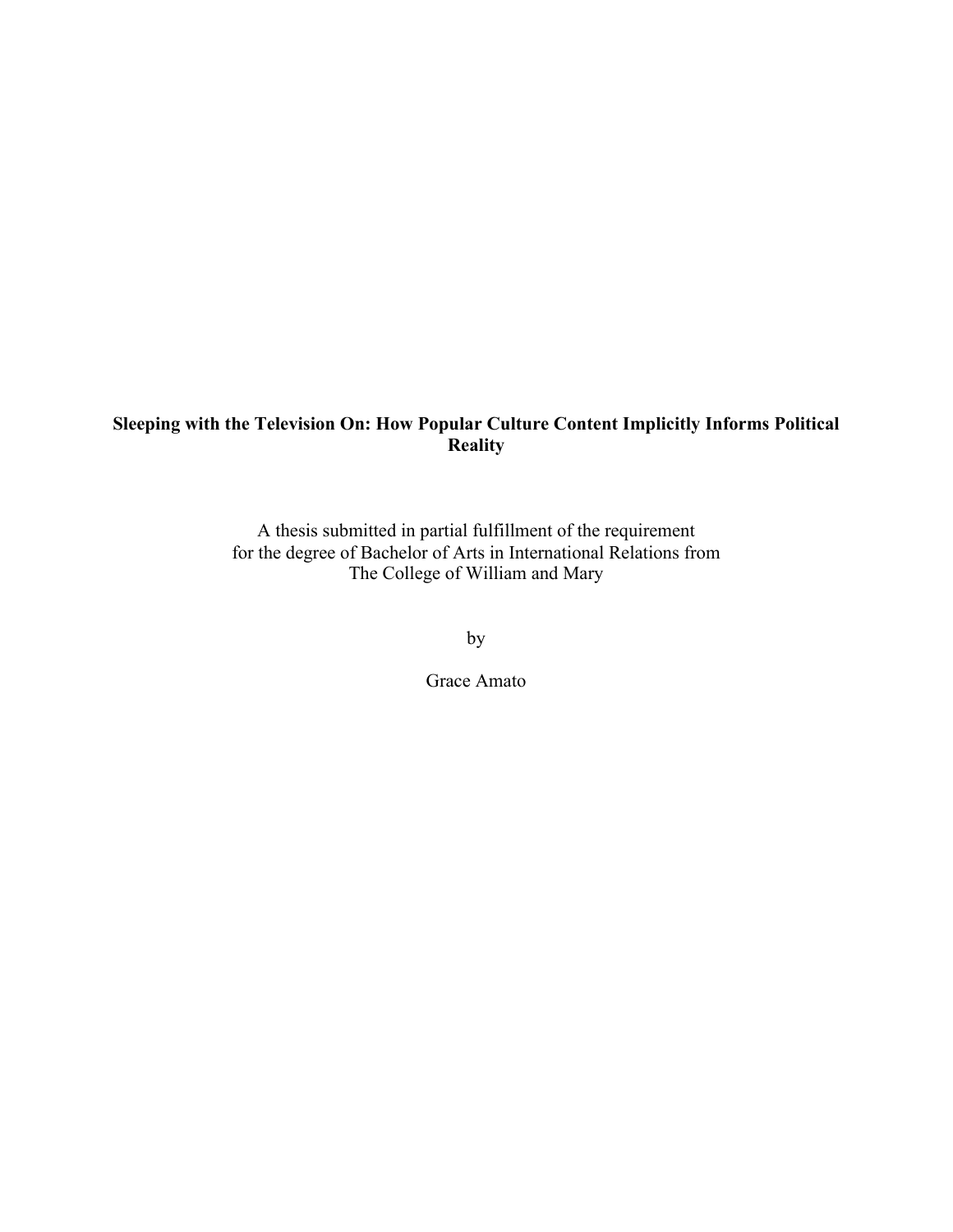## **Table of Contents**

| Introduction                                                                                                                        | 3       |
|-------------------------------------------------------------------------------------------------------------------------------------|---------|
| <b>Literature Review</b>                                                                                                            | 4       |
| <b>Conceptualizing Political Reality</b>                                                                                            | 5       |
| The Role of the Individual and Public Discussion in Developing Political Reality<br>Media and the Construction of Political Reality | 7<br>12 |
| The Internet as a Modern Forum                                                                                                      | 17      |
| Data and Methodology                                                                                                                | 21      |
| Research Design                                                                                                                     | 21      |
| Sampling                                                                                                                            | 22      |
| Coding and Interpretation                                                                                                           | 25      |
| Discussion                                                                                                                          | 27      |
| Reddit                                                                                                                              | 27      |
| <b>Styles of Understanding</b>                                                                                                      | 29      |
| Twitter                                                                                                                             | 32      |
| <b>IMDB</b>                                                                                                                         | 36      |
| Parks and Recreation and Boardwalk Empire                                                                                           | 37      |
| Veep                                                                                                                                | 38      |
| The West Wing                                                                                                                       | 39      |
| Limitations                                                                                                                         | 44      |
| Conclusion                                                                                                                          | 45      |
| Bibliography                                                                                                                        | 48      |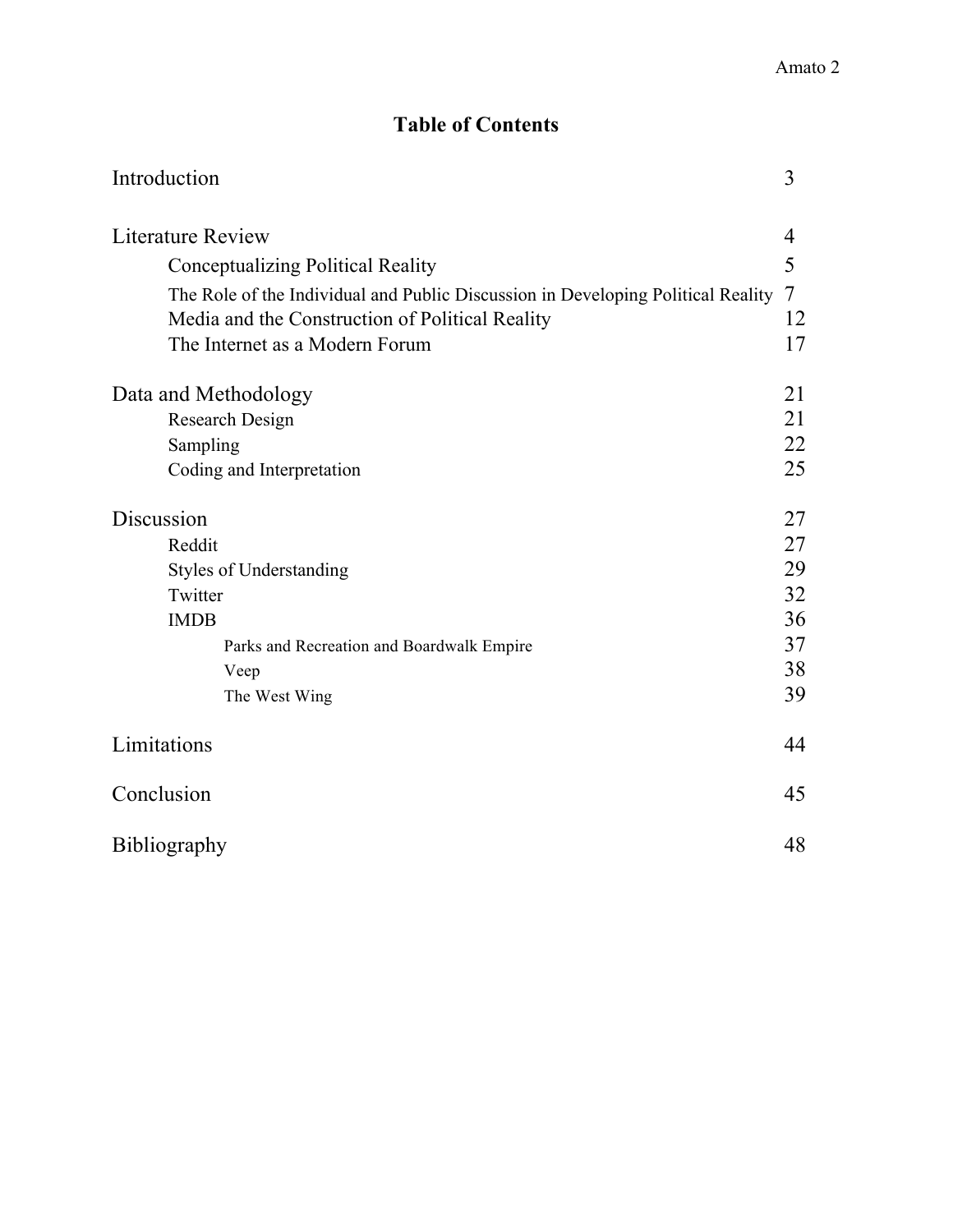#### **Introduction**

In 1875, just 145 years ago, there were no telephones and few commercial radios. By the turn of the next century 25 years later, scientists driven by humanity's inherent yearn for connection had transformed the way we interact. As society of the 1900s grew complacent with their current modes of entertainment and communication, the human need for interconnectedness grew seeking new modes of interaction. Within 100 years, humans created audible moving pictures, television, computers, the Internet all in various attempts to solidify an increased rate of human interaction.

Since the mid-20th century, television producers have used their medium to solidify their national, regional, ethnic, or generational culture. As television serials grew more popular from around the 1940s onward, producers made a concentrated effort to make their content relatable so as to encourage viewership. The theory behind this is obvious. Viewership will surely increase when discussion about the show amongst the public increases. People want interaction and having these discussions is a key form of interaction. Interaction happens when content is accessible for more than one person. Content is accessible when it reflects the world the audience is familiar with. Even films as otherworldly as Star Wars use romance and friendship to anchor the audience in a sense of familiarity. Television series, in this way, are cultural artifacts in themselves. With the development of the Internet, the conversations surrounding these cultural artifacts are suspended in time through social media and Internet forums. Despite Internet users deleting comments over time, ample content remains to study exactly what role these conversations play in creating new understandings of the world. This study goes on to discuss exactly how this formation of a new political reality might happen and explore the changes in society as a result of such Internet conversations about television shows.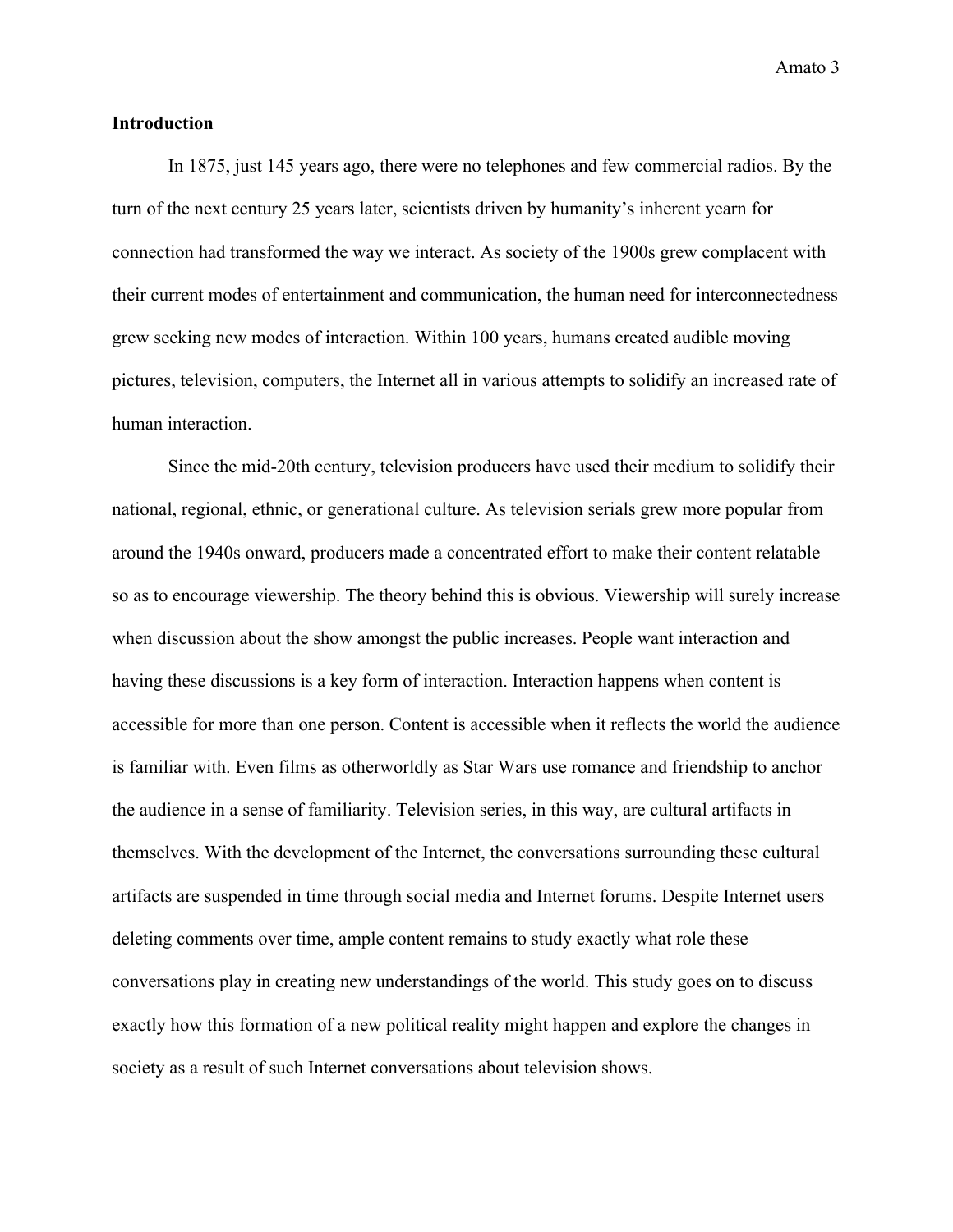Conversations about television shows and other popular culture content are happening constantly through various media. These conversations are undervalued and underexplored in terms of their ability to explain just how much popular culture content influences audience members' beliefs about how the world works. By examining shows about the American government, the study is expected to reveal the societal expectations that lead to change in local and national politics. The primary goal is to understand how public opinion is shaped by popular culture and, in turn, how politics are shaped by public opinion. All being well, this will provide a framework for analysis of international politics as well as local politics in other nations.

#### **Literature Review**

In many major world powers - the United States, Great Britain, and Germany- the populous has become increasingly divided along political party lines over the course of the last decade.1 These divisions are frequently highlighted by the conversations happening both in private and in public on the Internet. From these interactions, it will soon become clear that popular culture is at the heart of our political reality. Popular culture has already infiltrated our politics through celebrity diplomacy and the thought leadership that occurs on late night television talk shows. It is easy to understand how a consumer would be influenced by these aspects, but fewer people are able to follow the pattern of influence that other popular culture content might have – content that is not explicitly about politics and might still shape our understanding of it. As such, this thesis will look into how popular culture content, in particular television shows, shape conversations on the Internet and thus influence public understanding of the current political reality.

<sup>&</sup>lt;sup>1</sup> Pew Research Center, December, 2019, "In a Politically Polarized Era, Sharp Divides in Both Partisan Coalitions<sup>"</sup>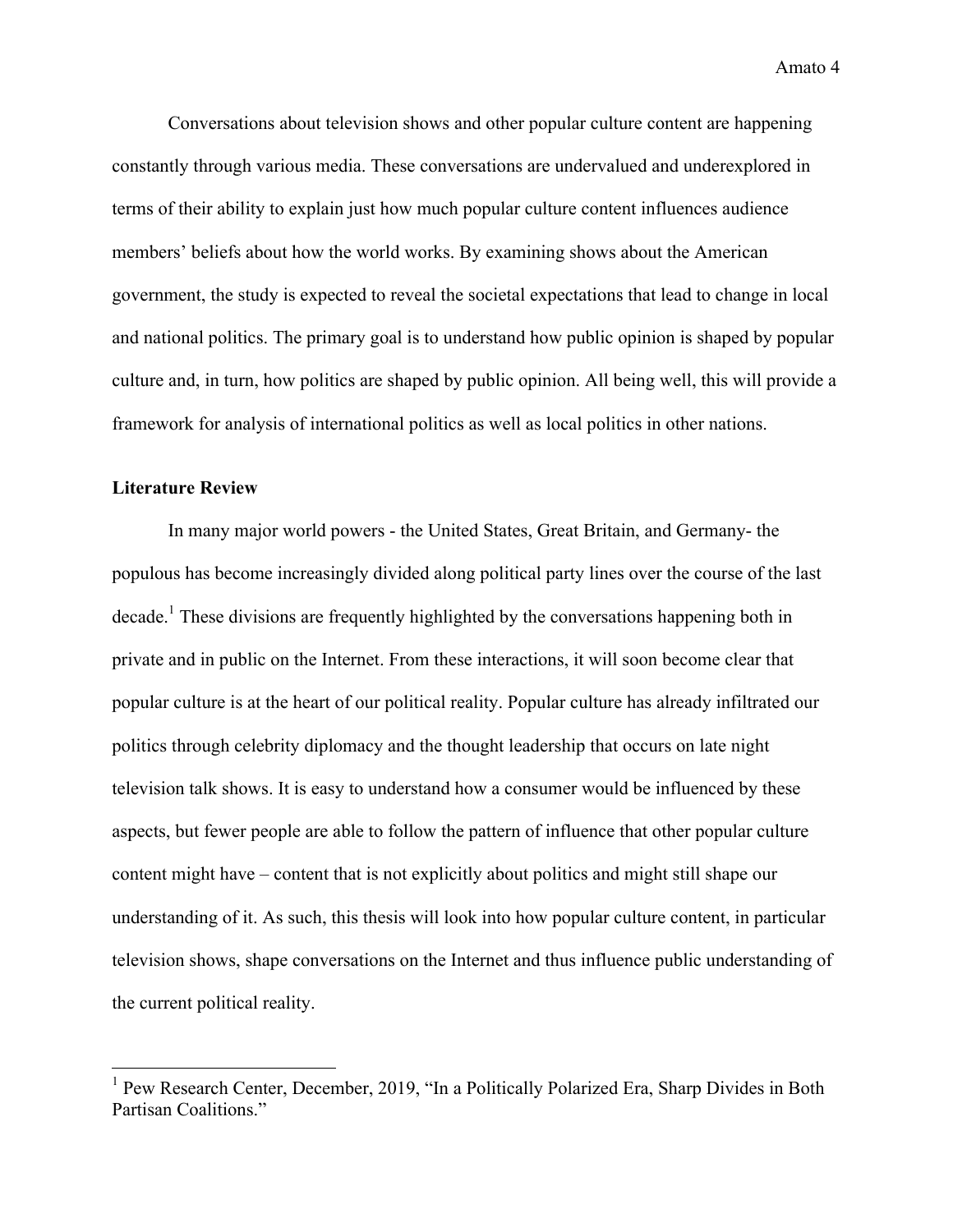## Conceptualizing Political Reality

Alexander Wendt described the interplay between individual perceptions and the current reality as constructivism, a structural theory of International Relations that claims the key structures of the international system are intersubjective rather than material and that state identities and interests are at least in part constructed by these social structures<sup>2</sup>. State identities, as will later be explained, are part of a collective identity shared by all those willing to participate in debate about the topic.<sup>3</sup> Wendt's theory of constructivism can easily be applied to the human idea of political reality. Political reality refers to the current understanding of how politics within a given state or country work, who or what controls those politics, the driving forces behind political activity, and who gets to contribute to political actions.<sup>4</sup> It is a combination between politics - "any persistent pattern of human relations that involves, to a significant extent, power, rule, or authority" - and the foundational set of rules that govern these interactions.<sup>5</sup> That is, political reality is a series of structures of expectation created within each individual, processed through conversations between individuals, and finalized as a shared understanding between the domestic public, political leadership, and, to some extent, foreign publics and political leaders. Political reality is not how a person thinks of oneself in daily life. It is instead how a person thinks of oneself in relation to the larger political apparatus. That is,

 <sup>2</sup> Alexander Wendt. "Collective Identity Formation and the International State." *American Political Science Review* 88, no. 2 (1994): 385.

<sup>&</sup>lt;sup>3</sup> Alexander Wendt, *Social Theory of International* Politics, Cambridge Studies in International Relations (Cambridge: Cambridge University Press, 1999)

<sup>4</sup> Shaul R. Shenhav, "Political Narratives and Political Reality." *International Political Science Review / Revue Internationale De Science Politique* 27, no. 3 (2006): 249.

<sup>5</sup> Robert Dahl, *Modern Political Analysis* (Englewood Cliffs: Prentice-Hall, 1963), 6.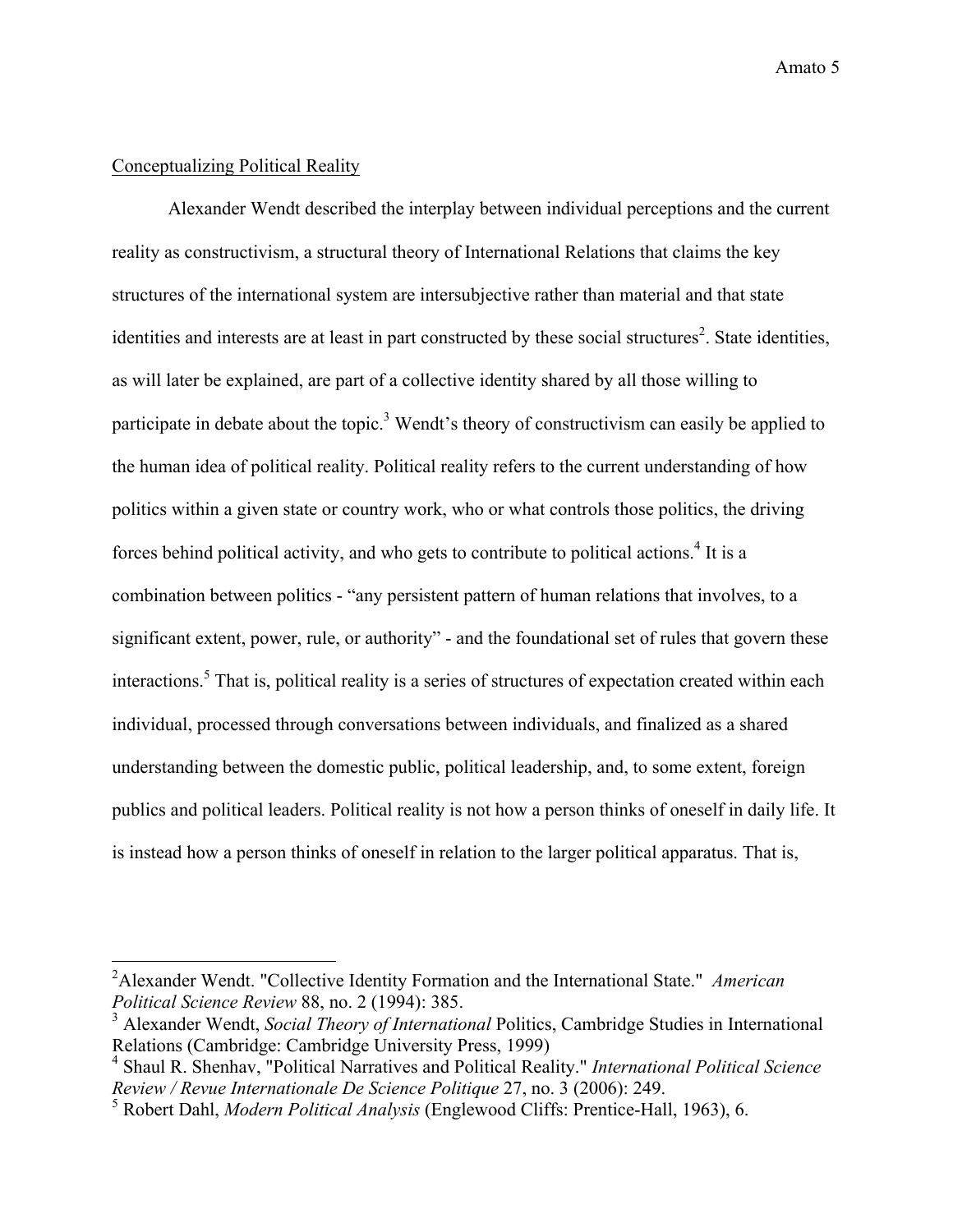political reality does not generally concern interpersonal relationships or day-to-day activities unless these relationships and activities are directly impacted by the current political state.

The current political reality is determined in a variety of ways. In the United States, many would point to the importance of the Constitution as a founding document and the underpinnings of democracy laid out in the Declaration of Independence as the basis for the current political reality. In North Korea, the excessive role of Kim Jung Un and his family history in daily life would likely be an overarching part of the political reality. In places like Russia and China, where internet access and press are censored by the state, government leaders are able to limit deviations from political reality so as to ensure a consistent and stable political understanding among their citizens. In general, political reality is determined by current events and the public's response to events.<sup>6</sup> In the United States, political reality was rapidly and radically changed forever after the events of September  $11<sup>th</sup>$ , 2001. In the previous political reality, the American government and its citizens operated on this idea of American geographic, economic, and political dominance. After the 9/11 attacks, the American public and its politics were much less ambitious, acting more frequently on the defensive out of fear and concern for the future. There is an understanding in International Relations that the attacks revealed a previously unknown vulnerability of the United States as a superpower.<sup>7</sup> Years later, the war on terror lacked any major accomplishments and again the political reality of the United States changed as the public lost confidence in its political leaders.

The Role of the Individual and Public Discussion in Developing Political Reality

 <sup>6</sup> Shenhav, *Political Narratives*, 249.

<sup>7</sup> Kuniharu Kakihara, "The Post-9/11 Paradigm Shift and Its Effects on East Asia" *IIPS Policy Paper* 292E, The Institute for International Policy Studies, January 2003.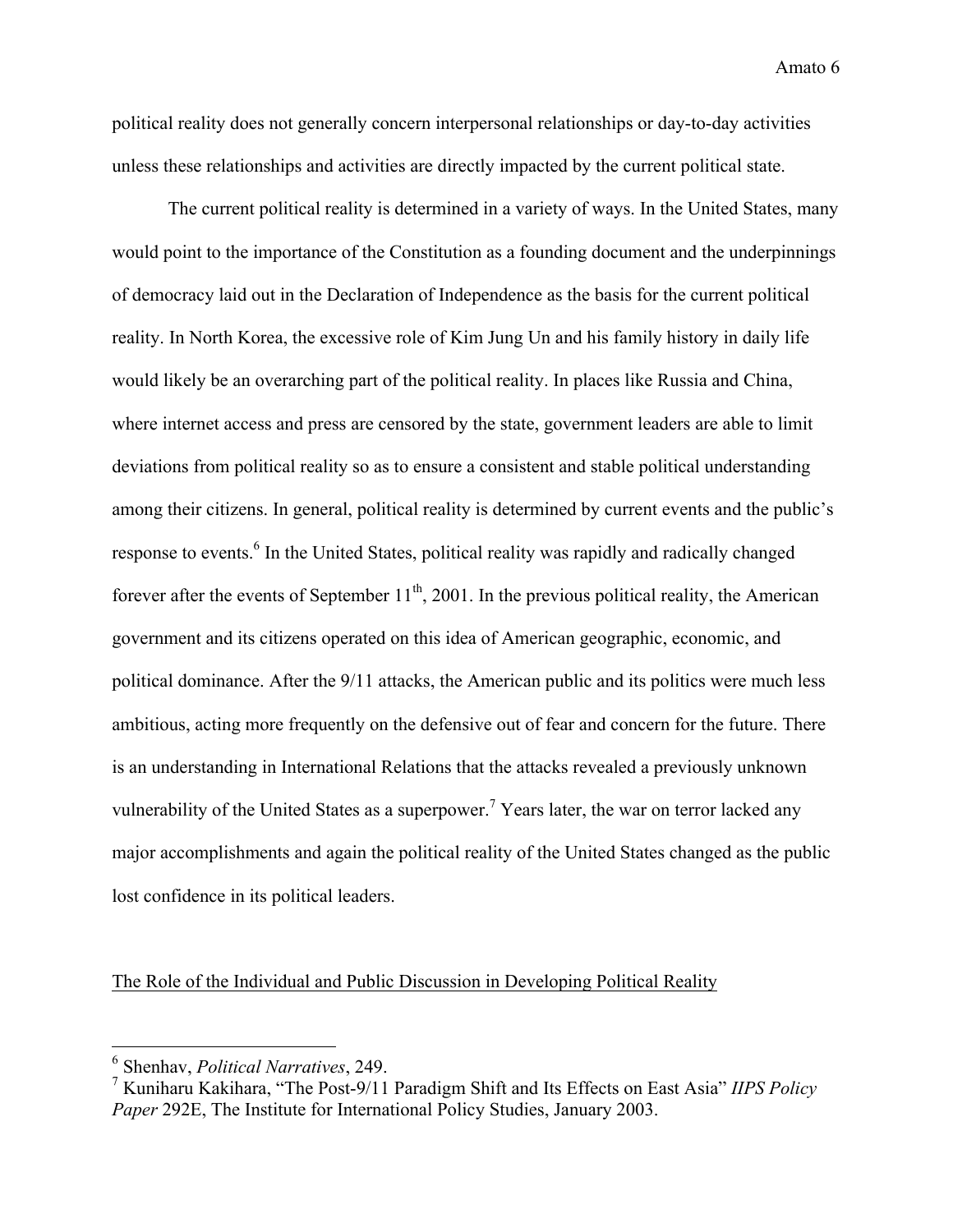Since active changes to political reality require some degree of efficacy in the public, Constructivism explains that some individuals react differently to political reality because of their identity as an agent in a larger social structure. Social identities are important in this capacity as they are sets of meanings and characteristics that an individual attributes to oneself when taking on the perspective of another.<sup>8</sup> These social identities are often in flux within an individual as the individual usually has multiple social identities that vary in importance from one moment to the next. Social identities, as a result, are keys to an individual understanding their role in a larger narrative and creating terms of individuality that allow agents to relate to one another and create a larger group. Wendt described, "These terms lead actors to see situations as calling for taking certain actions and thus for defining their interests in certain ways."9

With defined interests, relations within groups, and social identities, individuals then form a personal narrative. Narrative is the process and state of considering an individual's past and imagining the future in a way that is logically sound and provides unity, purpose, and meaning.<sup>10</sup> Through such narratives, individuals tell themselves and the people around them a story of their lives. Psychological researchers have worked to explain the dynamics of private life narration and external stimuli that influence how an individual publicly represents themselves. For example, preliminary results show that adults who self-report a strong commitment to improving society show redemption sequences, a psychological term for the experience of attributing an emotionally negative moment into a positive outcome later on. The

 <sup>8</sup> George McCall and J. L. Simmons, Identities and Interactions: An Examination of Human Associations in Everyday Life, New York: Free Press, 1978: 61-100.

<sup>9</sup> Wendt, *Collective Identity*, 385.

<sup>10</sup> Shenhav, *Political Narratives*, 247.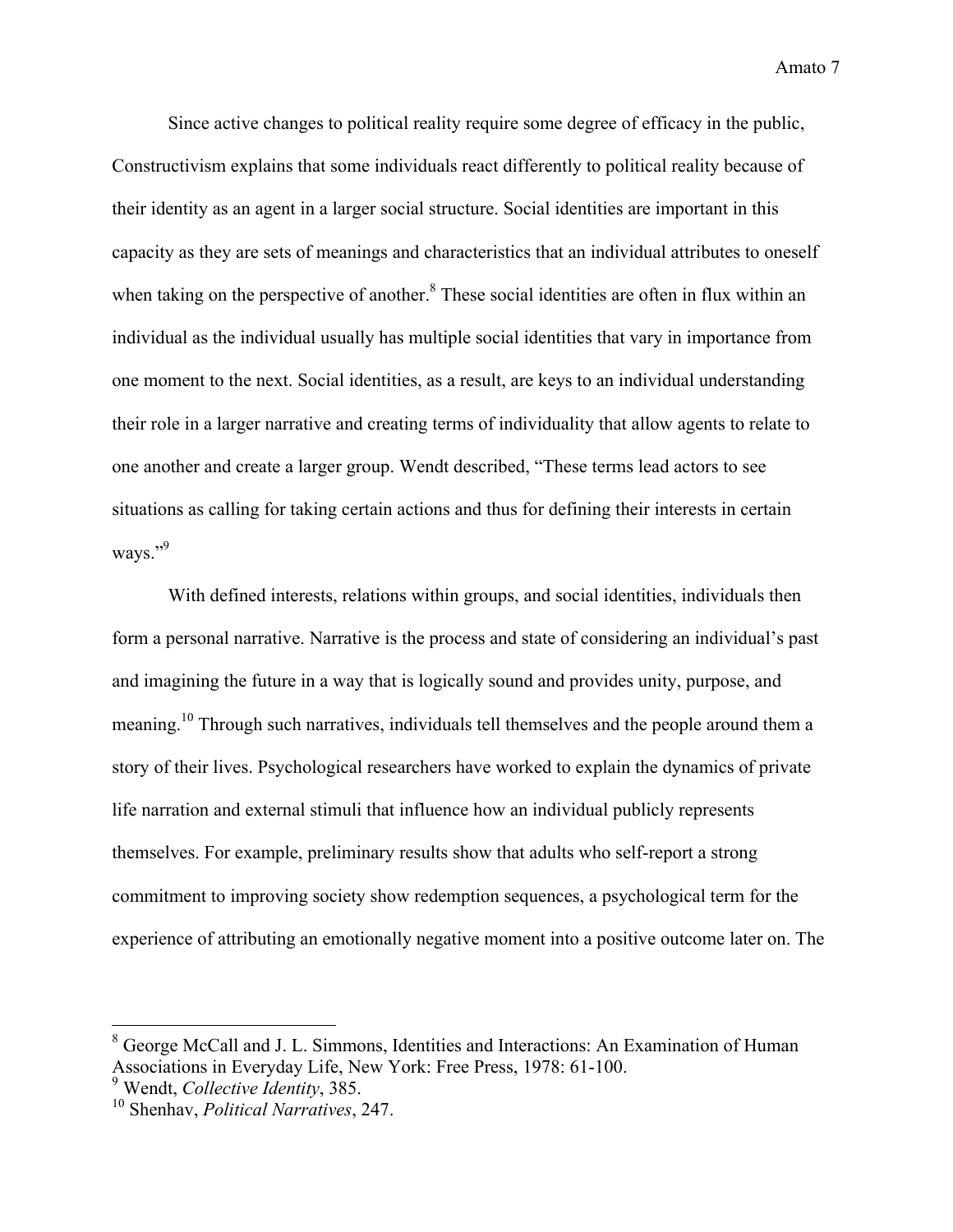researchers concluded that seeing their own lives as redemptive allows the adults to sustain hope to endure small obstacles and reinforce an idea of long-term success or goal-achieving.

Frank Ankersmit takes this internal identity transition to personal narrative a step further to explain how political reality is constructed. An individual's personal narrative contributes to a larger public narrative through conversations with other individuals who have different identities and narratives. The larger public narrative is what then creates political reality. Ankersmit explains that the political reality is stagnant if each individual's personal narrative construction is in line with what is occurring in external objective reality. This is what classical theorists call the input-output model in which the citizens' beliefs of how politics operate are the input and the representation of politics by political leaders is the output.<sup>11</sup> Political reality is unchanging if the input and output are equal.

Romantic and classical theorists disagree over the value of the input and output model. Romantic theorists are those inclined to believe that public opinion create the output. Romantic theorists disagree with the input and output model because there are often gaps between the input and output and romantic theorists believe that input and output should be equal. Classical theorists explain this conundrum by positing that the output actually creates public opinion, rather than vice versa. Classical theorists point to the original concept of constructivism in forming political reality and explaining that there is a constant interplay between political actors and their constituents that allows for alterations to political reality from both parties.<sup>12</sup>

<sup>&</sup>lt;sup>11</sup> Dan Combes and James E. Nimmo, *The Comedy of Democracy*, (Westport CT, Praeger, 1996): 28.

<sup>&</sup>lt;sup>12</sup> Frank Ankersmit, "Democracy's Inner Voice: Political Style as Unintended Consequence of Political Action<sup>1</sup>." In *Media and the Restyling of Politics: Consumerism, Celebrity and Cynicism,* edited by John Corner and Dick Pels, 19-40. London: SAGE Publications Ltd, 2003: 22-23.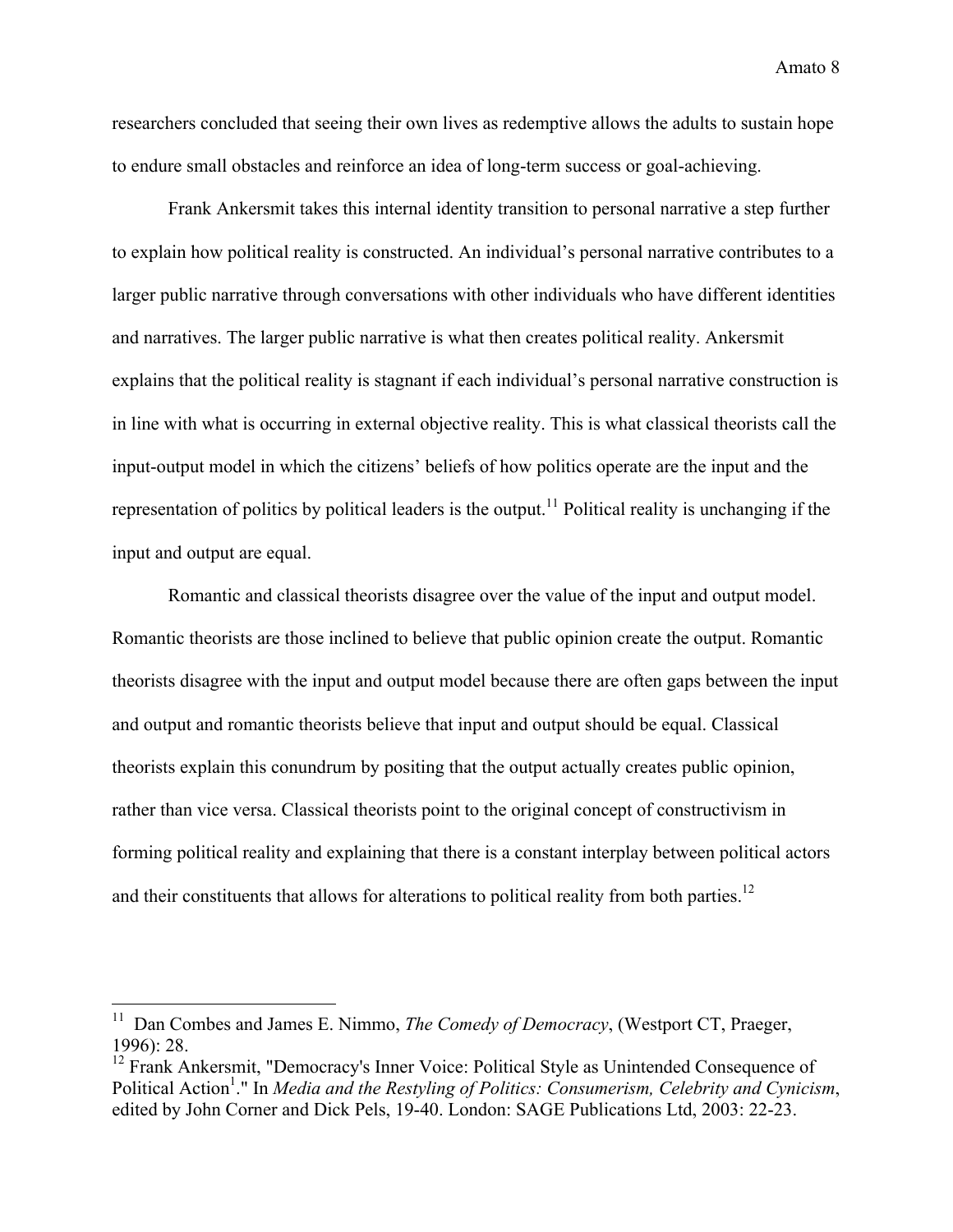Using the classical theory, gaps between personal narrative and external reality are necessary for political reality to change in response to current events. When gaps exist between the empirical facts of politics and the public's understanding of politics, the public faces a crisis of ontological security – the sense of order and stability that arises in humans from continuity of an individual's experiences.<sup>13</sup> When significant discrepancies arise between internal political narratives and external political realities, humans begin to feel disconnected and powerless to change their political reality. As such, they are stripped of agency which is especially catastrophic to ontological security in democracies which are based on the idea of an individual's agency in the political reality. In order for ontological security to be restored, political realities must change. The world requires its populations to absorb new understandings and adapt to new stimuli, to recognize a gap between the input and output and react accordingly to reestablish stability. Each individual must go through a two-step process to adapt: recognition and processing. People must first recognize that there is a deviation from political reality before responding to the deviation.<sup>14</sup> With that said, Friedrich Schiller explains that there is the possibility that some individuals do not recognize the deviation. This naïve individual forms the first of what Schiller describes as "styles of understanding".15 The naïve person does not or cannot comprehend that personal narrative can be different from objective reality in any given capacity and, as a result, does not feel a threat to their political reality nor a need to take action to make the outputted objective reality correspond with their personal narrative.

 <sup>13</sup> Murray Edelman, *Politics as Symbolic Action: Mass Arousal and Quiescence*, (Chicago, Markham, 1971): 3.

<sup>14</sup> Ankersmit, *Democracy's Inner Voice*, 26.

<sup>15</sup> Friedrich Schiller, "Über naïve und sentimentalische Dichtung," *Schiller's Werke Band 12* (Stuttgart: Cotta).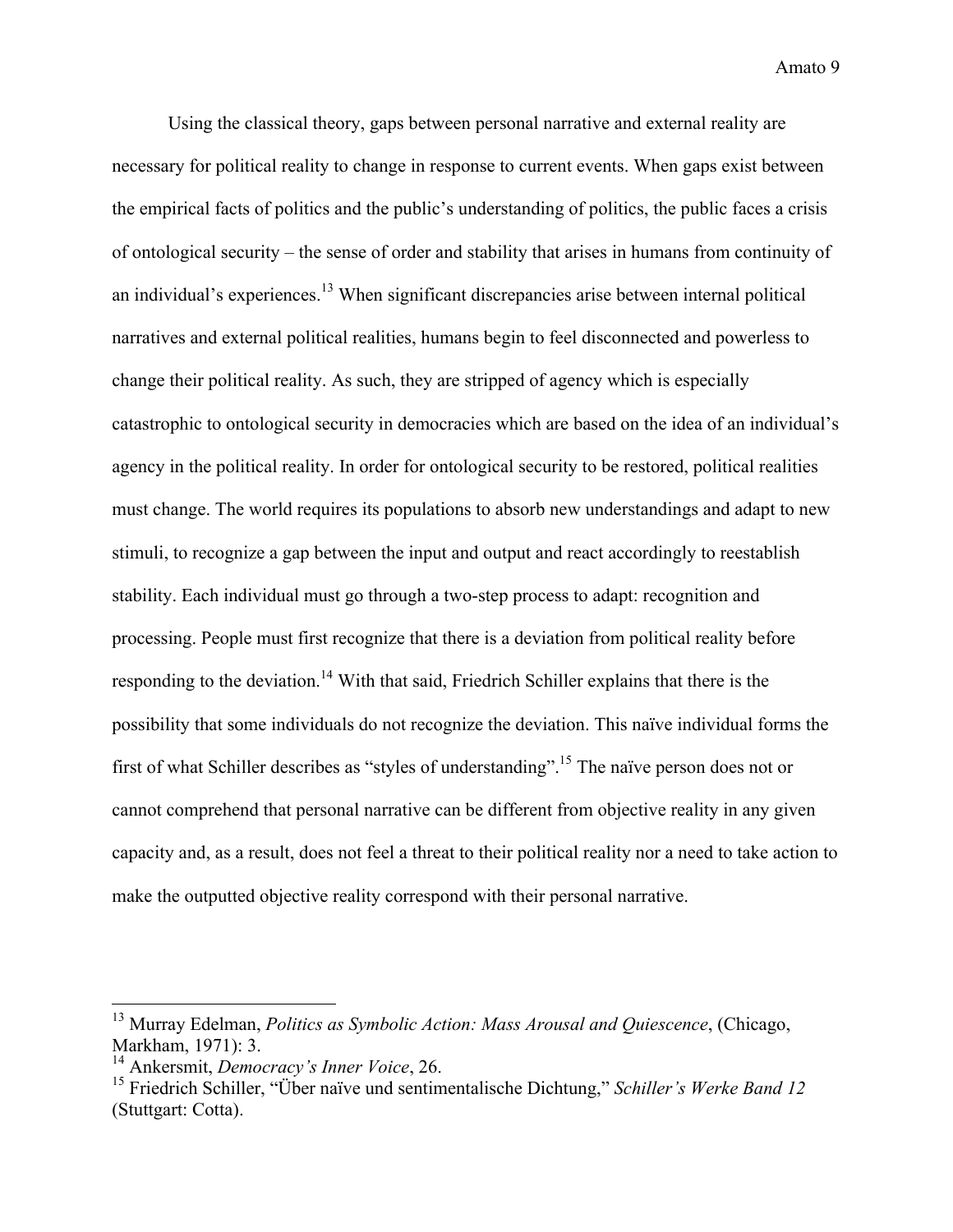Once individuals do recognize that there is a gap between the input and output, though, some become sentimental in so far that they are aware they are an outsider – or in more applied terms, those who recognize a gap between personal narrative and political reality feel the threat to ontological security and acknowledge that not everyone involved in creating the public narrative feels there is a threat. Schiller says this creates the two remaining styles of understanding. The first, the elegiac, tends to restore security by altering the output in an idealistic way. The elegiac will remedy this threat through art and culture which, according to Schiller, they find to be realistic in contrast to nature's idealism.<sup>16</sup> In other words, the elegiac recognizes that the way they originally understood political reality was idyllic and is seeking other resources to make sense of this new diversion so as to ensure that they do not fall into naïveté. These individuals actively try to change political reality because of the discrepancy it has with what they believe to be public opinion. Such public opinion is, in all likelihood, a manifestation of personal narrative projected onto the individuals the elegiac interacts with.

The satirical individual, the third and final style of understanding, feels the same deviation but is less interested in remedying the threat they feel to their ontological security. Rather, the satirical takes a Machiavellian approach by rejecting the ideal as the highest political reality. They instead focus on the empirical reality. In this way, the satirical individual is much the same as the romantic political theorist that believes political reality's output determines its inputs.<sup>17</sup> Empirical facts of how politics work determines an individual's views about the topic rather than the public determining how politics work. These individuals recognize the gaps

 $16$  Ibid.

 $17$  Ibid.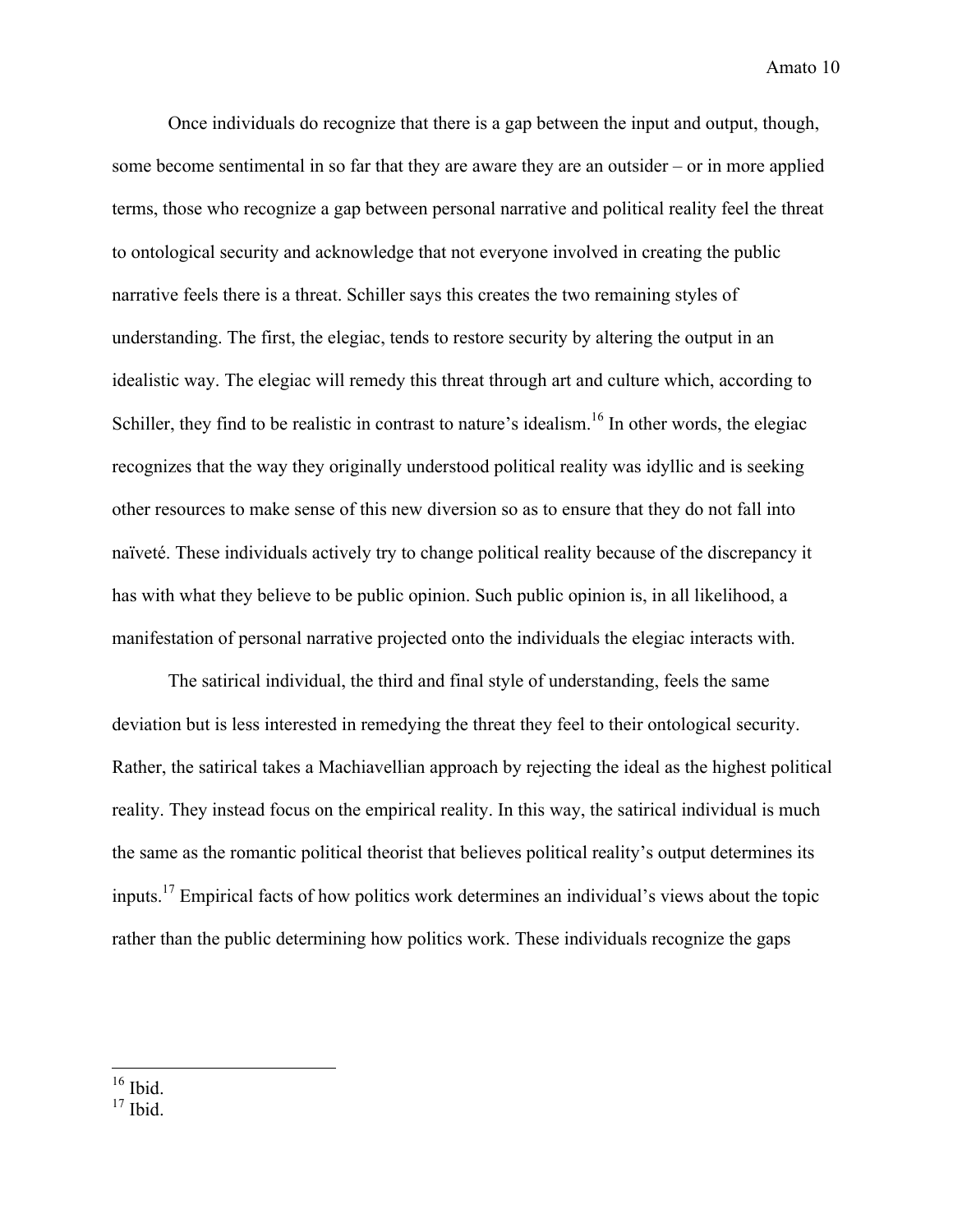between input and output and say that it was simply a misunderstanding, rather than finding an explanation for it.

Ankersmit argues that interactions between the naïve, the elegiac, and the satirical are what create a change to political reality. He says like the *inner stimme* in music, which is the melody the human brain creates in the absence of an actual instrument playing a melody, the new political reality is the shared understanding the human brain comes up with despite no one individual holding that understanding. In music, the *inner stimme* arises from the interplay of several instruments playing *around* the melody much like how political reality arises from the debate between the naïve, the elegiac, and the satirical *around* how politics should operate.

Murray Edelman explains that gaps between input and output in and of themselves will not create a new political reality, rather they will only create new outputs. However, once individuals of the three different states of mind begin to interact, the discovery of opposition to one's own reaction will create a new political reality. That is, political positions are largely formed by the acknowledgement that there is opposition to an individual's perception of political reality. Such is the case because there is no need to take a position when no opposition exists as is believed by the naive individual.<sup>18</sup> New political realities are therefore akin to an *inner stimme* because there is no one understanding that creates reality. Rather new political realities come about through an internal remedying of an individual's personal narrative in context of the other viewpoints and debate between the two. There is no explicit political reality, rather each individual will interpret it differently depending on the extent of their interaction.

 <sup>18</sup> Edelman, *Politics of Symbolic Action*, 3.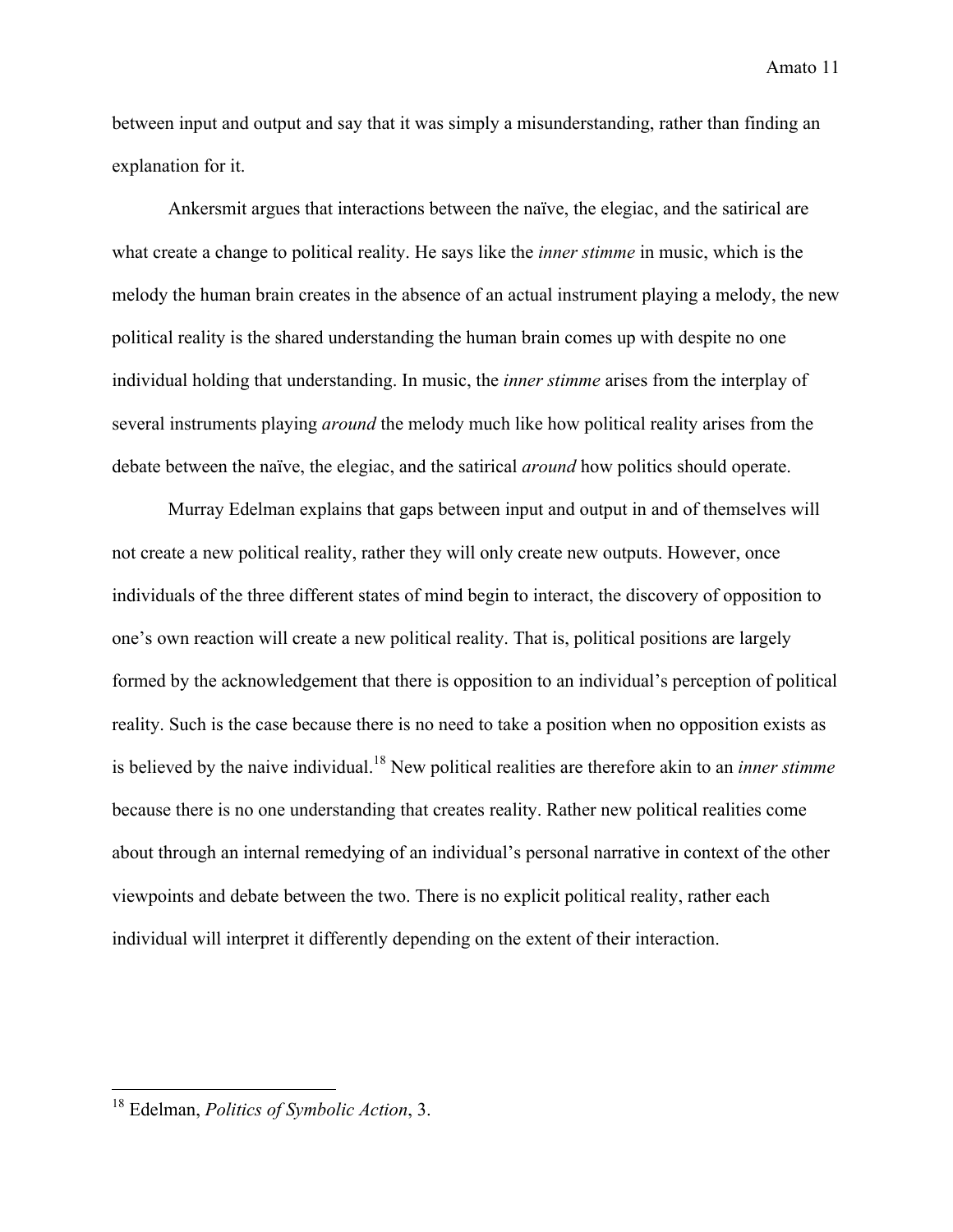#### Media and the Construction of Political Reality

Modern popular culture is positioned to drive conversation. Marshall McCluhan, one of the foremost scholars studying contemporary media, coined the phrase "The media is the message."19 McCluhan meant by this that media content is not independent of the medium through which it is delivered. Consumers consciously observe and form opinions based on media content. However, the same consumers are passively influenced by the medium through which they view content. For instance, McCluhan describes the movie as a catalyst for a new understanding of time, space and perspective not previously introduced to the human psyche. Movies are produced in such a way that consumers are privy to every possible perspective of the given environment; prior to this innovation, humans were constrained by a linear way of thinking with one person, one perspective, and one timescale. By this standard, then, it is apparent that consumers are now able to take on several personas of a character: forming logical conclusions about the way a character thinks, justifying the character's behavior, and comparing the character to individuals in the real world and how they may react to the given situation.

Political scientists have long agreed that media content, as well, is a driving factor for individuals to create political reality whether it be through news media, modern representation of historical events, or documentary work explaining current events. The way in which humans relate to the media they consume, though, is key to understanding how political realities are constructed. In 1975, Will Wright thoroughly outlined how strongly media consumers relate to the hero of the given media content. His specific study was that of the Western canon. As previously explained, a gap between political reality and perception of political reality can create an extreme threat to ontological security. This threat is what encourages viewers to search for

 <sup>19</sup> Marshall McLuhan, *The Medium Is the Massage*. London: Penguin, 2008.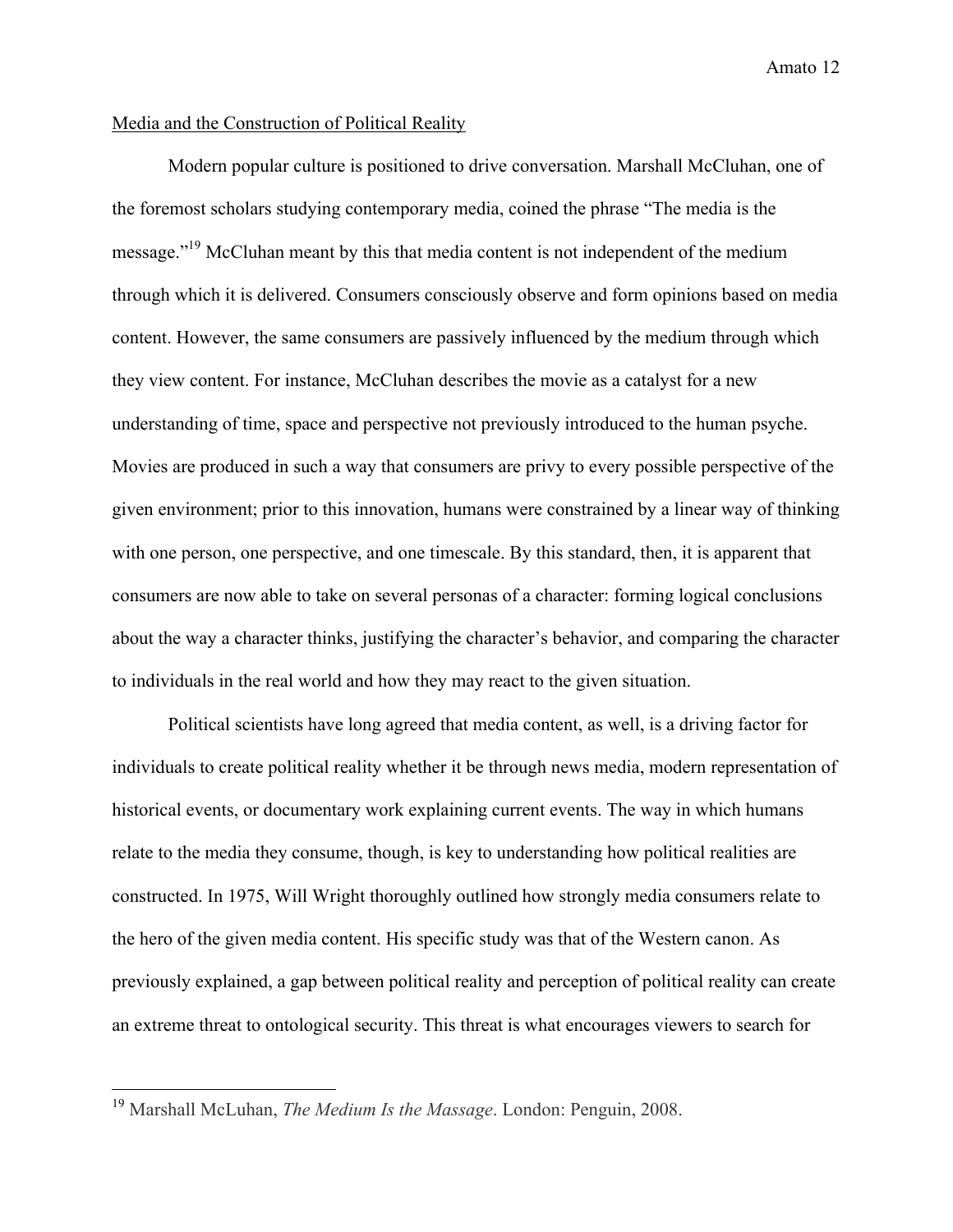reason in the media they consume. In doing so, individuals transplant their own logic of thinking unto characters they observe in order to explain any given series of events.<sup>20</sup> Humans also have a tendency to seek gratification and therefore look to implant their logic into the protagonist of any given form of media so as to position oneself to achieve this gratification. Gratification is achieved by proving to oneself that you, too, would behave in such a way that wins the approval of viewers. In Wright's analysis, he points out the uniqueness of the historical setting of the American West. Perhaps the widest variety of lifestyles and ideals in history came together in the Western frontier, allowing each member of the audience to relate to a different character and interpret their identity as pioneering at the least and heroic at the best.<sup>21</sup>

Content creators, of course, develop media in such a way that invites consumers to relate. Creators benefit greatly from stories that deeply resonate with their audiences and making content relatable is clearly key to this success. Such content does not necessarily need to represent positive feelings either. While audiences enjoy finding heroes to relate to within movies, media theorists often point to the horror movie hypothesis to explain that some popular movies succeed because they represent the audience's contemporary fears.<sup>22</sup> Stephen King, one of the world's most successful horror movie writers and theorists, refers to going to see a horror movie as "daring the nightmare," a feeling he can only parallel to riding roller coasters with the reassurance that we are "light-years away" from the true danger and violence the two actions represent.<sup>23</sup> Adam Lowenstein, a media theorist, argues that this danger and violence is a

<sup>&</sup>lt;sup>20</sup> Will Wright, *Sixguns and Society: A Structural Study of the Western*, (Berkeley CA: University of California Press, 1975): 7.

 $21$  Ibid.

<sup>22</sup> Adam Lowenstein, *Shocking Representation: Historical Trauma, National Cinema and the Modern Horror Film*, (New York: Columbia University Press, 2006) 1-16.

<sup>23</sup> Stephen King, "Why We Crave Horror Movies," in *Models for Writers Short Essays for Composition* ed. Alfred Rosa and Paul Eschholz (Boston: Bedford/St. Martin's, 2012) 524-525.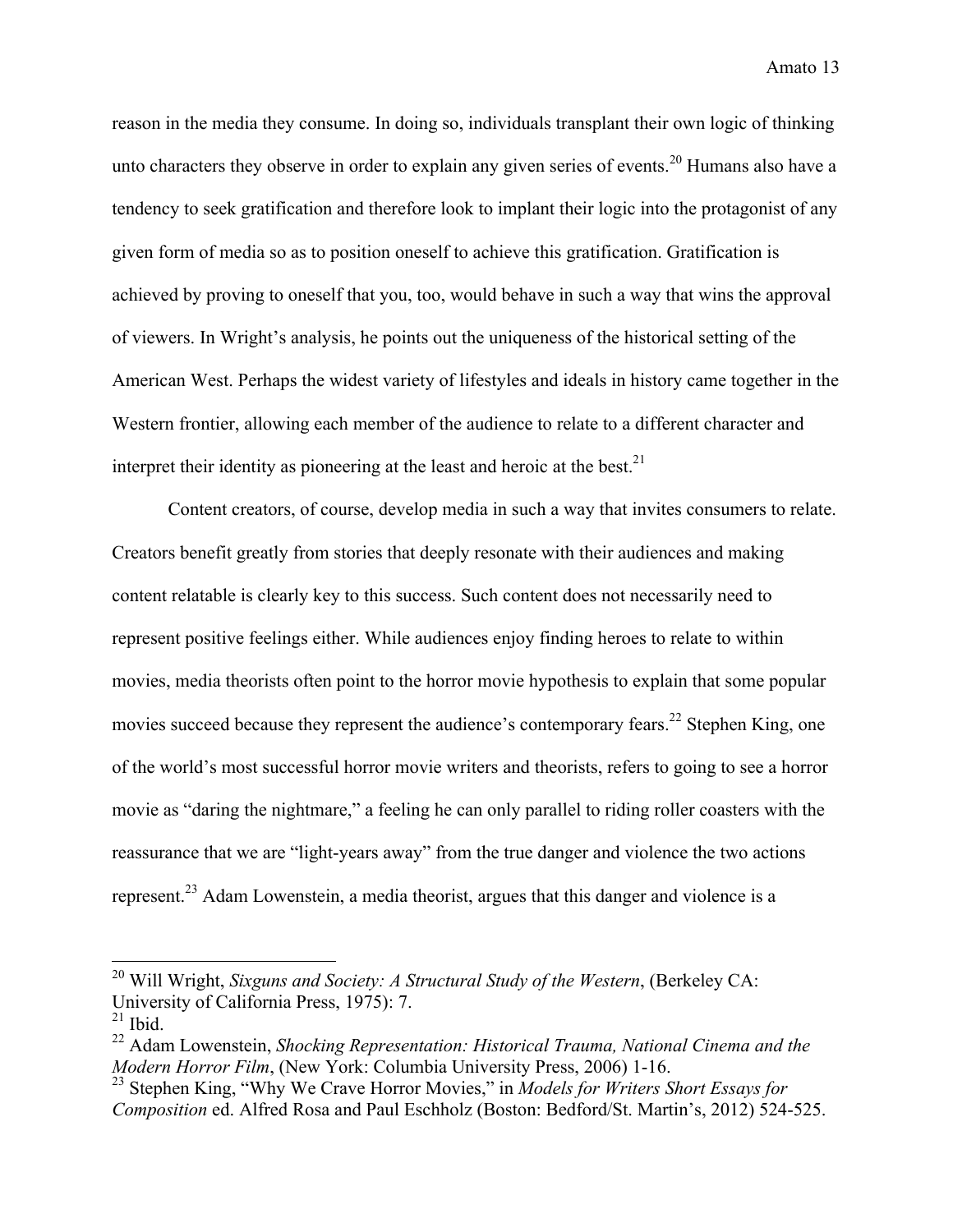reference to past trauma and is extremely powerful in cases like the Vietnam War and the September 11th attacks when a whole population was heavily impacted by the same event or series of events.<sup>24</sup> This shared historical trauma contributes to national identity and allows media producers to create content marketed directly at these identities.

Perhaps content creators' most blatant manipulation of consumers' yearns to relate to content appears in propaganda. Propaganda – defined as "the employment of non-logical or affective appeals in the public dissemination and modification of ideas, attitudes, and beliefs" – heavily relies on the same stimulus-situation gap to convince consumers of a certain idea.<sup>25</sup> However, most people do not want to be manipulated so propagandists are thereby forced to make their manipulation as attractive as possible. This is why propaganda often makes use of the power of suggestion. Rather than obtusely shove content into the faces of consumers, propagandists combine the unattractive manipulation with attractive stimuli.<sup>26</sup>

There is a similar explanation for why late night talk shows like *Last Week Tonight with John Oliver*, *Late Night with Seth Meyers*, and *The Daily Show with Trevor Noah* continually gain popularity.<sup>27</sup> There are two aspects of why satirical news like late night television is important to this study: First, it provides a social context for resolving ontological security crises provided by media. Second, it proves the influence that television can have on the public. Julia Fox, comparing television satirical news hosts to court jesters, argues that these characters are "part of the very fabric of the human experience, embodying a fundamentally human response to

 <sup>24</sup> Lowenstein, *Shocking Representation*, 1-16.

<sup>25</sup> Leonard W. Doob and Edward S. Robinson. "Psychology and Propaganda." *The ANNALS of the American Academy of Political and Social Science* 179, no. 1 (May 1935): 88.  $26$  Ibid.

<sup>27</sup> Geoffrey Baym, "*The Daily Show:* Discursive Integration and the Reinvention of Political Journalism," *Political Communication* 22: 260.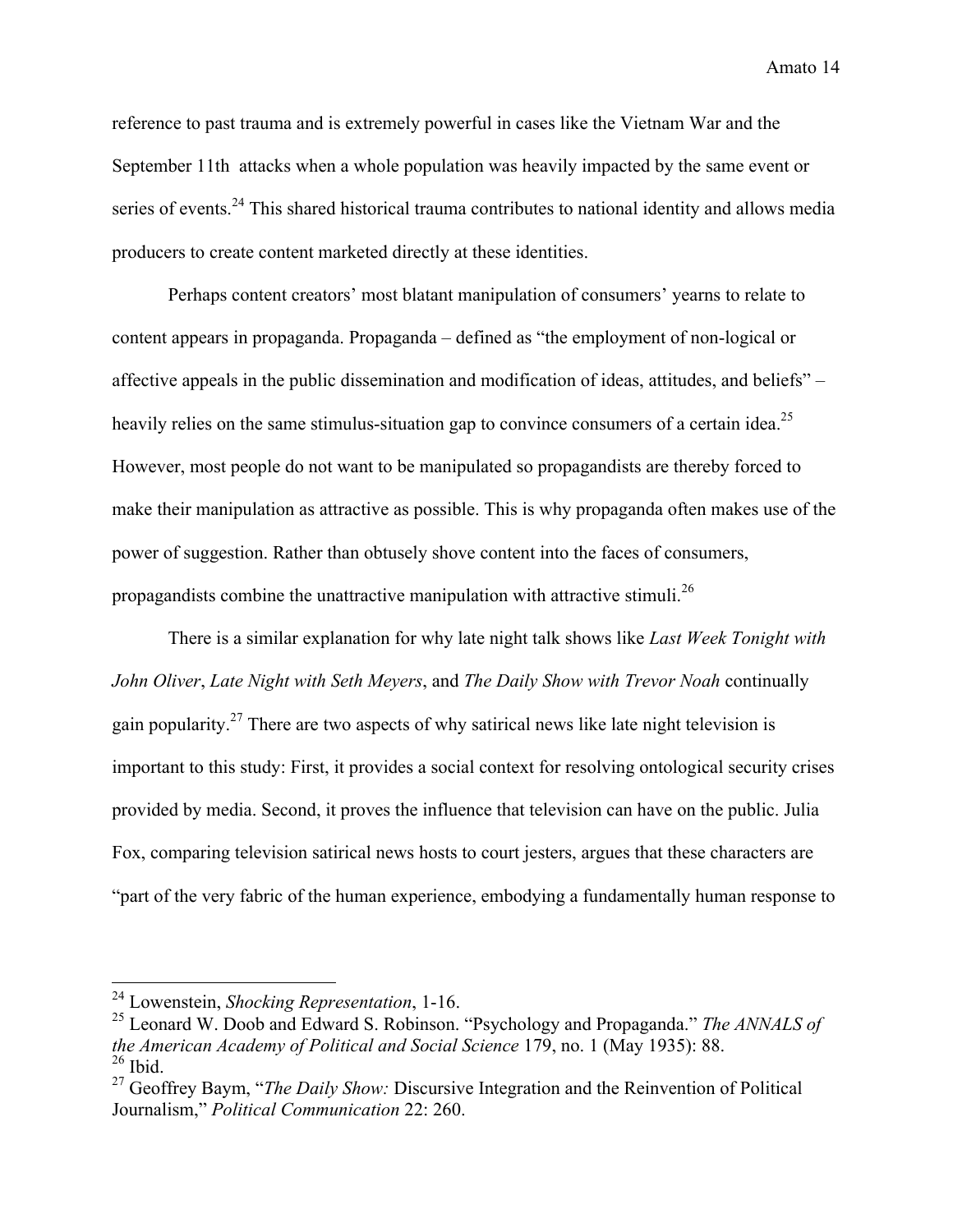our social and political environments."28 Traveling court jesters used to use satire to break complex political situations down into "edible" pieces of information for an uneducated public. There is an inherent fear of not understanding across human history. Court jesters, and now satirical news, help resolve this fear – this ontological security crisis – by making complicated information more accessible. Television, Fox says, is just the latest iteration as it is the dominant media of our time. These shows, by explicitly covering political content, are easily able to change the political reality by mocking some beliefs and respecting others.<sup>29</sup> This paper hopes to explain that most popular culture content reflects the same process by providing perspective on events that parallel real political events (making them accessible) and later influencing the political reality as a result of the conversations occurring about such events.

Both the producer and consumer relationships with media are focused on convincing audiences to identify with the content. In this paper, I posit that consumer identity will lead to each of the three responses to deviation between internal narrative and political reality as explained by Ankersmit, Schiller, and Edelman. Elizabeth Anker claims identity and narrative formation are emphasized by the use of melodrama. There are three aspects of melodrama: the victim, the villain, and the hero. In melodrama, the position of each of these actors is clearly and thoroughly distinguished. Both right and wrong as well as good and evil are clear and, as previously mentioned, most viewers believe they are on the good side.<sup>30</sup> With this combination of knowledge, one can then understand how emphasizing the separation of the hero from the

<sup>&</sup>lt;sup>28</sup> Julia R. Fox, "Wise Fools: Jon Stewart and Stepehen Colbert as Modern-Day Jesters in the American Court" in *The Stewart/Colbert Effect: Essays on the Real Impacts of Fake News* ed. Amarnath Amarasignam, (Jefferson, North Carolina: McFarland & Company, Inc., Publishers, 2011): Kindle Locations 1927-1928, Kindle Edition.

Ibid.

 $30$  Elisabeth Anker, "Villains, Victims and Heroes: Melodrama, Media and September 11," *Journal of Communications* 55, no. 1 (March 2005): 23-24.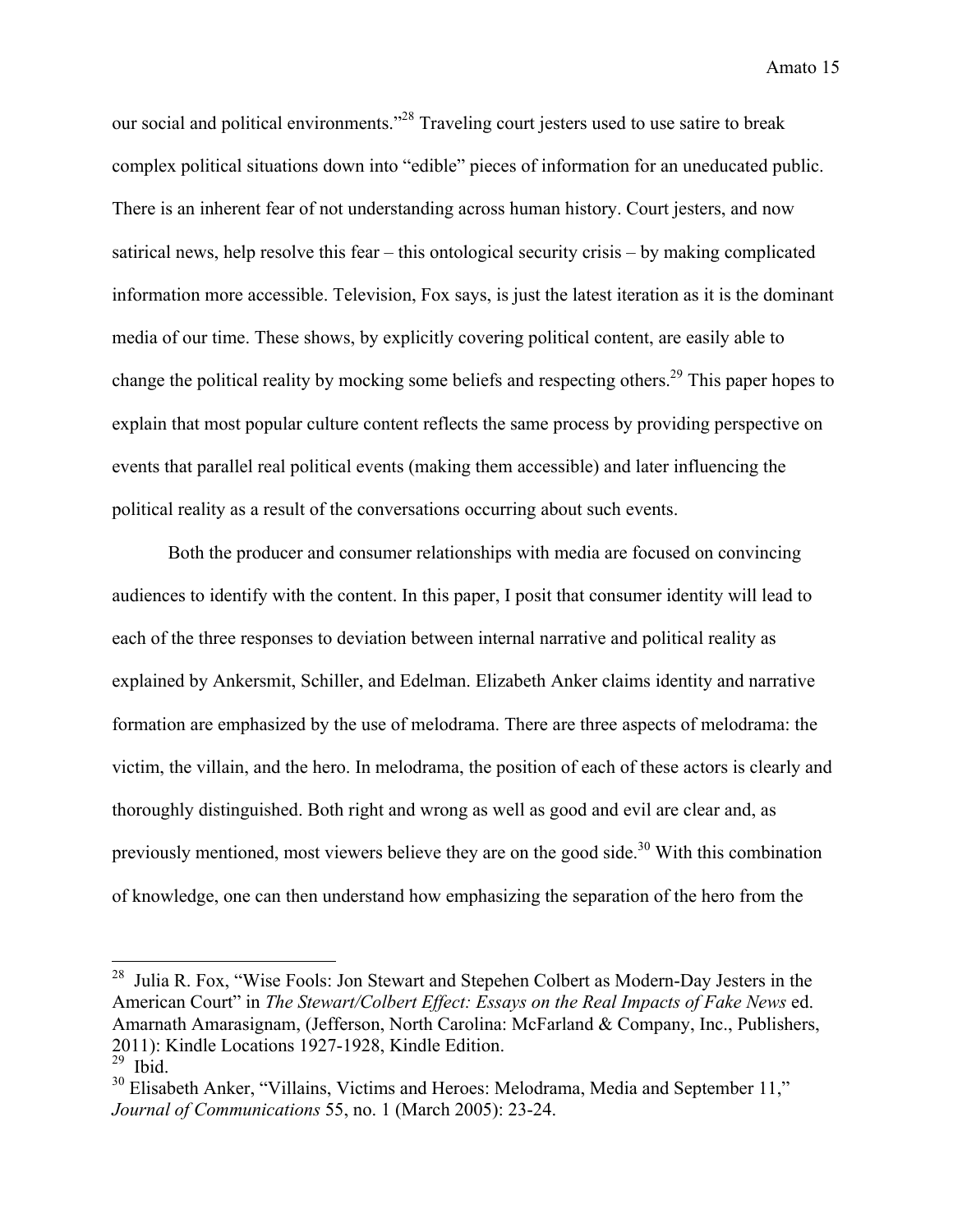victim and the villain, as well as good and evil would then further emphasize the identity and narrative the audience takes on when consuming content. It is especially important when this connection is reinforced. In modern society this is done through seeing a film several times, or more likely, watching a series with characters that reiterate the fundamentals of their personality episode after episode. $31$ 

Popular culture content is innovative in this perspective, then, as it combines the psychology behind propaganda and late night – that is, the ability of content creators to purposefully create content that is easily understood and explicitly intending to influence the consumer's perspective – with the attractiveness of melodrama. Consumers actively seek connections with others and popular culture content exploits such a need for connection thereby influencing how consumers understand themselves in relation to the "bigger picture." Furthermore, the accessibility of popular culture content like television and movies ensures that consumers are able to relate not only to the characters they are viewing, but also to their fellow consumers. Being able to discuss television shows and movies with neighbors, relatives, and even strangers creates a second layer of connectivity that the human brain inherently needs. These are the same connections that lead to the conversations Ankersmit and Edelman believe will create a new political reality.

Since it is true that popular culture content has some degree of impact on identity and narrative formation, one can assume that popular culture also presents a crucial divide within the input and output model of political reality. While popular culture can change the input by presenting a new basis for identity formation, it can also create a new output by presenting an

<sup>&</sup>lt;sup>31</sup> Michael D. Slater, "Reinforcing Spirals Model: Conceptualizing the Relationship Between Media Content Exposure and the Development and Maintenance of Attitudes," *Media Psychology* 18, no. 3, (2015): 371.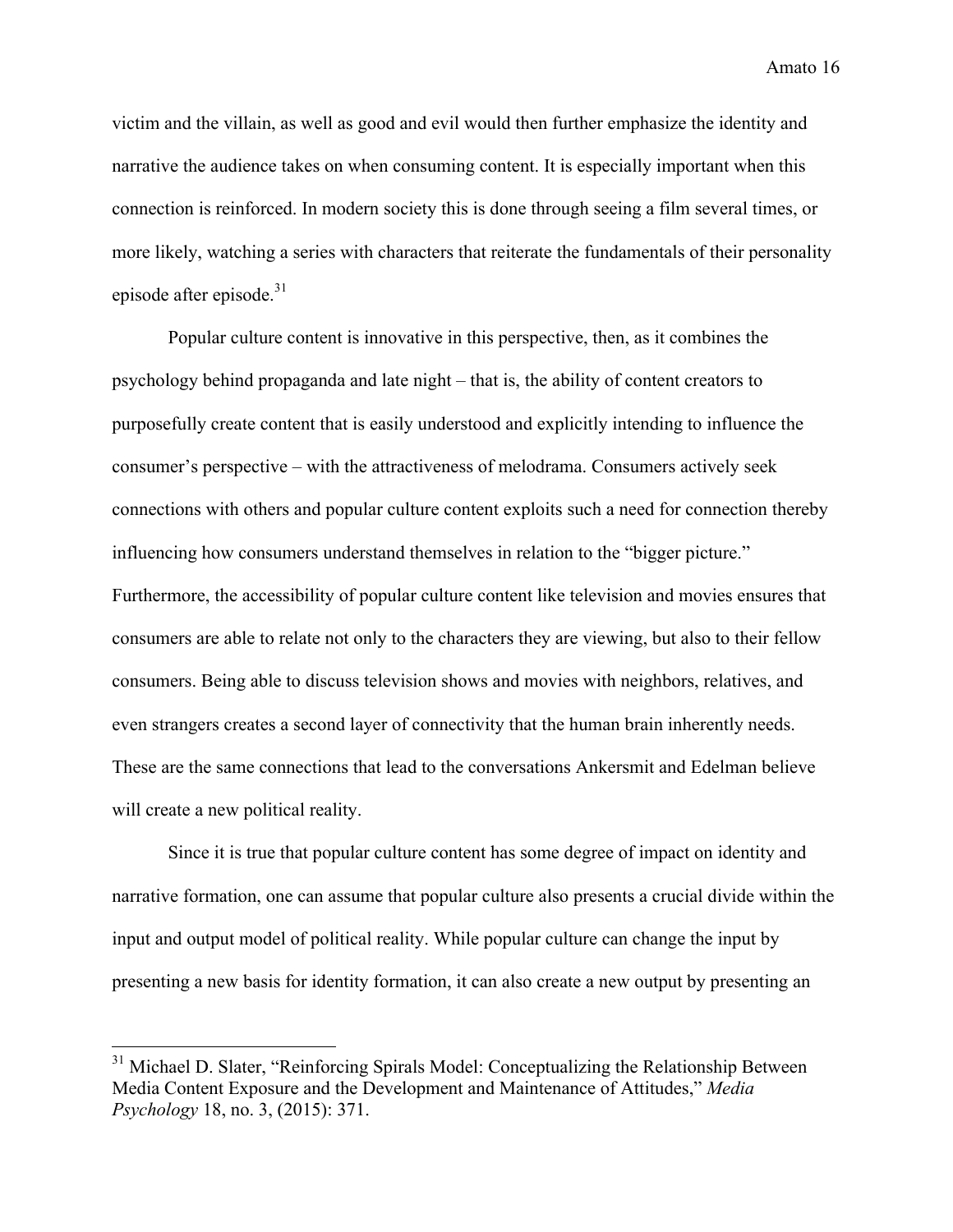alternative to the current external political realm. The discussions surrounding each consumer's opinions on this new output enforce a need to form a new political reality. Exploring the impact that aspects of popular culture like television and cinema have on political identities, narratives, and thus political realities poses a unique challenge to political science.

#### The Internet as a Modern Forum

Ancient Rome has been beholden for centuries as the pinnacle of democracy largely because of its respect for this interaction between individual opinions. Scholars have long noted the importance of public forum and debate in leading public discourse for the Romans. The key to the success of Roman Forums over two thousand years ago was the extent to which such forums were accessible to the average man. It was not, as is often heard regarding the American form of governance, reserved for a certain elite subset of the population. Instead, forums happened right in the middle of the city, open to all who entertained the idea. These forums, as a result, led to decision-making processes representative of the whole electorate because each person was equally as capable of contributing to the conversation on a given topic as their neighbors. The modern democratic form of government has spent the centuries since Ancient Rome trying to reconvene this sense of political efficacy. It is a process occurring not only in the United States, but also in the dozens of iterations of democracy across the globe. Getting young people to vote, ensuring the right to vote for everyone, and ensuring that those who are voting are informed on the issues at hand has been the task of hundreds of lifetimes. It is inherently clear that these votes are what shape any given political reality and public forums, when they were in use, were the first step to ensuring that such votes were informed by the narratives and identities of the whole electorate.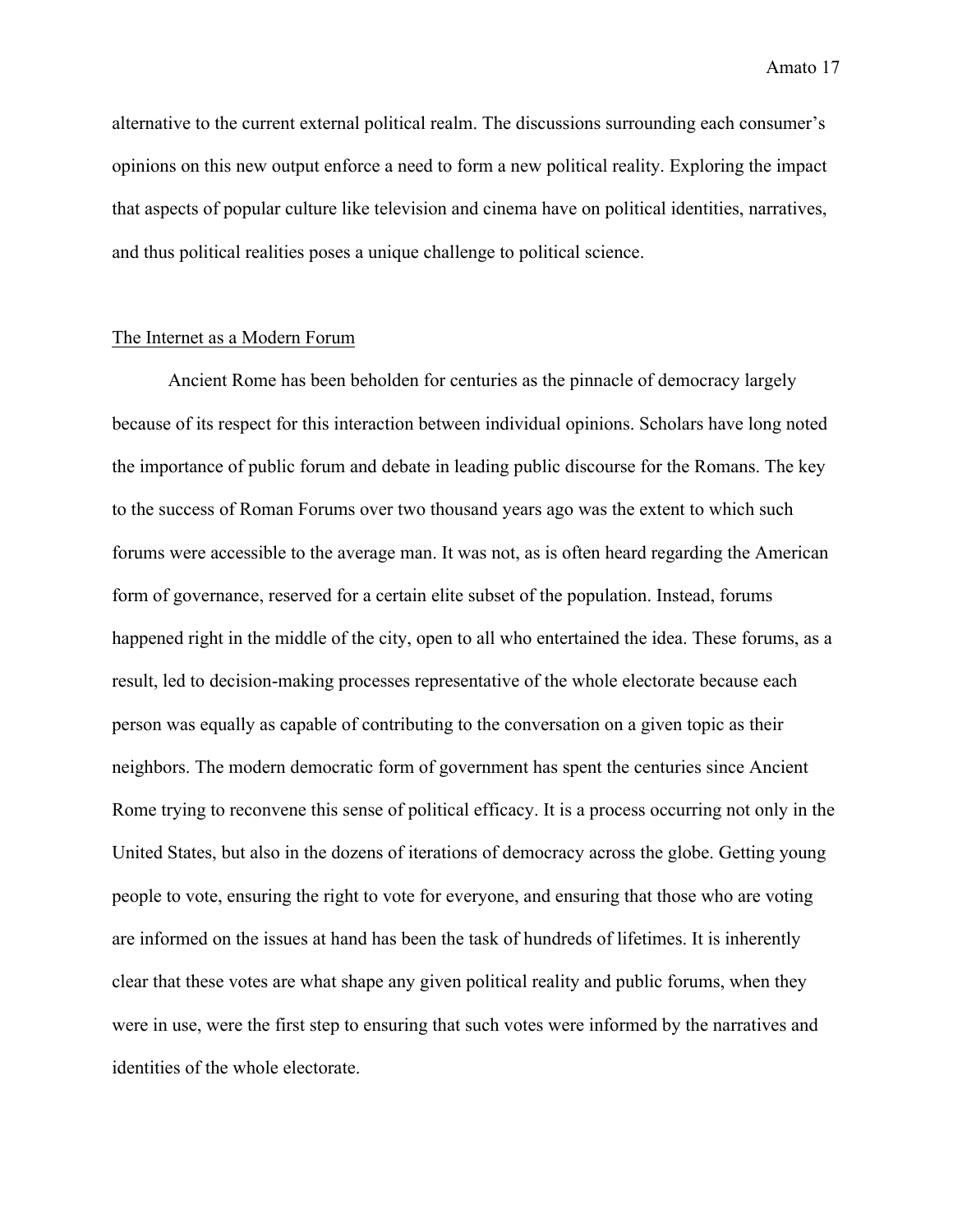The modern era has borne witness to the rise of a new type of forum. The Internet allows for an unprecedented level of interaction across state and party lines. Thus narratives and identities of one state or party are subject to the narratives and identities of other states and parties. Such interactions only increase as the popularity of the Internet expands to every region of the world. As previously described, an individual's identity and narrative are constantly adapting to the information presented so it is not surprising that identity and narrative are impacted by information from forums. The Internet, to that end, is key to observing identity and narrative development for two reasons. First, the extraordinary degree of interaction provided by the Internet ensures an individual is presented with new information that impacts identity and narrative. That is, because there are so many interactions across the web each day, it is nearly inevitable that the average individual is able to avoid an opinion different from their own or content that changes the individual's understanding of the world in some capacity. Second, the Internet is a source of raw data in which these interactions can be observed without much filtering. Proving Ankersmit's theory of political reality formation relies on the ability to watch individuals' unfiltered reactions to one another. As a researcher, the Internet provides a degree of neutrality that may not exist if these observations occurred through in-person conversation. Furthermore, the anonymity of the Internet provides insight into what role preconceived notions play into identity and narrative formation that is not granted by usual face-to-face interactions.

Liesbet van Zoonen presents an interesting mode of analysis by examining the commentary about popular culture on internet forums. She references IMDB in particular as an unfiltered and useful perspective on the different responses viewers have to popular culture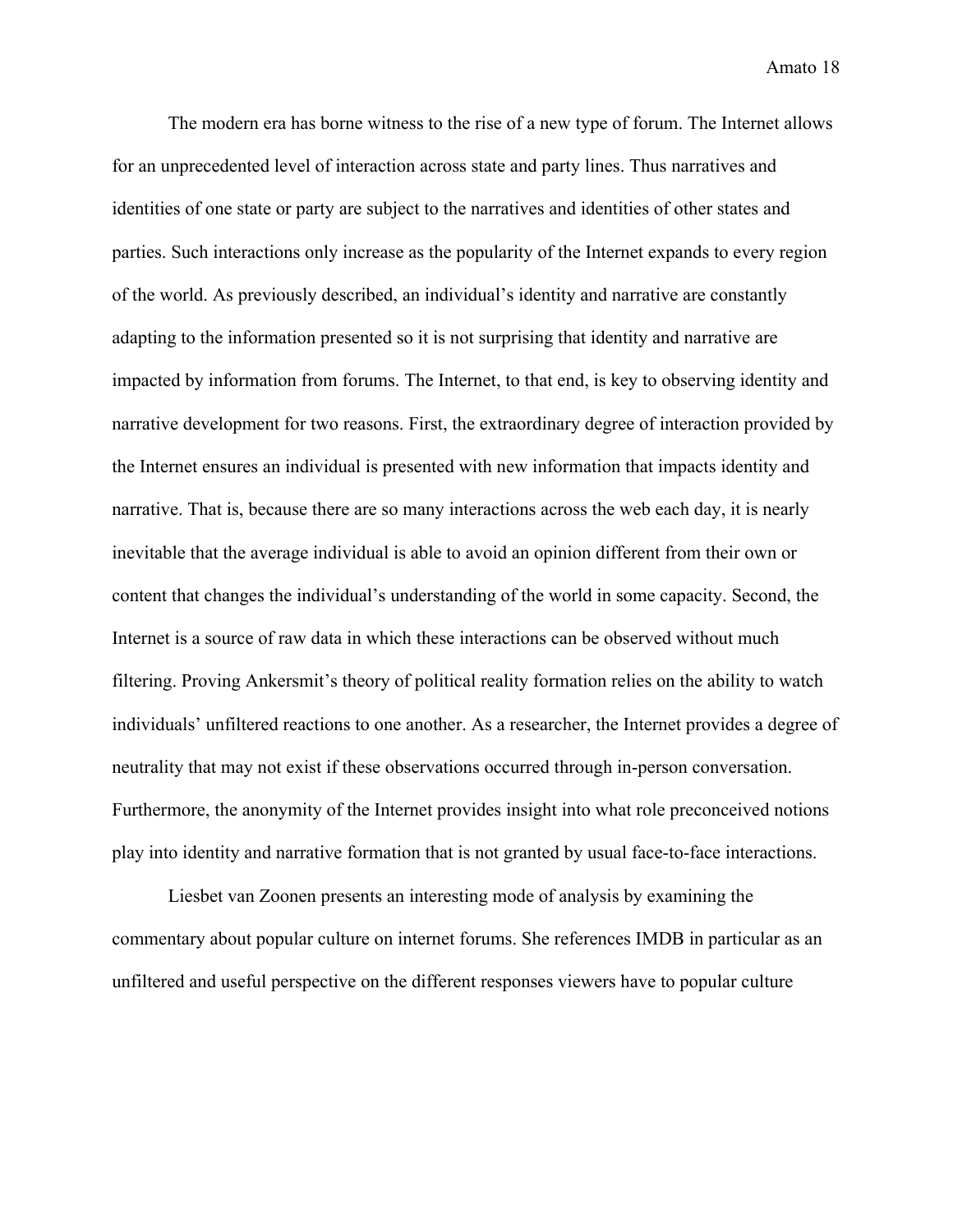content.<sup>32</sup> Using her same framework, one can follow groups on social media websites like Reddit and Twitter as well as review websites like IMDB and Rotten Tomatoes to observe the dialogue that is necessary for creating Edelman's new political reality and trace the shifting behaviors related to certain content.

Another key reason for choosing to observe these interactions on the Internet is due to the processing time of the human psyche. Jonathan Haidt points out that humans feel first, rationalize second. Intuition is the foundation of human reaction to stimuli and it is difficult to convince someone to go back on their intuitive assumptions. This stands regardless of how logical and rational the intuition is. Many participants in Haidt's studies could not give reasonable explanations when the logic of their intuition was challenged, but they were steadfast in defending the intuition just the same. Haidt later points out, though, that intuition is more likely to be malleable when participants were given time to process logical challenges to their intuition rather than processing and responding in the same instant. $33$ 

Using Haidt's evidence, the Internet as a medium, then, is more conducive to conversational reasoning about popular culture content than usual in-person conversations. If the natural human instinct is to be defensive of our intuitive feelings toward any content, face-toface conversations provide little processing time due to the societal expectation to respond instantaneously thus leading to a more likely outcome of defensiveness rather than openness to ideas. The Internet, however, and especially Internet forums do not have any timeliness expectation in the same way that face-to-face conversation does. It is a reasonable excuse to say

 $32$  Liesbet van Zonnen, " 'After Dallas and Dynasty we have...Democracy': Articulating Soap, Politics and Gender" in *Media and the Restyling of Politics,* ed. John Corner and Dick Pels (London: SAGE Publications Ltd., 2003), 111-112.

<sup>33</sup> Jonathan Haidt, *The Righteous Mind: Why Good People Are Divided by Politics and Religion*. (New York: Random House Inc., 2012): 2-110.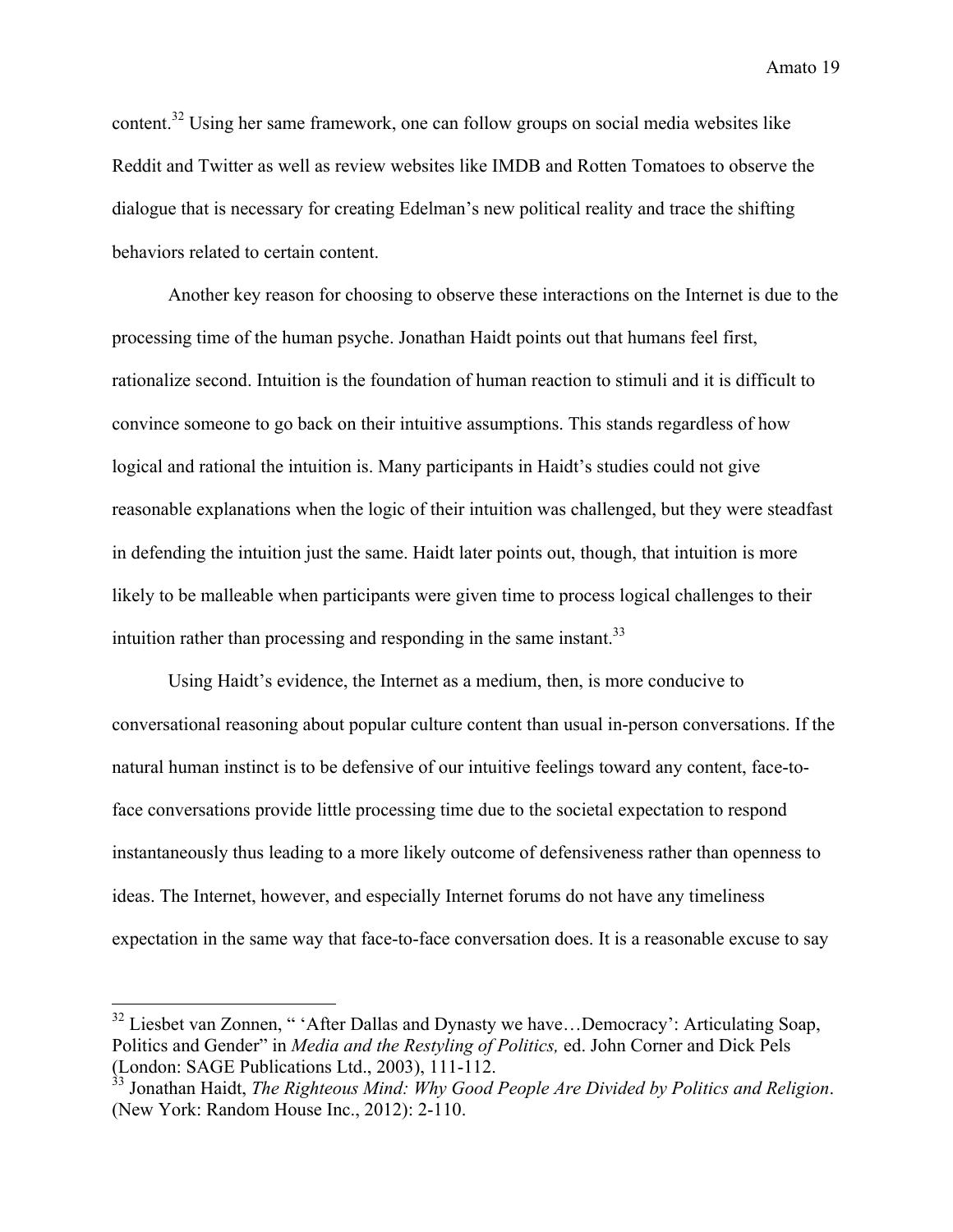someone stepped away from the computer for a few hours. This provides a processing window not present in other forms of communication; a processing window that is very important if the end goal is to convince others to be receptive to a different point of view.

A more easily understood situation would be if Person A and Person B sit down to have a cup of coffee after watching last night's episode of American Idol. Person A thinks Contestant 1 should win; Person B thinks Contestant 2 should win. According to Jonathan Haidt, Person A will immediately become defensive of Contestant 1's talent if Person B starts lobbying for Contestant 2 and the same would happen with Person B in turn. Such a situation provides an ontological security threat, albeit a dramatic one. Person A had not considered that anyone would disagree that Contestant 1 should be the winner and is now attempting to resolve this security crisis by advocating for his beliefs and denying the truth of Person B's beliefs. Most people would agree that sitting in silence after such a threat to one's ontological security would be uncomfortable. However, if Person B advocates for Contestant 2 and then gets up to go to the bathroom, Person A is left with five minutes to think on how Contestant 1 and Contestant 2 compare to one another. Haidt says that this processing time allows Person A to be more easily persuaded as he has time to weigh the pros and cons of each contestant.

Now let's say Person A and Person B follow each other on Twitter. Person A posts that he thinks Contestant 1 should win. Person B responds to this post saying, "What about Contestant 2? I really like his stage performance!" If the interaction were face-to-face, Person A would think about his response and then speak with minimal processing time because of the pattern of conversational style. On the Internet, though, Person A can take up to several days or weeks depending on the conversation to form a response. He has the chance to review both performances before responding. Though still immediately defensive, Person A now has nearly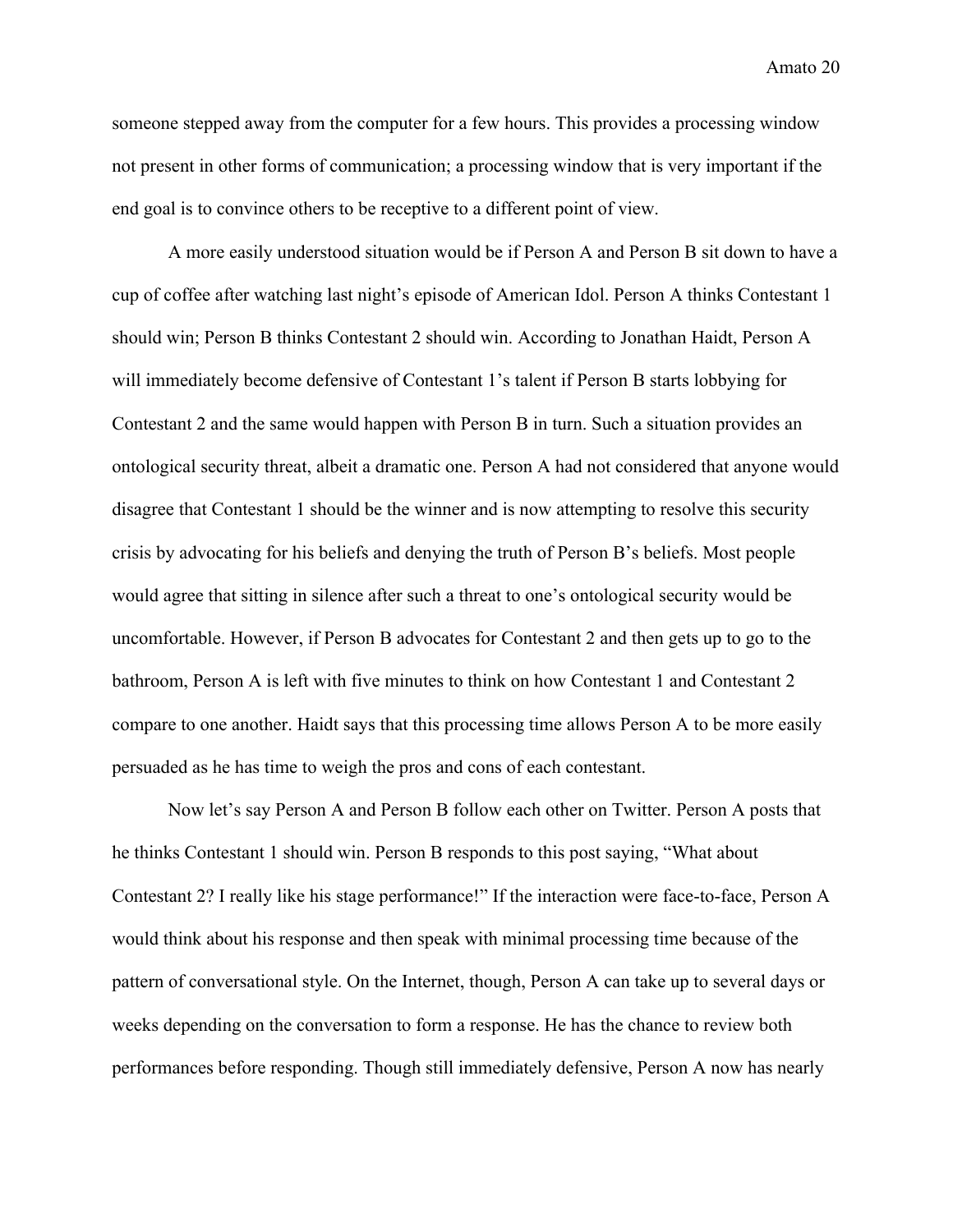infinite processing time compared to the brief span of time provided by face-to-face conversational expectations.

Additionally, on the Internet, the responses are publicly available. Humans want to be connected. Alienating oneself on the Internet is doing so for a much wider audience than alienating oneself in a coffee shop with one friend. To have a melodramatic reaction to something on the Internet is to allow the whole world to view your actions. Having a meltdown about American Idol contestants in a coffee shop would still be embarrassing but limited in its scope of how it may later influence your life. To that effect, I am assuming that individuals are also more careful with their responses on the Internet, purposely taking the time to process the effect of their reaction to differing viewpoints and thereby considering more of their opponent's opinions than one might in a face-to-face interaction.

#### **Data and Methodology**

#### Research Design

The motivation behind this research is discovering to what extent can current and past political realities be attributed to audience attention and interpretation of popular culture content. My hypotheses for this study are two-fold:

*H1: Popular culture content influences public discussion of current events.*

*H2: Public discussion of popular culture content creates new political realities.*

The data collected to test these hypotheses will consist of comments posted in Internet forums using two methods of analysis. Coding posts from Reddit, the first forum, will test the accuracy of Schiller's of styles of understanding. If Schiller, Ankersmit, and Edelman are correct, Reddit users would fit into these three styles of understanding and conversing with other users of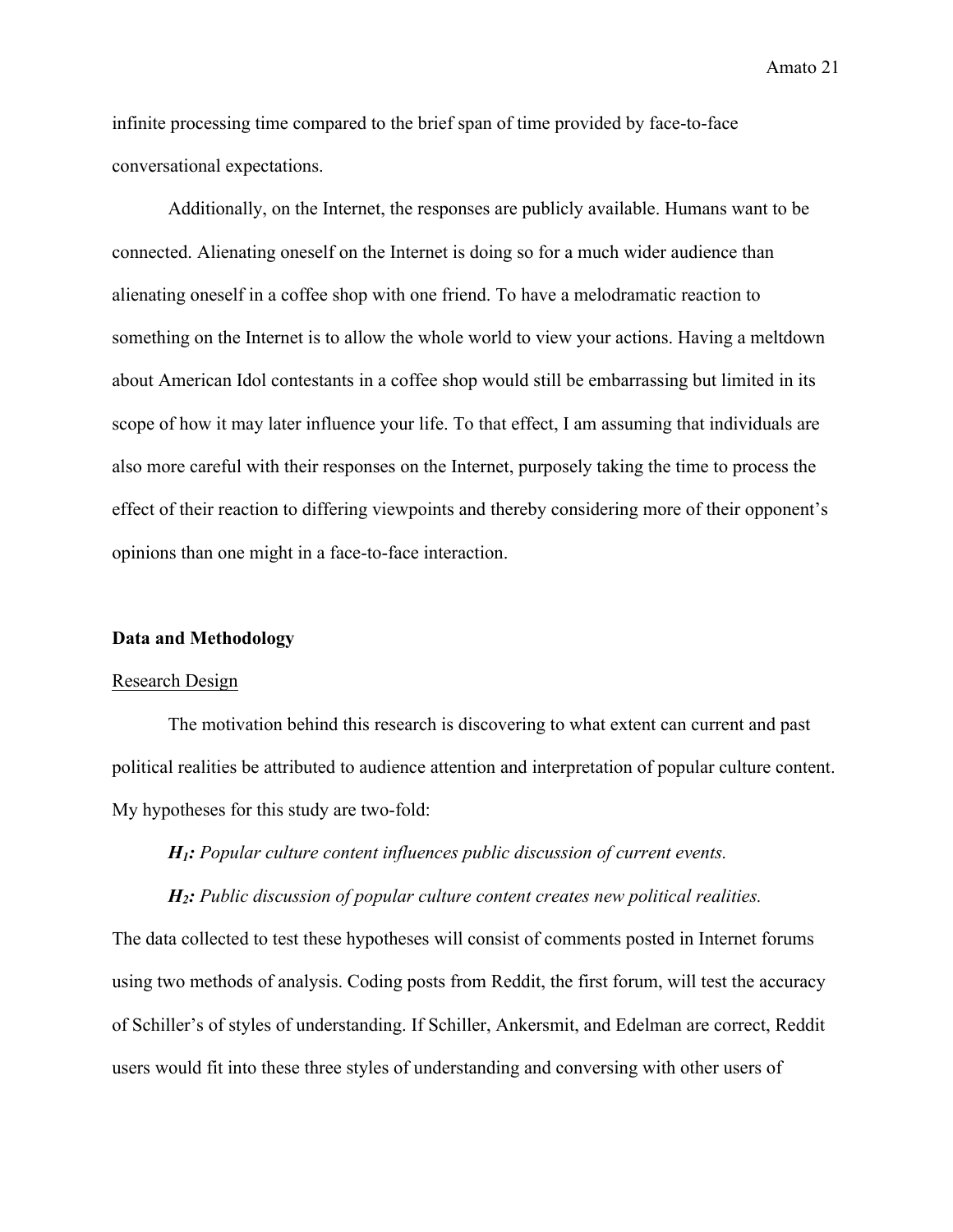different styles will create new political realities. Posts on Reddit forums, though, sometimes take years before they garner a response of any kind so it is difficult to see their effects on political reality. Holistic interpretation of two other forums – Twitter and IMDB – will provide social and political context that test popular culture's influence on political reality through more timely interactions with current events.

#### **Sampling**

This study is expressly interested in forums that encourage interaction between users. For that reason, Reddit, Twitter, and IMDB will be the primary sites used for samplings. Reddit was chosen because of its ability to reflect the pattern of interaction between users on a given topic through its division into subreddits. Similarly, Twitter is a very interactive interface in which users rely on responses to their content to find worth. Facebook and Tumblr both have similar uses, but it is more difficult to access certain groups within Facebook and Tumblr. That is, Facebook primarily congregates groups through its "group" function, which allows users to join groups with varying degrees of privacy. As a result, this study would only have ready access to public pages. Those pages marked "secret" would not be accessible by the average person, as the researcher would have to be invited to the group to be able to join it. IMDB was chosen because of its longer existence on the Internet. Users were using IMDB to comment on television shows long before the current mode of social media existed. As a result, the site reflects a different understanding or use of the Internet than the social media we know today. Commentary written on Rotten Tomatoes, Facebook, Tumblr, and other forms of social media may be later used for further explanation, but will not be used directly for the means of analysis.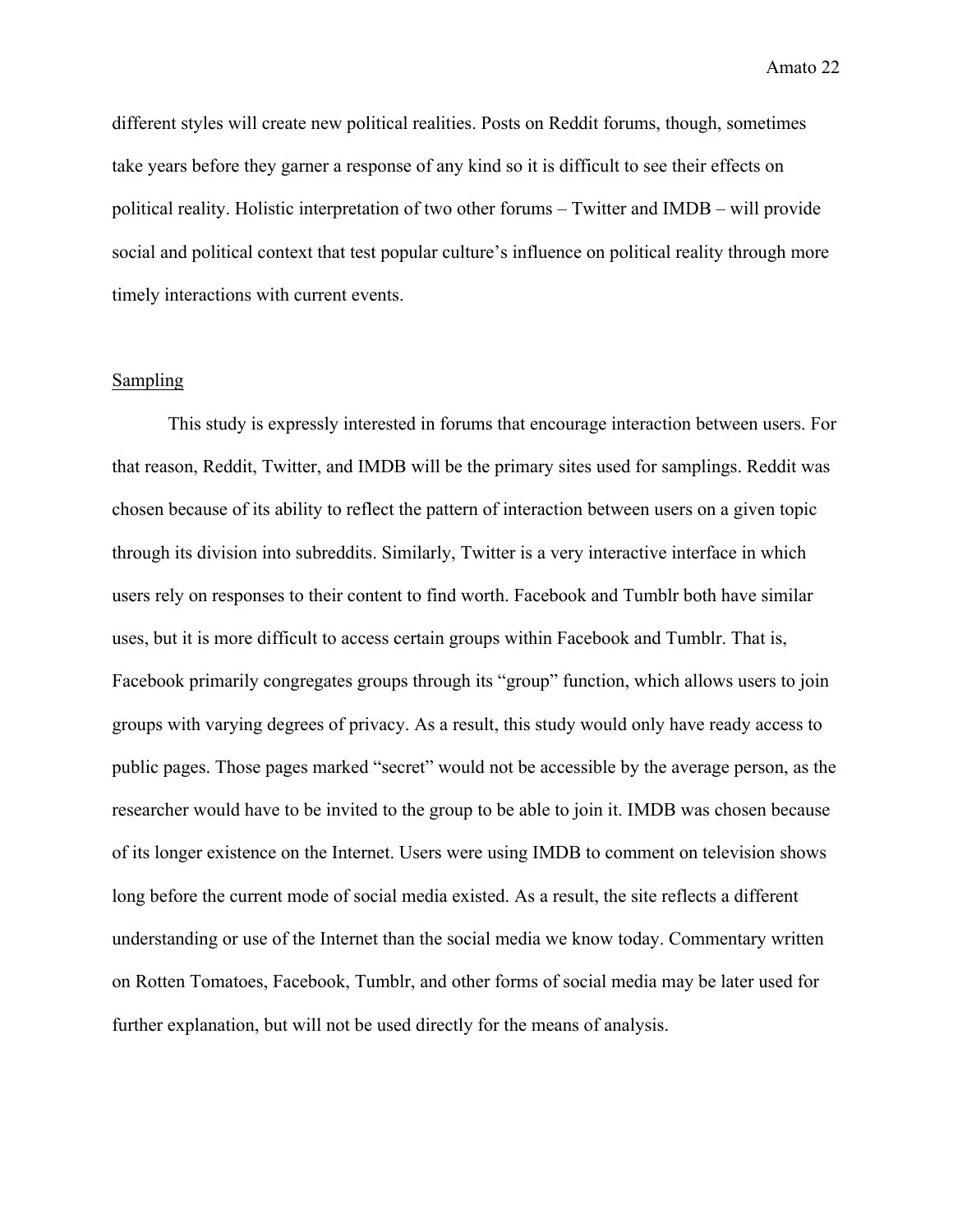The first step in collecting data was deciding which show's forums would provide the most fruitful analysis. I chose to focus primarily on shows with a political basis as these would allow the clearest connections to the current political reality. Future studies should expand on this research by including shows with no political affiliation. However, due to timing restrictions and personnel limitations it was simply not feasible to include such expansive analysis at this time. There appeared to be a divergence, though, even within politically foregrounded shows between humorous content and serious political commentary. For the sake of equal representation, I chose *The West Wing* and *Veep* as serious and comedic shows, respectively, about national government. In terms of local government, *Parks and Recreation* as well as *Boardwalk Empire* provide the necessary division with *Parks and Recreation* being clearly comedic and *Boardwalk Empire*'s inclusion of both real and fictional government figures.

Accessibility to content was a primary concern at this stage. While it would be interesting to explore the same concepts as they apply to television shows from different cultures to which the researcher is unfamiliar, using foreign television for this analysis was ultimately ruled out due to concerns that cultural and language differences would be out of the researcher's realm of understanding. Including television shows about American national government, though, allows this analysis to demonstrate American views on foreign policy decisions and thus will give some insight into how international relations develop in terms of public interests.

The forums used for analysis were randomly selected, with some parameters to ensure that actual conversation was happening. On Reddit, the forums (called subreddits) are labeled by r/\_\_\_\_\_. So to find the conversations about these shows, I simply searched r/TheWestWing or r/Veep. Within the subreddits for each show, I sorted the posts by "Top" and then All Time to find the posts with the most interactions across the entire forum. Out of concern for implicit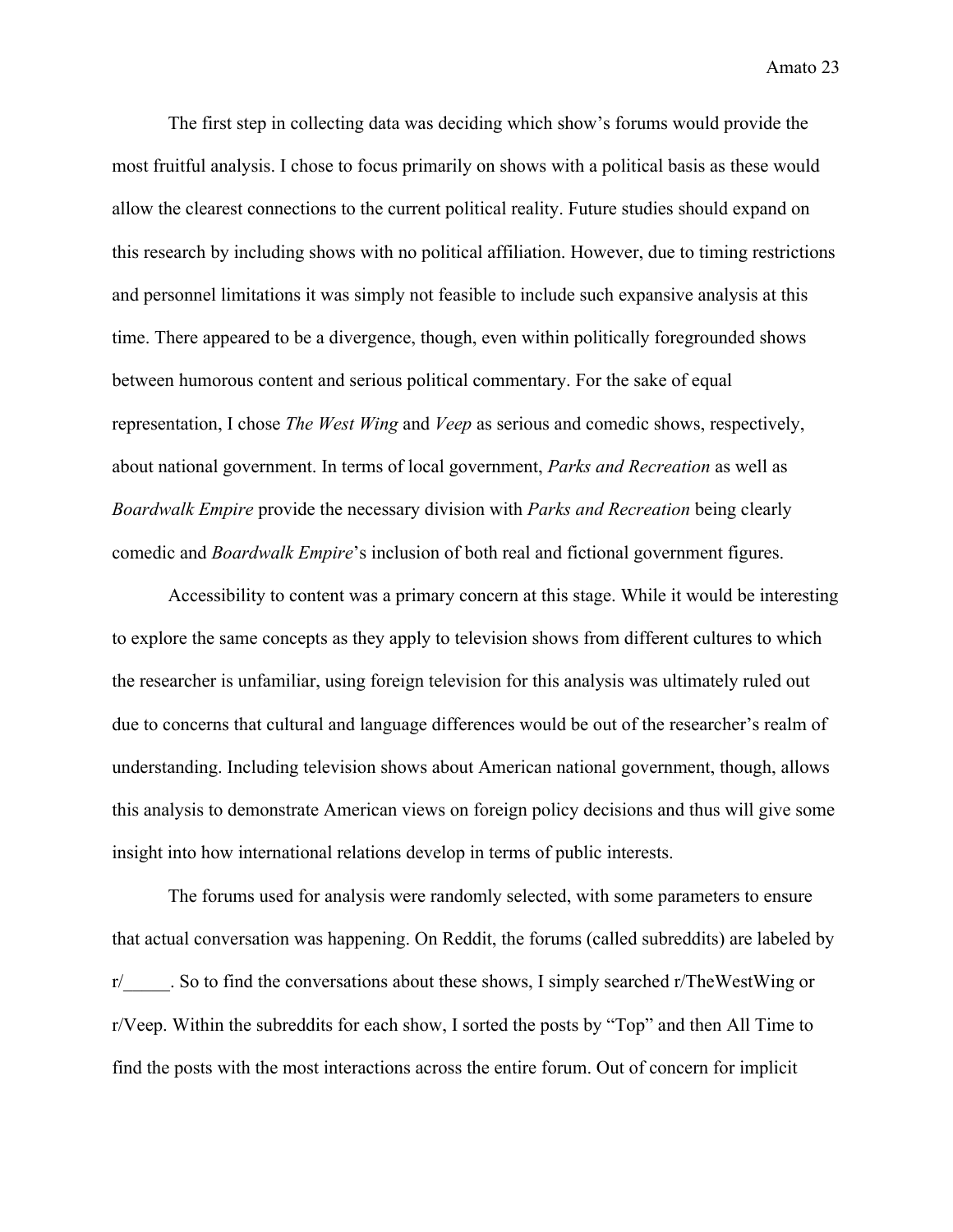biases, I then randomly selected ten threads of conversation. This started with the first, most interacted conversation on each subreddit and every second conversation from then on until each television show had ten threads of conversation to draw conclusions from. In observing conversations about four television shows, there were 40 total threads from Reddit.

There is obviously some degree of subjectivity in what each individual deems part of political reality. Given the variety of commentary on Reddit, this study had to define an objective method of determination. This research included specific criteria for deciding a comment would be used in analysis; the comment must:

- Reflect on the television show
- AND reflect on
	- $\circ$  (1) a real politician,
	- o (2) a real policy, bill, or amendment,
	- o OR (3) a political arena (the White House, Congress, Parliament, "my government," "the government")
- AND draw some comparison between the two.

With these criteria in mind, this study ruled out consideration of comments comparing one show to another show, comments simply stating their appreciation for the show, the production, the storyline, or the actors, and other miscellaneous comments that did not present some interpretation of the show in reference to the current political reality.

On Twitter, I searched the name of each show and used the "Top" tab to find posts that have garnered attention. Unfortunately, though, Twitter does not provide the same ability to sort these posts by all-time most interacted posts and the ones provided trended towards the more recent. Additionally, many of the search terms led to tens of thousands of results given the popularity of the terms used for show titles. Given these limitations, I used Twtiter's advanced search tool to refine the dates around several major political decisions. I generally searched within a three-week period following a major decision, but sometimes longer or shorter given the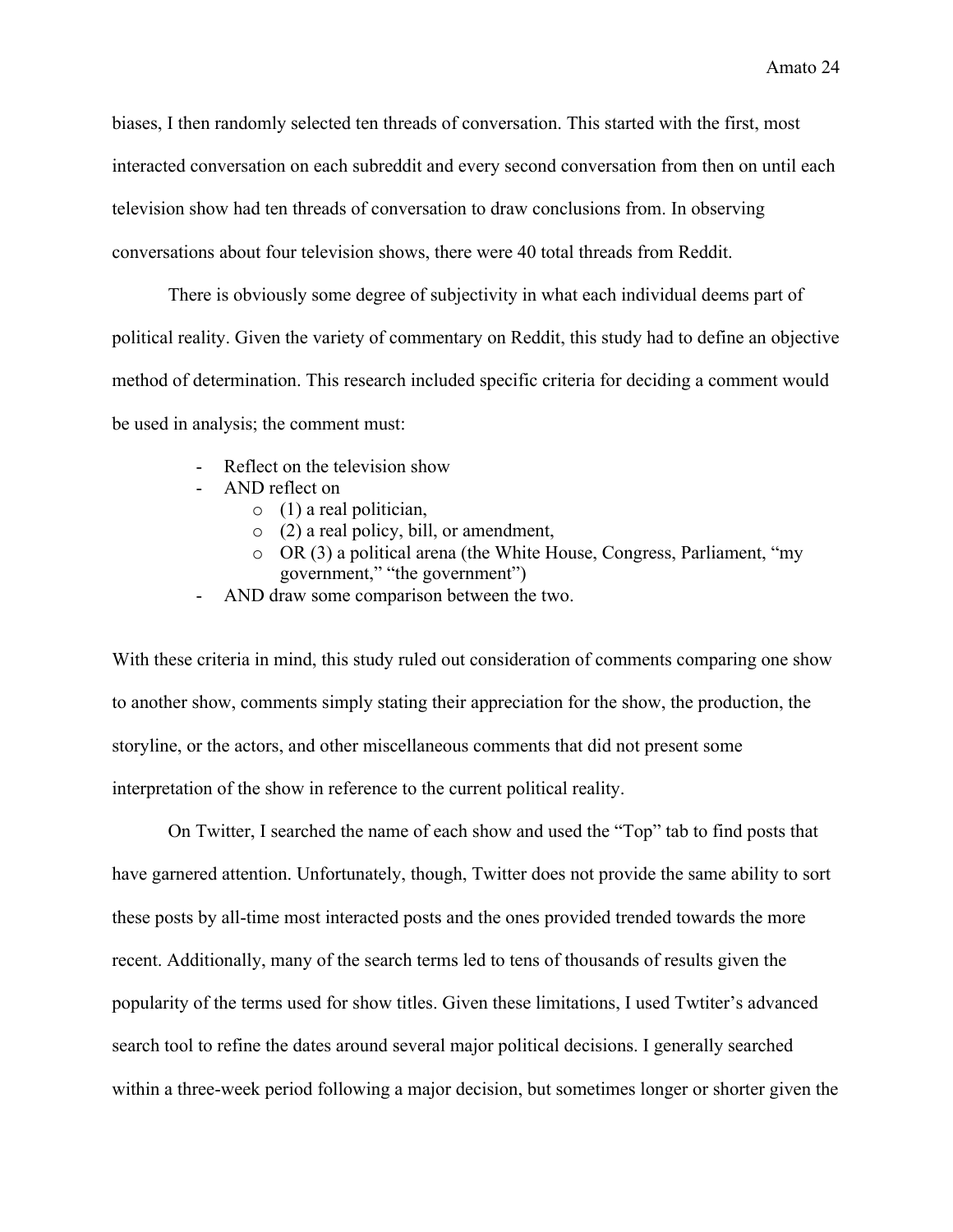varied news cycle of the time period. Twitter has only been online since 2006, but all four shows were produced prior to or during the Obama administration. With this historical window, I was sure to read through tweets from three major decisions of the Obama administration and three major decisions of the Trump administration focusing primarily on parallel events. *Veep*, the most recent of the shows used for analysis, started airing the first year of President Barack Obama's second term. In order to use this analysis on all four shows, the events analyzed were only from President Obama's second term onwards. The timelines I researched were the Obama administration's October 2013 government shutdown, November 2014 immigration reform, and November 2015 attendance at the Paris Climate Change conference. While for the Trump administration, I looked at tweets surrounding the December 2018 government shutdown, January 2017 immigration reform, and June 2017 pulling out of the Paris Climate agreement.

IMDB contained much fewer posts than both Twitter and Reddit. As a result, I was able to read through all the user reviews. Based on the dates these reviews were posted and the political figures referenced, establishing the social, political, and historical contexts of each one was rather straightforward.

#### Coding and Interpretation

There are two aspects of this analysis that will be of value: coding conversations for the three different styles of understanding or lack thereof, and interpreting these threads of conversations more holistically. Coding will allow for quantitative conclusions about the mode of transformation of political reality, while holistic interpretation will allow for conclusions about whether a new political reality was developed from these conversations.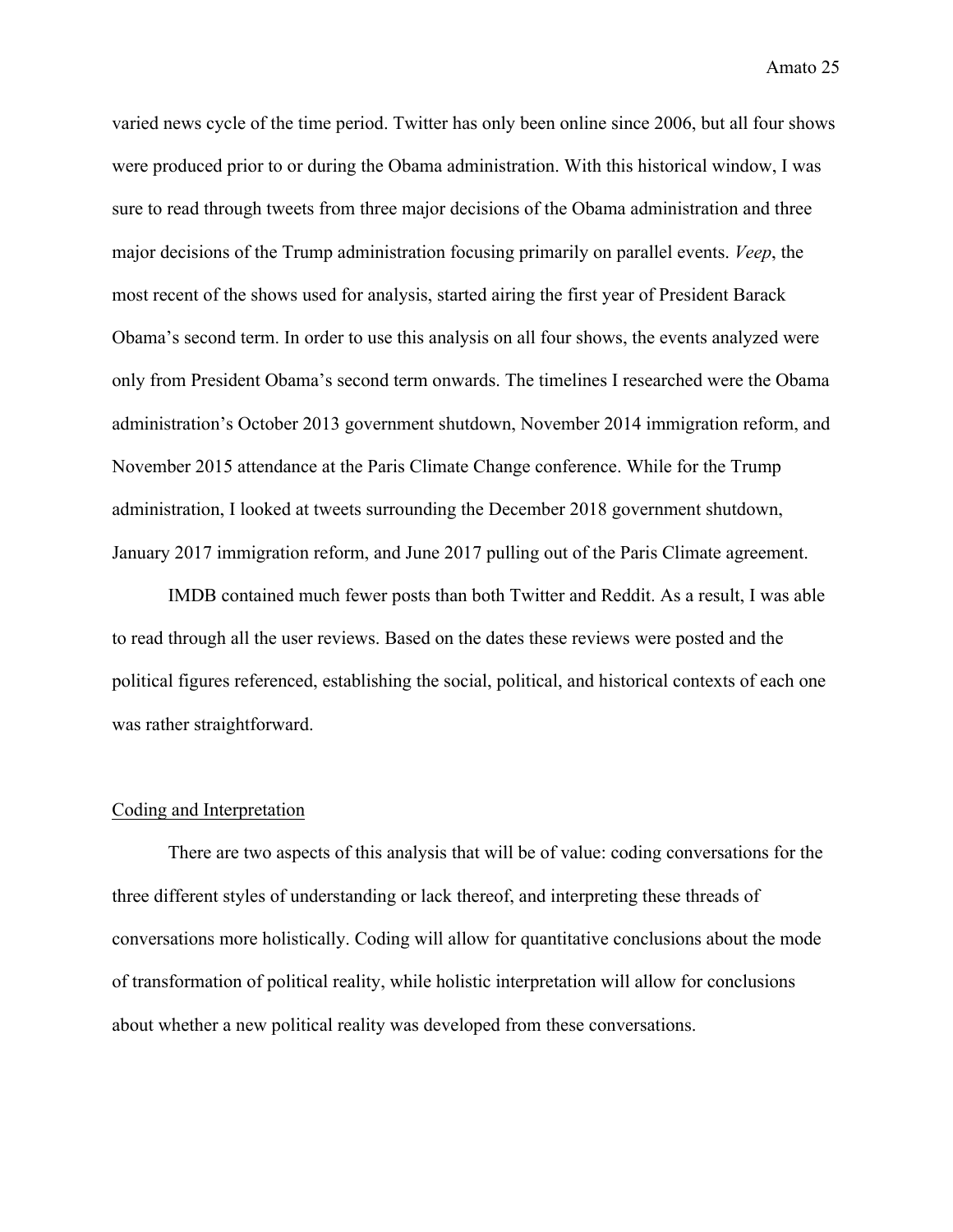Coding will be fairly straightforward. Each comment within the 40 threads from Reddit will be marked as positive, negative or neutral in reference to the television shows. Positive comments will be those representative of the elegiac style of understanding, negative will represent the satirical style, and neutral will be representative of the naïve point of view. Comments left unmarked will be those that do not represent any of the three styles of understanding as explained by Schiller.

Holistic interpretation will require going through each of the threads and determining which ones, if any, resulted in changing opinions and understanding of political reality. In order to truly understand the formation of a new political reality, the timing of the given show's release, the timing of the comments, the time between comments, and the historical context of the time must each be taken into consideration. It is important to note that these online conversation threads are meant to represent a microcosm of the thousands of conversations happening face-to-face and individual to individual through other, more private modes of communication. Such private conversations are inaccessible in the timeframe and geographical constraints of this research. However, as explained previously, the open access and anonymity of the Internet leads researchers to believe that these forums will be representative of private conversations.

Using the divisions of styles of understanding, this research will attempt to explain why different styles occur in different discussions. After that, one can begin to understand determine the validity of Schiller, Edelman, and Ankersmit's works. Using these variables will reveal to what extent users relate popular culture to political reality in these forums by counting how many comments reference both. In addition, this research will use the divisions of styles of understanding to draw conclusions about in what ways users actively interpret political reality in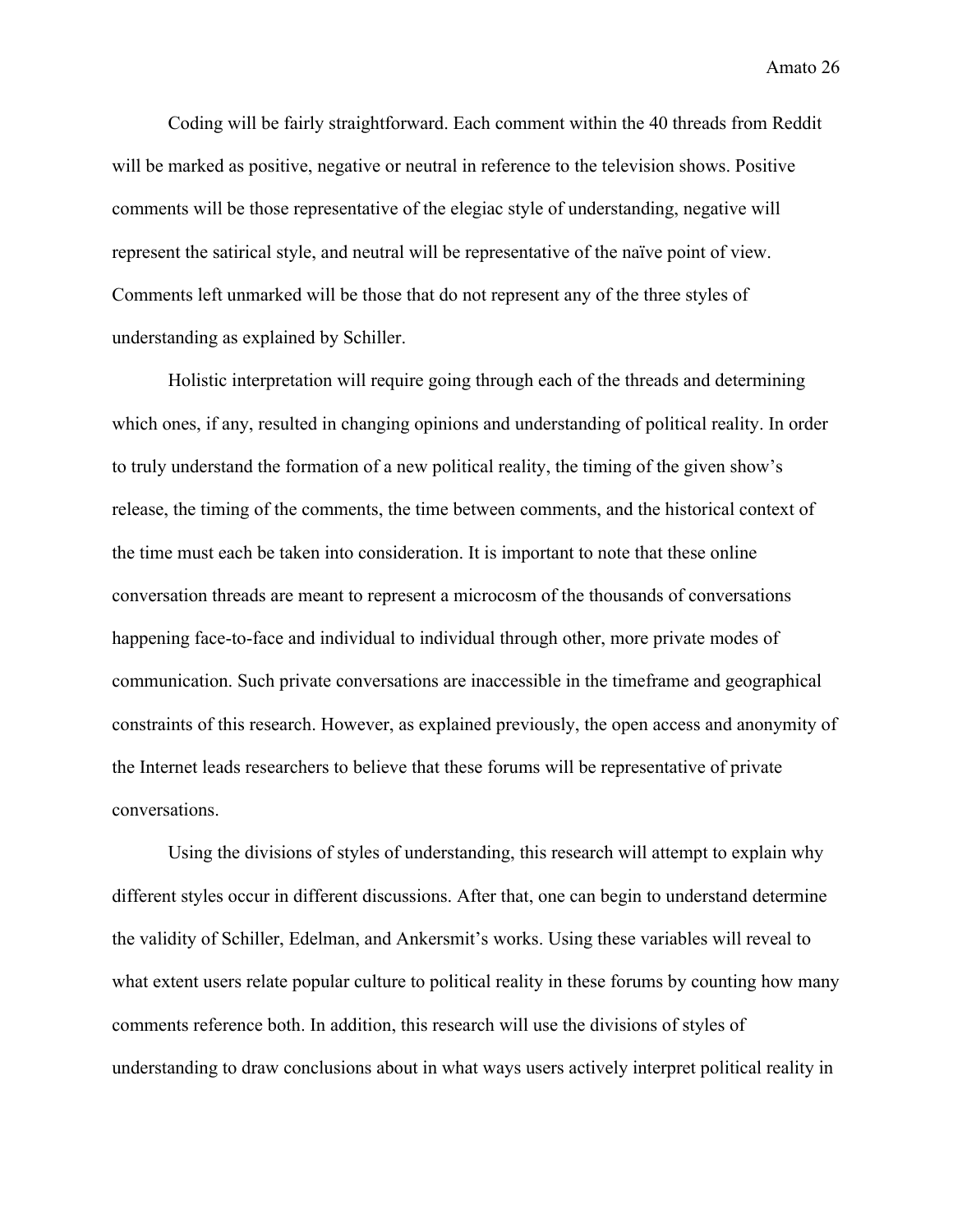terms of popular culture. It will, of course, be more difficult to measure the formation of a new political reality. Whenever possible, this study will reflect on timelines of decision-making to illustrate the impact or lack thereof of these social media posts on political activity. There is an expectation that some events will gain more commentary than others. As a result, events that gained more commentary and had an active narrative happening between users (i.e. many users posting comments with similar ideas and goals), would have clearer policy changes or personnel changes as a result. Whereas events that did not garner much commentary from social media might be impacted to a lesser extent or not at all.

#### **Discussion**

#### Reddit

There were 7,232 comments analyzed across the four subreddits for each television show. The majority came from *Parks and Recreation* which had 4,949 comments. As Table 1 illustrates, the two shows about local governance have a distinctly higher number of comments than their national governance counterparts. The same level of distinction does not occur when the results are sorted by genre. The two television dramas, *The West Wing* and *Boardwalk Empire*, have somewhat similar median comments per thread despite vastly different total comments while the two television comedies, *Veep* and *Parks and Recreation*, vary dramatically in both total comments and median comments per thread. Additionally, both shows about national governance have a negative difference from the total median while both comedies have a positive difference.

On average, 3.5 threads per show contained information relevant to the formation of political reality. That is, 3.5 threads per show related the politics of the show to the current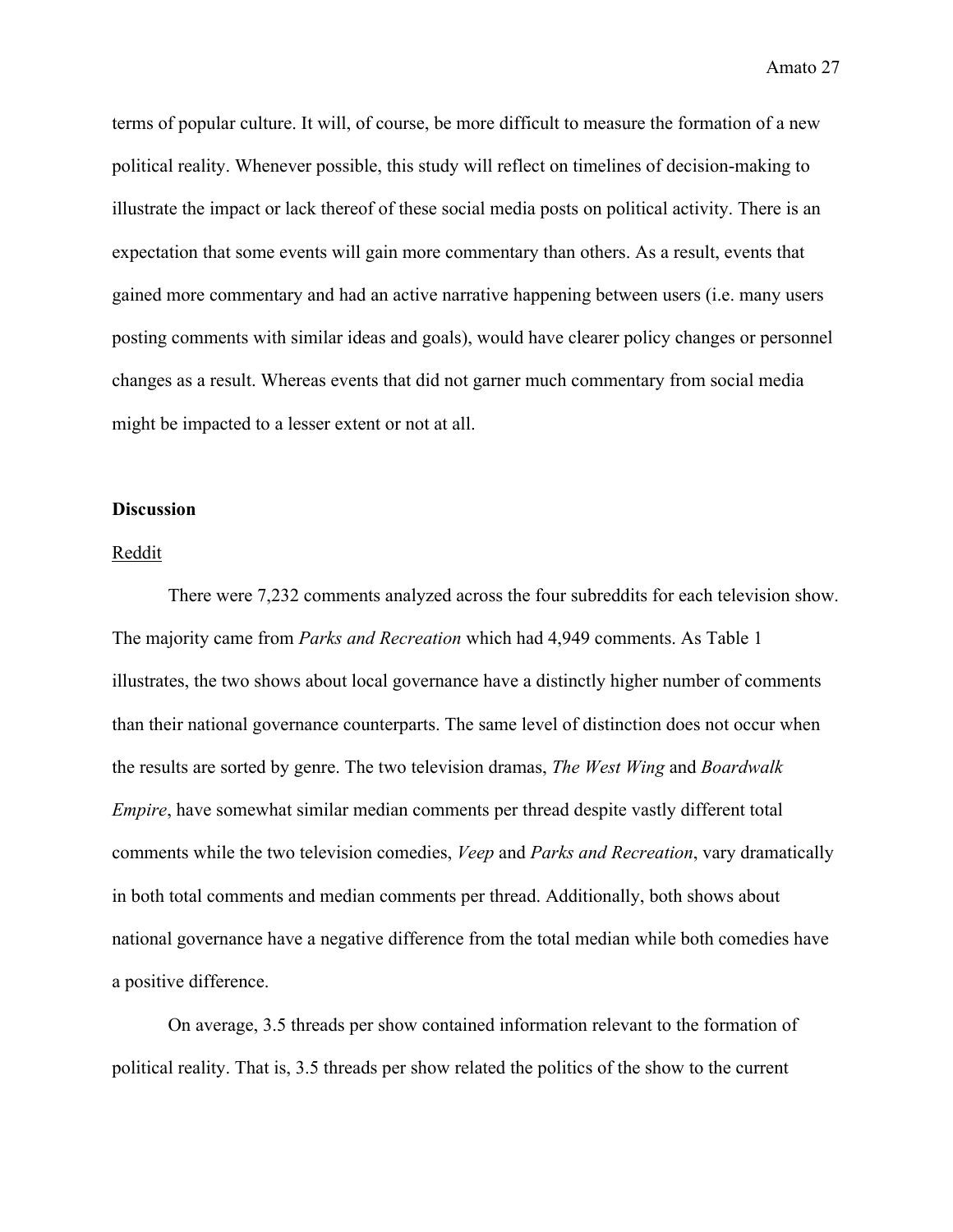political status of the world. Table 2 shows the breakdown of the three styles of understanding across the relevant threads. Parks and Recreation has the largest average number of both elegiac and satirical comments while Boardwalk Empire has the largest average number of naïve comments. Elegiac comments were those that essentially claim they want political reality to be more akin to the show, while satirical comments were those that prefer the current political reality over that shown in the show. Naïve comments were labeled so because they argue that the political reality of the show is the same as the current political reality.

| <b>TYPE OF</b><br><b>GOVERNANCE</b> | <b>SHOW</b>                | <b>TOTAL</b><br><b>COMMENTS</b> | <b>MEDIAN</b><br><b>COMMENTS</b><br><b>PER</b><br><b>THREAD</b> | <b>DIFFERENCE</b><br><b>FROM TOTAL</b><br><b>MEDIAN</b> | <b>PERCENT</b><br><b>DIFFERENCE</b> |
|-------------------------------------|----------------------------|---------------------------------|-----------------------------------------------------------------|---------------------------------------------------------|-------------------------------------|
| <b>NATIONAL</b>                     |                            | 600                             | 29.5                                                            | $-7.5$                                                  | $-20%$                              |
| <b>LOCAL</b>                        | The West<br>Wing           | 291                             | 30                                                              | $-7$                                                    | $-19%$                              |
|                                     | Veep                       | 309                             | 28.5                                                            | $-8.5$                                                  | $-23%$                              |
|                                     |                            | 6,632                           | 231.5                                                           | 194.5                                                   | 526%                                |
|                                     | <b>Boardwalk</b><br>Empire | 1,683                           | 41.5                                                            | 4.5                                                     | 12%                                 |
|                                     | Parks and<br>Recreation    | 4,949                           | 361.5                                                           | 324.5                                                   | 877%                                |
| <b>TOTAL</b>                        |                            | 7,232                           | 37                                                              | $\bf{0}$                                                | $0\%$                               |

*Table 1: Comment Medians*

Table 1 used medians for this analysis. While a variety of statistical analyses could have been useful for this discussion, medians seemed the most straightforward. Using the mean would be difficult because of the major outliers, primarily *Parks and Recreation*. The mean would allow *Parks and Recreation* to greatly sway the "local governance" categories. With such a small sample size, ANOVA would also be difficult because it would rule out important data that is useful for analysis. *Parks and Recreation* and *Boardwalk Empire* having significantly more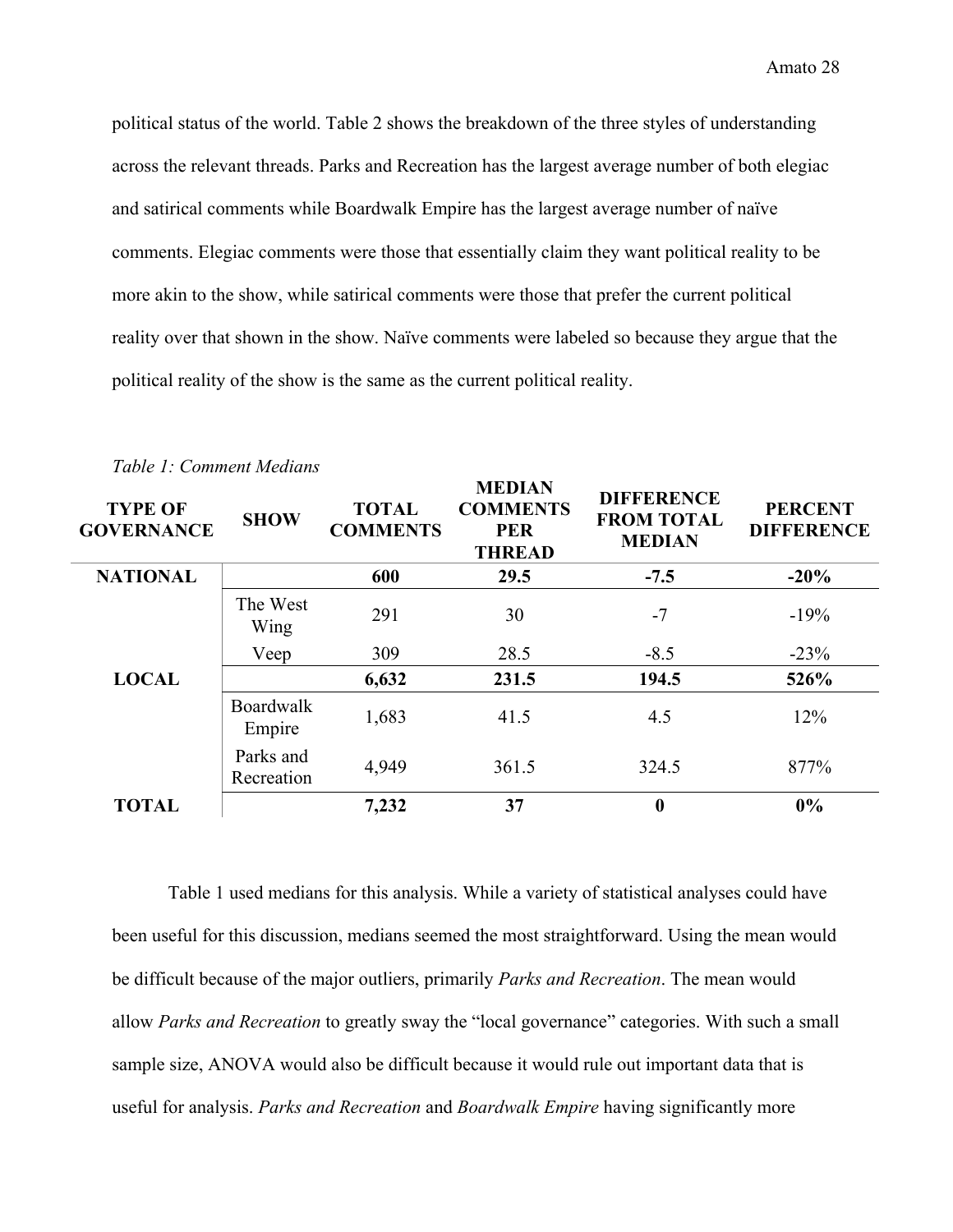comments per thread than *Veep* and *The West Wing* reveals a pattern of behavior from television audiences. These patterns of behavior are key to revealing why some shows have more influence on political reality than others and to what extent the content of a show influences political reality.

| <b>TYPE OF</b><br><b>GOVERNANCE</b> | <b>SHOW</b>                | <b>RELEVANT</b><br><b>THREADS</b> | <b>AVERAGE</b><br><b>ELEGAIC</b><br><b>COMMENTS</b><br><b>PER</b><br><b>RELEVANT</b><br><b>THREAD</b> | <b>AVERAGE</b><br><b>SATIRICAL</b><br><b>COMMENTS</b><br><b>PER</b><br><b>RELEVANT</b><br><b>THREAD</b> | <b>AVERAGE</b><br><b>NAÏVE</b><br><b>COMMENTS</b><br><b>PER</b><br><b>RELEVANT</b><br><b>THREAD</b> |
|-------------------------------------|----------------------------|-----------------------------------|-------------------------------------------------------------------------------------------------------|---------------------------------------------------------------------------------------------------------|-----------------------------------------------------------------------------------------------------|
| <b>NATIONAL</b>                     |                            | 9                                 | 2.67                                                                                                  | 0.67                                                                                                    | 0.56                                                                                                |
|                                     | The West<br>Wing           | 6                                 | 3.83                                                                                                  | 0.67                                                                                                    | $\boldsymbol{0}$                                                                                    |
| <b>LOCAL</b>                        | Veep                       | 3                                 | 0.33                                                                                                  | 0.67                                                                                                    | 1.67                                                                                                |
|                                     |                            | 5                                 | 4.2                                                                                                   | 1.2                                                                                                     | 2.2                                                                                                 |
|                                     | <b>Boardwalk</b><br>Empire | 3                                 | $\boldsymbol{0}$                                                                                      |                                                                                                         | 3                                                                                                   |
|                                     | Parks and<br>Recreation    | $\overline{2}$                    | 10.5                                                                                                  | 1.5                                                                                                     |                                                                                                     |
| <b>TOTAL</b>                        |                            | 14                                | 3.21                                                                                                  | 0.86                                                                                                    | 1.14                                                                                                |

Table 2: Styles of Understanding

#### Styles of Understanding

The content of each show is key to understanding the difference in styles of understanding represented by the conversations about each show. For instance, *Boardwalk Empire* is based on real events and real historic figures. It makes sense, then, that most of the conversations about how *Boardwalk Empire* relates to political reality are reflective of Schiller's naïve style of understanding. Reddit users do not believe that there is much deviation from the political reality because the show was created with the goal of reflecting political reality. *The West Wing* and *Parks and Recreation* are often regarded as idealistic in their representation of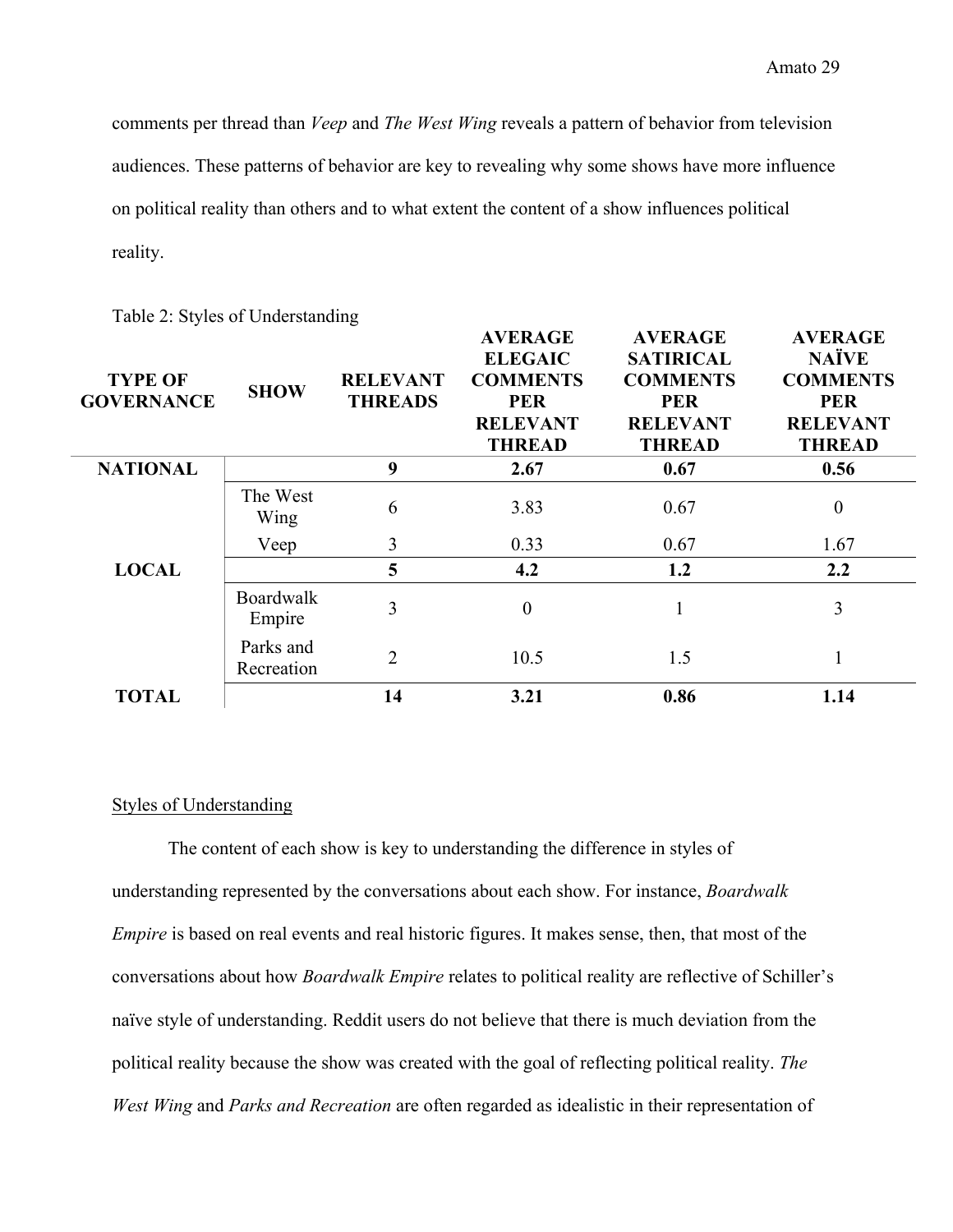government officials truly working for the good of the people. As a result, most of the commentary of these shows are of the elegiac style of understanding hoping that American government begins to reflect this same idealism. Meanwhile *Veep,* once candidly described as the most accurate depiction of politics,  $34$  has the most equitable division of styles of understanding. Importantly, the most represented style of understanding is, in fact, naïve which means most users in this context believe the show to be highly representative of the way politics currently works.

Given these contexts, there does seem to be some indication that Schiller was right. With just four television shows, there is an indication of each style of understanding. That being said, there is also an indication that the satirical and naïve styles of understanding are underrepresented, which might cause some hesitation in saying Friedrich Schiller's entire theory is correct. This hesitation is valid, but it is also important to note that these Internet forums are meant to only be representative of the larger scales of conversation happening every day. Most of these conversations will be happening face to face or via personal modes of communication and unable to be studied at least within the constraints of this study. Additionally, subreddits were created for people who want to discuss these shows. More often than not, the people who want to discuss a show are people who enjoyed it. Therefore, even when someone joined conversation to express their disgust for a show, they would be shut down by the thousands of active fans of the shows on Reddit. For that reason, social media is not the ideal place to conduct this study, but does show some value as a microcosm for conversations happening all over the world.

 <sup>34</sup> Dan Crenshaw, April 11, 2019, Twitter Post. https://twitter.com/DanCrenshawTX/status/1116351710132408321?s=20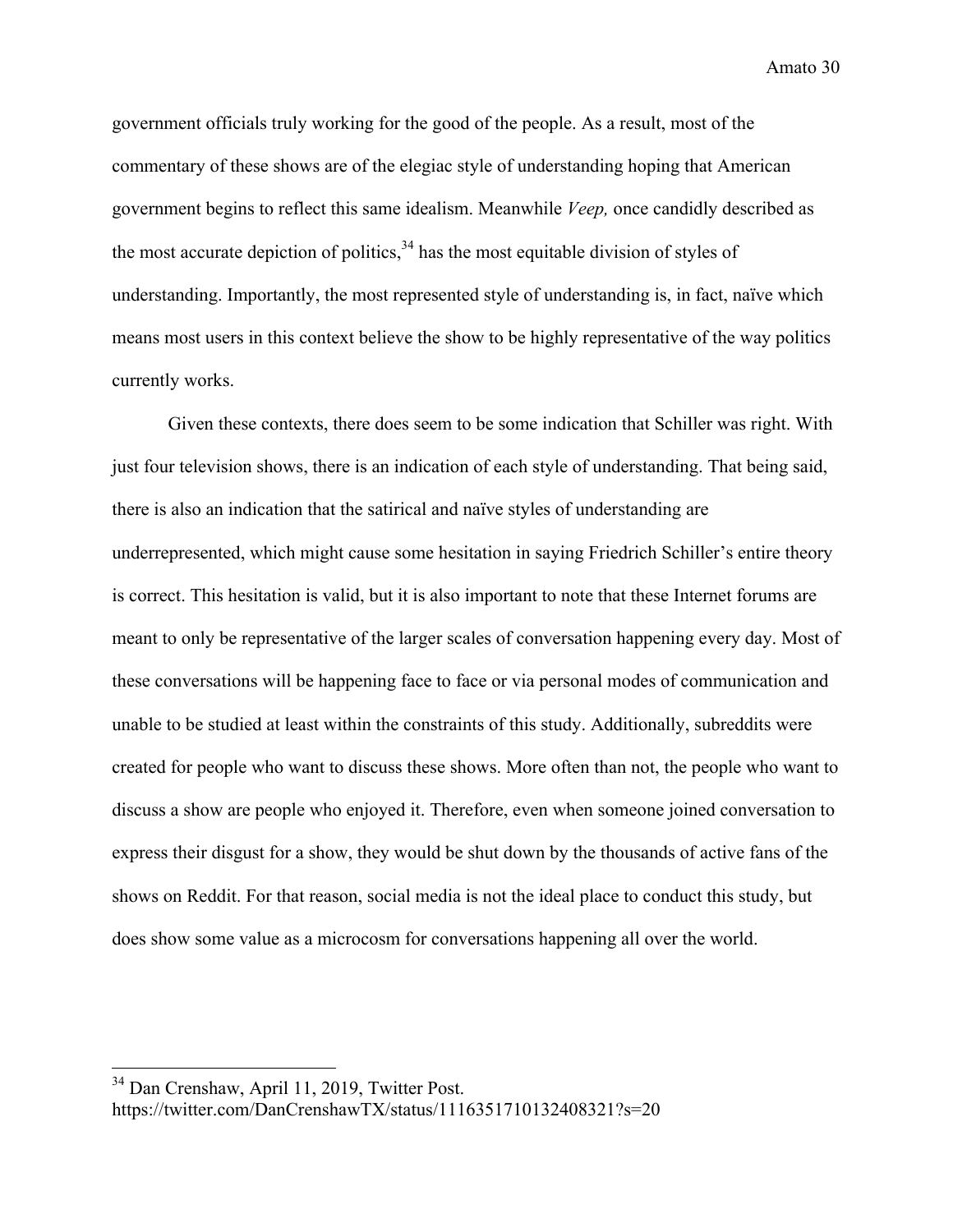The results of this analysis strongly imply that each style of understanding does exist and individuals of all three styles do interact with one another. Given that implication, it can be assumed that these styles of understanding would diversify and become more equitable as the population of participants grew more heterogeneous in terms of their support for a given show.

What remains more uncertain, though, is if Edelman's and Ankersmit's conclusions about how these styles of understanding inform one another were accurate. The evidence for Edelman's and Ankersmit's conclusions vary from show to show. Qualitatively, users seemed generally open to hearing various points of view, asking one another questions and editing posts for clarification when conversations went on long enough to warrant such action. However, the politically driven posts struggled for the same openness found in other posts. Kevin Coe and his colleagues propose why this might be the case in testing the Hostile News Phenomenon. Coe and his colleagues proved that individuals are more likely to perceive bias in news programs that do not align with their political beliefs. They also suggest that this is of concern because it promotes individuals' behaviors to not view the content they consume critically.<sup>35</sup> These behaviors make individuals avoid content that confronts their political views. In terms of this study, those same behaviors might make Reddit users more avoidant of users who oppose their political beliefs.

It is interesting to note that overall the shows surrounding national government have more consistency in the average representation of each style of understanding. This might be because individuals are more willing to listen to the other styles of understanding to come to a shared political reality when that political reality is applicable to a wider set of audiences. Since

<sup>&</sup>lt;sup>35</sup> Kevin Coe, David Tewksbury, Bradley J. Bond, Kristin L. Drogos, Robert W. Porter, Ashley Yahn, & Yuanyuan Zhang, "Hostile News: Partisan Use and Perceptions of Cable News Programming," *Journal of Communication* no. 58 (2008): 215.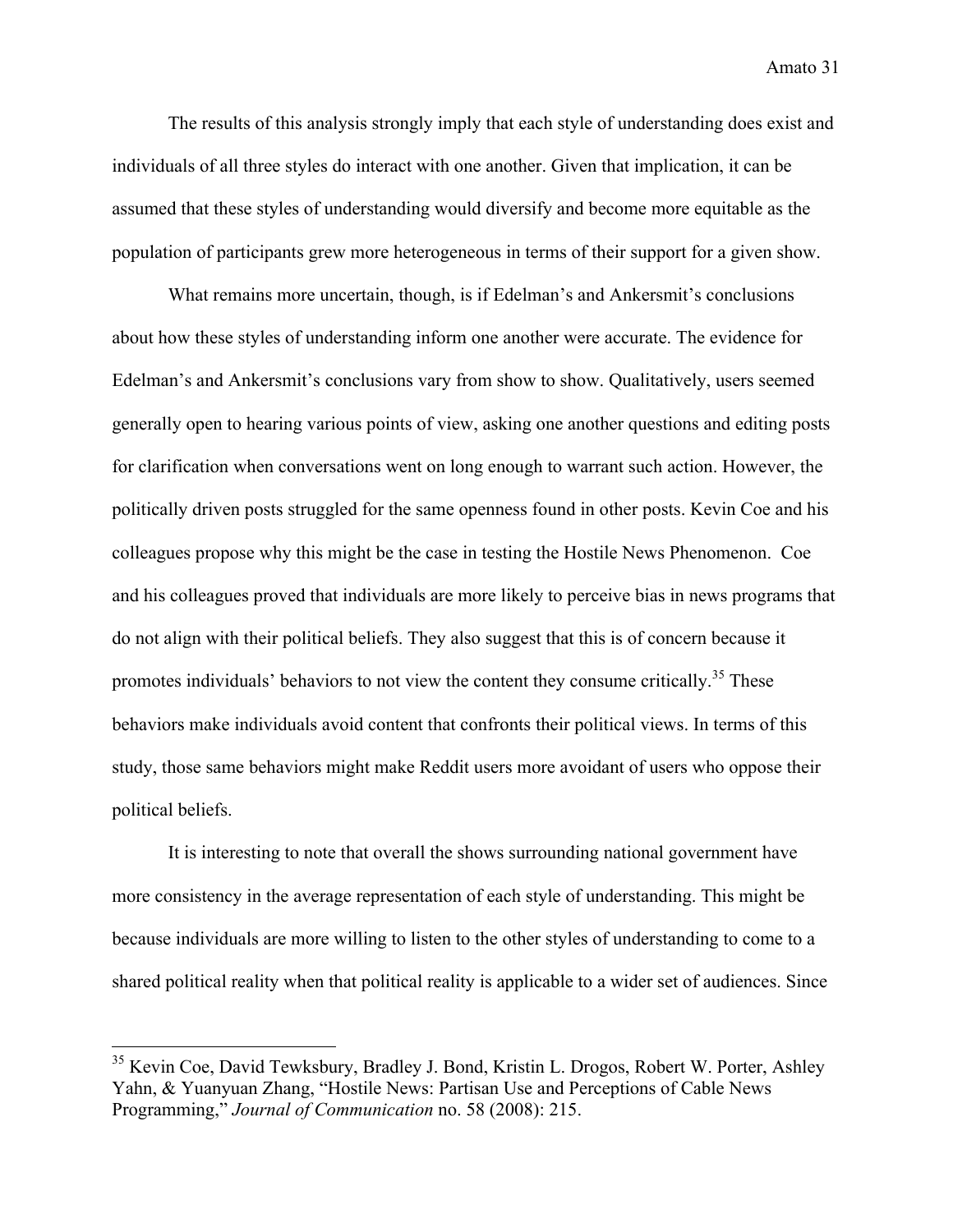*Veep* and *The West Wing* cover national issues within their storylines, audiences are able to engage more with policy decisions illustrated on the show because they know how they might be affected by such decisions. *Parks and Recreation* and *Boardwalk Empire* have a much higher difference in averages between each style of understanding. This might be the case for two reasons: First, the representations of local governments were not intended to illustrate the decision making process in the same way that representations of national government do. Second, focusing on local government means local issues so not all users will be able to relate to the few political decisions made on the shows.

#### Twitter

Twitter users varied greatly in their participation in political conversations about television shows during each political event studied. The most conversation seemed to stem from the Obama administration's government shutdown, perhaps because both *Veep* and *Parks and Recreation* had government shutdown episodes in the previously broadcasted seasons. The *Veep*  government shutdown seemed to make many viewers more comfortable with the idea. One user wrote "I'm really glad that I watch Veep religiously and therefore know what a government shutdown is,<sup>36</sup> while another wrote "I'm really glad Veep taught me the meaning of the word 'furlough' last season. I didn't expect it to come in handy so soon."<sup>37</sup> Viewers seem to enjoy the idea that their hours spent watching television paid off and the government seemed to enjoy that there was not much backlash on the idea. Another *Veep* fan on Twitter explained her acceptance

<sup>37</sup> Jenn Carroll, October 1, 2013, Twitter Post.

 <sup>36</sup> Ryan Lattanzio, October 1, 2013, Twitter Post.

https://twitter.com/ryanlattanzio/status/384901703738204160?s=20

https://twitter.com/futurejenn/status/384896474292563968?s=20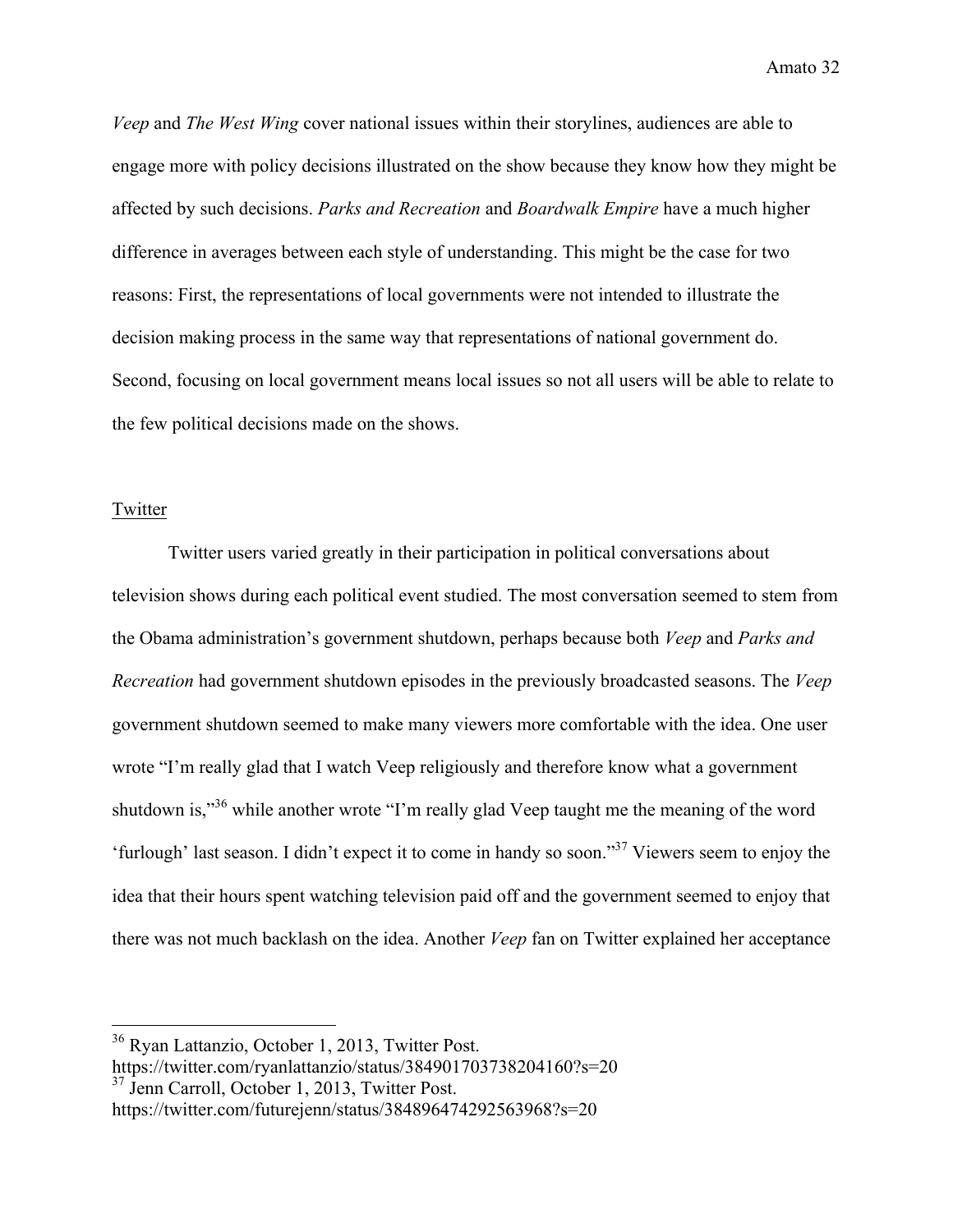of the current state of affairs, saying, "If it's like the episode of Veep it seemed pretty fun #GovernmentShutdown."38 It is clear that first witnessing a government shutdown through a comical lens made the real shutdown much less intimidating of a topic to comprehend for these users.

For *Parks and Recreation* viewers, the idea still seemed a bit comical with one user claiming, "OMG I thought that government shutdowns were a fake thing that happened on parks and rec,<sup>339</sup> and another asking "Is this an episode of parks and rec or is this actually the us government?"40 These quotes might indicate that *Parks and Recreation* is regarded to be so far from reality or so isolated in its scope that it is not reflective of any real politics. Nonetheless, the viewers past experience with shutdowns seem to make them a bit less alarmist than the news headlines of the time as one user wrote, "You guys calm down. I just watched the episode of parks and rec where the Pawnee govt is shut down for the summer and they were all fine."<sup>41</sup>

Additionally, *The West Wing* had a government shutdown episode in which the president walked to the Capitol Building on foot so fans were ecstatic to tweet about the parallels between this and President Obama and Vice President Biden walking out of the White House on foot during the government shutdown. Users wrote "Maybe they HAVE been watching the West Wing government shutdown episodes,"<sup>42</sup> and "Confirming that this whole week is like the West

 <sup>38</sup> Megan Gailey, October 1, 2013, Twitter Post.

https://twitter.com/megangailey/status/384906937860915200?s=20  $39 \text{ C}$  @Stewartful, October 1, 2013, Twitter Post.

https://twitter.com/Stewartful/status/384927341920526336?s=20  $^{40}$  @thisisnotally, October 1, 2013, Twitter Post.

https://twitter.com/thisisnotally/status/384913948132122624?s=20

 $^{41}$   $\alpha$ zoEurs, October 1, 2013, Twitter Post.

https://twitter.com/zoEurs/status/384894217945759744?s=20

<sup>&</sup>lt;sup>42</sup> Alan Sepinwall, October 4, 2013, Twitter Post.

https://twitter.com/sepinwall/status/386167659080863745?s=20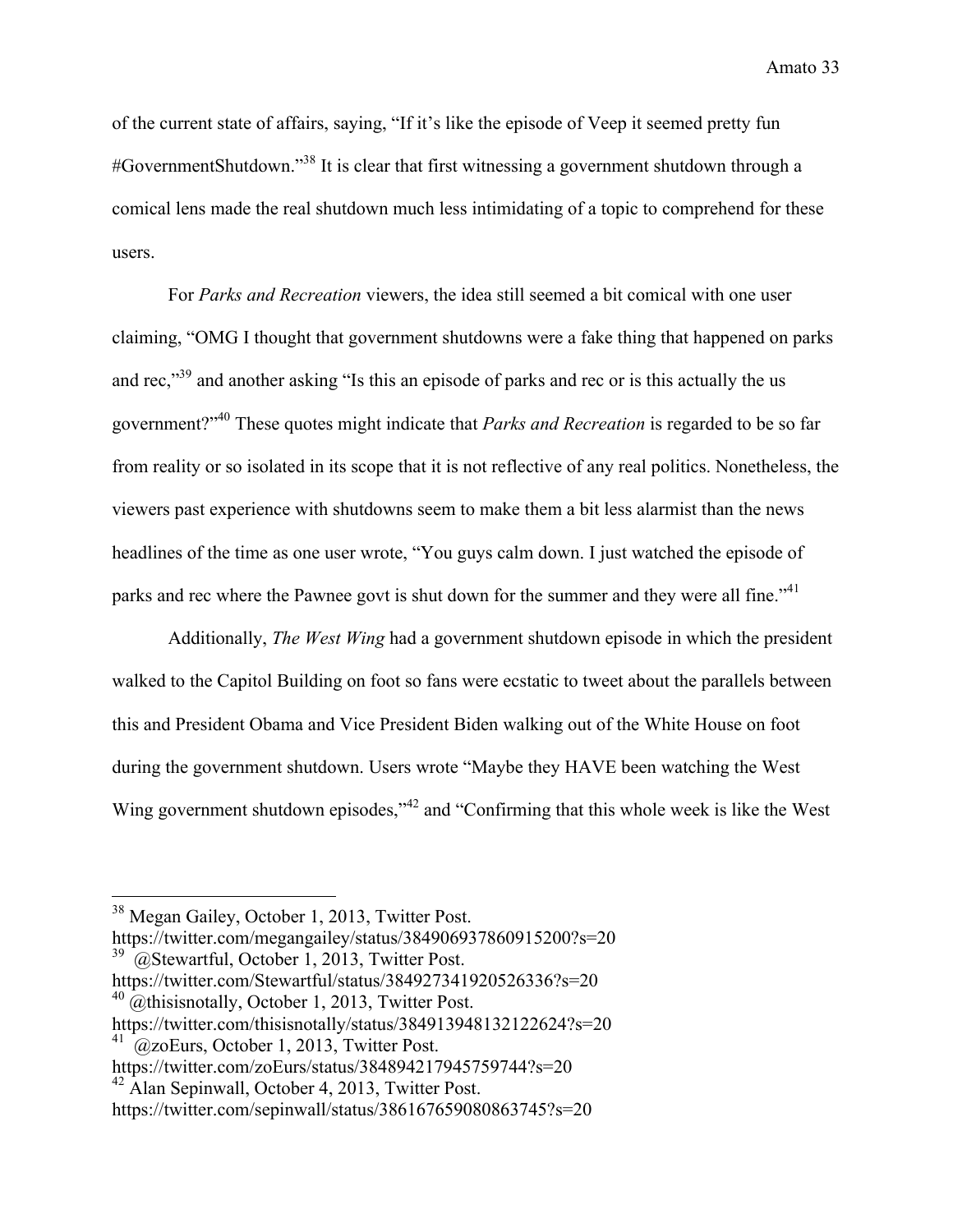Wing,"<sup>43</sup> in response to the news of Obama and Biden's outing. Another Twitter user noted during this period how interesting it is that Hillary Clinton confirmed the Burmese government learned about the United States from watching *The West Wing<sup>44</sup>*, perhaps emphasizing that many viewers get a lesson in civics from idly streaming the show. An apparently avid viewer contributed to this mentality asking, "Which West Wing episode can I watch to understand what is going on in Congress now?"45 In this capacity, it seems obvious that each of these shows shaped the way that viewers understood their reality.

*Boardwalk Empire* fans seemed to be at a distinct disadvantage at this time. The local government of Atlantic City in the 1920s did not have these issues, apparently. One of the only viewer comments during the government shutdown said, "I'm going to pretend to understand this shutdown the same way I pretend to understand what's going on in Boardwalk Empire."<sup>46</sup>

The Obama administration, however, did not seem to garner much attention from Twitter users in the other major events analyzed as each show's viewers had barely any commentary on the presidency after Obama's immigration policy or participation in the Paris Climate Conference. Twitter users also had limited conversations about Trump's government shutdown as well as his pulling out of the Paris Climate Accords.

President Trump's immigration policy provoked a significant amount of conversation, though. From cast members of *The West Wing* referring to him as #PresidentBawbag, to *Veep* 

 <sup>43</sup> Ethan Klapper, October 4, 2013, Twitter Post.

https://twitter.com/ethanklapper/status/386166999920832512?s=20

<sup>&</sup>lt;sup>44</sup> Zeke Miller, October 5, 2013, Twitter

Posthttps://twitter.com/ZekeJMiller/status/386591608881164288?s=20

<sup>&</sup>lt;sup>45</sup> @biorhythmist, October 6, 2013, Twitter Post.

https://twitter.com/biorhythmist/status/386884698854539264?s=20

<sup>46</sup> Josh Comers, October 1, 2013, Twitter Post.

https://twitter.com/joshcomers/status/384898099128197120?s=20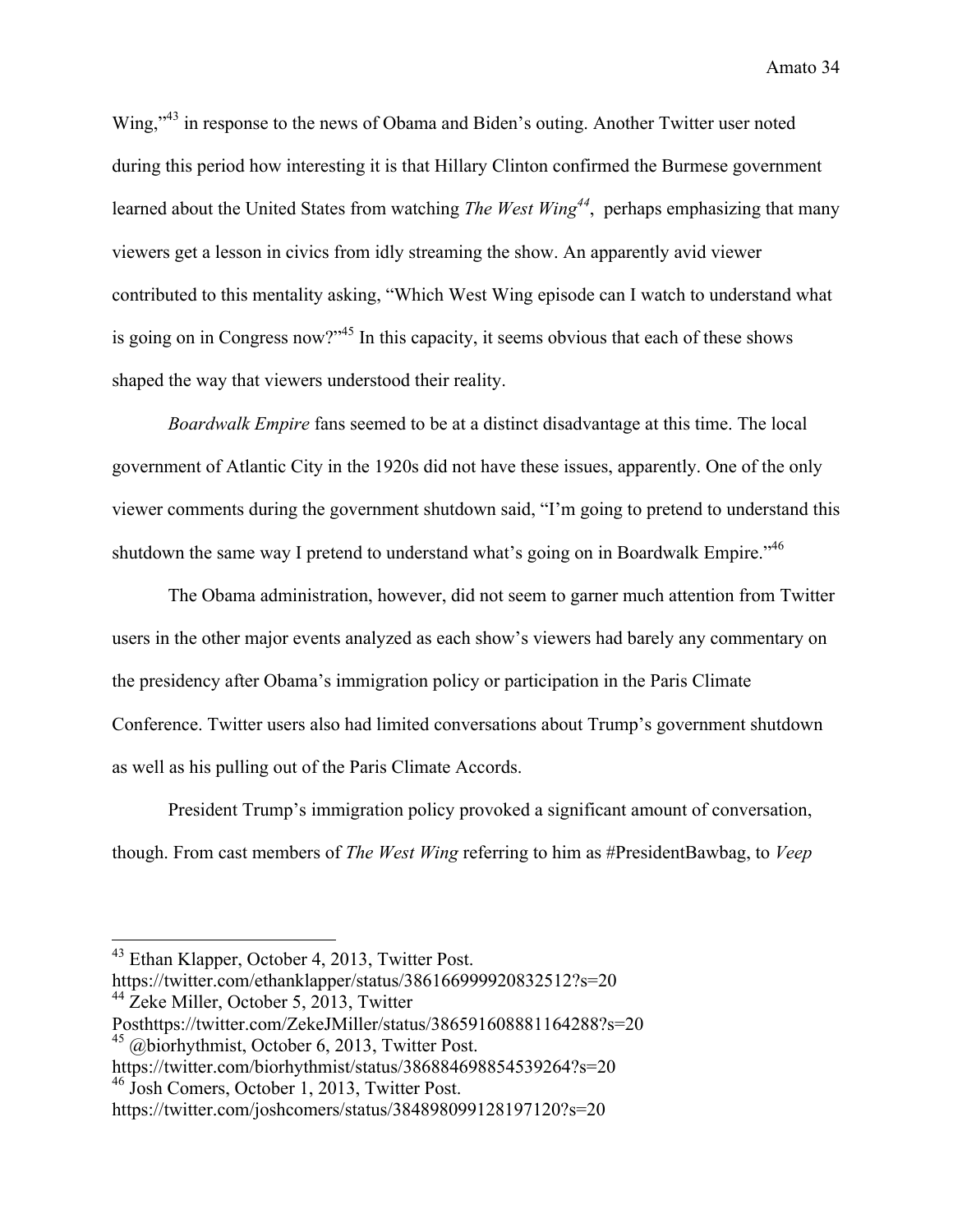and *Parks and Recreation* viewers noting just how absurd this reality is, television viewers seemed unhappy with the president's decisions to say the least. Twitter user Kurt Andersen asked fellow users, "Remember back when West Wing was the standard for scrupulous realism and people criticized House of Cards for being way too over the top?"<sup>47</sup> Andersen, here, is indicating that the current White House has now become the way too over the top scenario like notoriously immoral television show *House of Cards*. He seems to believe *The West Wing* is way too over the top in its idealism given the current president's activities. Andersen's tweet is an important indication that television shows give a certain structure of expectation to its viewers and, in this case, that expectation of democratic ideals has not been met. Similarly, another user wrote, "Trump admin makes Veep look like The West Wing"<sup>48</sup> noting that *Veep*'s level of absurdity has been overcome by the current presidency and replaced *The West Wing* as the expectation for "normal" politics. *Parks and Recreation* viewers also agreed that the current White House has reached absurdity as they reflect on the show's final episodes that aired years earlier predicting what 2017 would look like for the characters. Two Twitter users seemed upset that the real 2017 did not come close to paralleling that of *Parks and Recreation*'s fictional 2017.

Other *Veep* viewers were quick to chime in as well since the show's latest season had just begun. One Twitter user wrote, "How will the writers of Veep compete with real-life? Prior seasons all seem weak now,"<sup>49</sup> while another member of the community explained, "Suddenly" #Veep's next season will look like a ridiculously naïve, sanitized and optimistic version of actual

 <sup>47</sup> Kurt Andersen, February 13, 2017, Twitter Post.

https://twitter.com/KBAndersen/status/831197882145439750?s=20

 $^{48}$  @pronouncedjan, February 12, 2017, Twitter Post.

https://twitter.com/pronouncedjan/status/830950041002995712?s=20

<sup>&</sup>lt;sup>49</sup> Yoni Freedhoff, MD, February 2, 2017, Twitter Post.

https://twitter.com/YoniFreedhoff/status/827172244027617280?s=20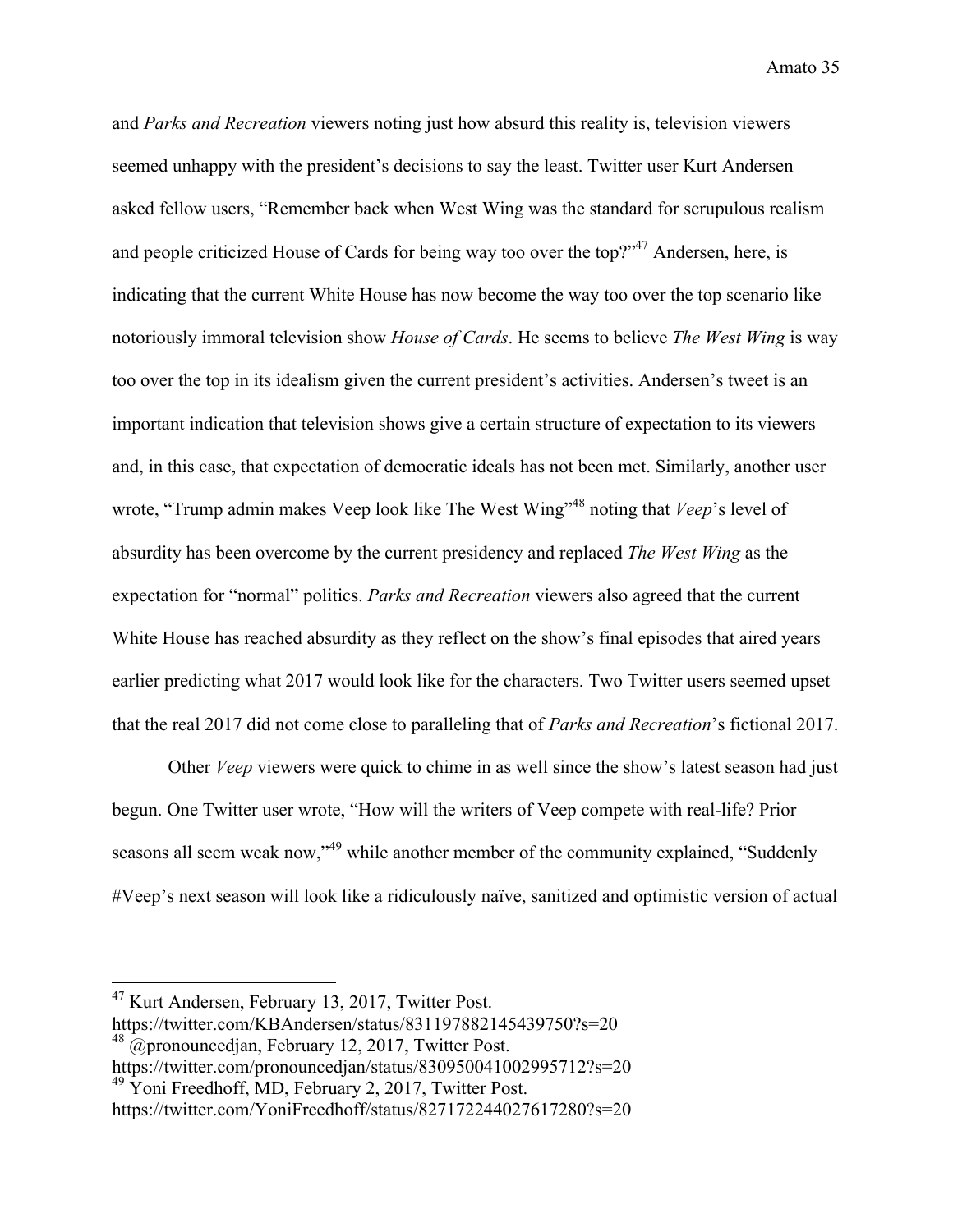reality."50 Another user went so far as to say that "House of Cards and Veep are fantasies about a better world"<sup>51</sup>. In particular, users took issue with then Press Secretary Sean Spicer's response to the immigration changes saying "Sean Spicer is a Veep character,"<sup>52</sup> and responding to a screenshot of CNN coverage of the Press Secretary saying, "This is the worst episode of Veep yet."<sup>53</sup> Spicer had started his job as press secretary just a week before the immigration policy was announced. He resigned just six months later. Trump's immigration policy was halted in two district courts within three months.<sup>54</sup> These are further indications that these viewers both understand contemporary politics and the inner workings of political office through these television shows. Not only do these shows set structures of expectation, but those structures of expectation clearly shape the way that audiences respond to presidential activities and, as a result, impact the steps viewers are willing to take to respond to such activities.

#### IMDB

IMDB proved interesting and useful to understand the groups of people observing these shows. The most diverse yet clear commentary on political reality came from reviews of *The West Wing*. *Veep* audiences contributed to political reality as well through their comparisons to both American and British politics. *Parks and Recreation*, however, had barely any relation to political reality while *Boardwalk Empire* had no clear connections.

<sup>53</sup> Olivia Nuzzi, January 30, 2017, Twitter Post.

 <sup>50</sup> Eric Goldman, January 27, 2017, Twitter Post.

https://twitter.com/TheEricGoldman/status/825054824601300992?s=20

<sup>&</sup>lt;sup>51</sup> Arthur Chu, January 29, 2017, Twitter Post.

https://twitter.com/arthur\_affect/status/825725343910727682?s=20

<sup>&</sup>lt;sup>52</sup> Gerard Mulligan, January 30, 2017, Twitter Post.

https://twitter.com/GerardMulligan1/status/826283609015386114?s=20

https://twitter.com/Olivianuzzi/status/826140545076645888?s=20

<sup>54</sup> ACLU Timeline of the Muslim Ban, https://www.aclu-wa.org/pages/timeline-muslim-ban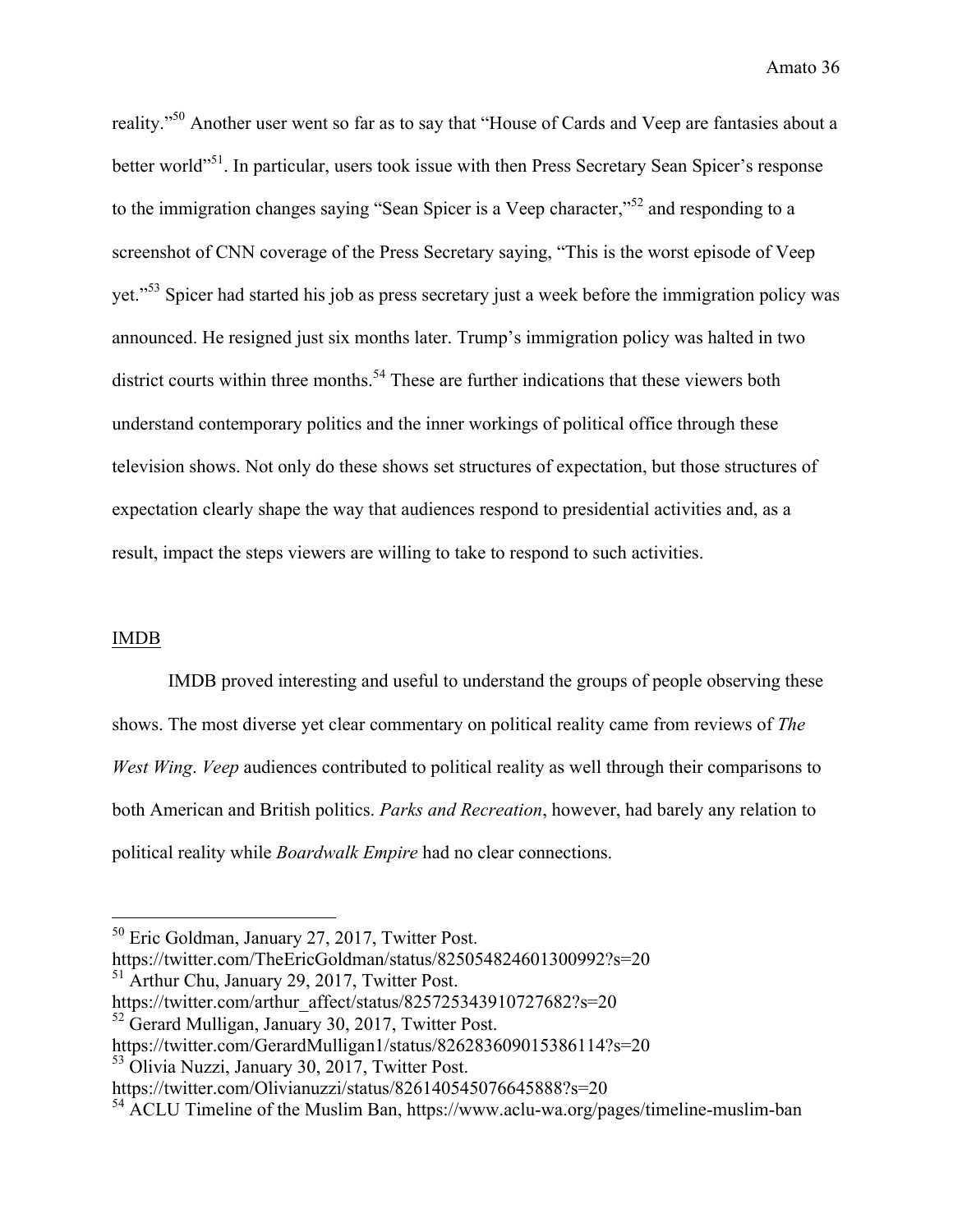#### *Parks and Recreation, and Boardwalk Empire*

Unfortunately, there was no analysis to be done with IMDB reviews of *Boardwalk* 

*Empire.* Of the 190 reviews, not a single one related to any political reality. This was the case

likely because the show takes place in the early 1900s and few if any audiences are able to make

comparisons between the way politics takes place on the show and the way it actually occurred.

*Parks and Recreation* had very few comments about political reality. One noteworthy review came from a user who identified themselves as a member of their own local government and described extensively how they felt about the show. They wrote:

I've been thinking about all the ways that one could do a riff on local government a la 'The Office.' I figured if done right it could hit a chord with all the poor unfortunates like me who are stuck in the bowels of government - stuck in a Dilbertesque half-life of government cubicles. I'm torn on this one so far - there are funny moments and places here I go "Ok, wow, that was funny and this is how it really is.' Most of the time, though, It's just kind of flat, like they don't get it... $^{55}$ 

This review reveals much about what attracts audiences to television shows. At least for this viewer, there needs to be some semblance of reality. The show cannot be completely absurd, especially for those who have experience in the field being covered. Does this mean our real politics are some combination of all the shows that cover politics? It's possible. *Veep* and *The West Wing* often receive praise for their accurate portrayal of the current political climate. As earlier described, some viewers were even surprised to see how much politics follows timelines

 <sup>55</sup>Saskplanner9, "Not Sure What to Think After Just the one Episode," Review of *Parks and Recreation*, April 2009, https://www.imdb.com/review/rw2050036/?ref =tt\_urv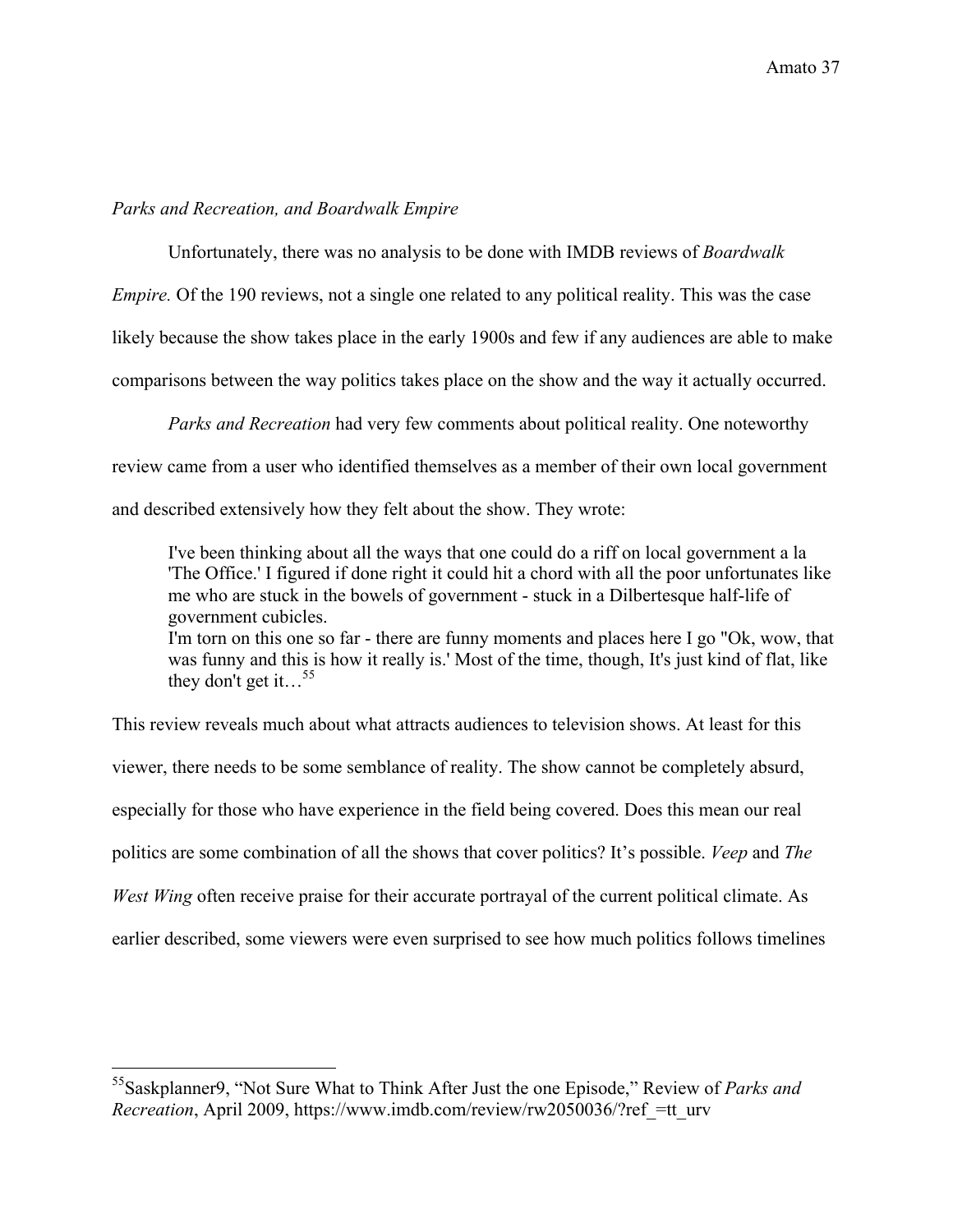that shows have already acted out months or years earlier. Television, in this way, might be a way for audiences to become comfortable with a variety of scenarios for our political reality.

#### *Veep*

Reviewers of *Veep* reiterated the earlier point that the show is shockingly accurate to the modern political landscape. One person mentioned, "For anyone who has any appreciation for the system, however - or any first-hand experience - Veep comically portrays the vanity, obsessiveness, and narcissism that attract (and are promoted by the offices of) elected officials."<sup>56</sup> Another user said it felt like the show's creators had a backstage pass to the political arena and presented it in a way that had never been featured before.<sup>57</sup> The humor, one British commentator referenced, is an interesting choice as it differs from the usual American humor:

I am not sure if a British sense of humour can work in this situation. Americans look at their leaders as people you can be proud of and be inspired by. Us Brits look at our leaders as figures of ridicule. but that being said it is worth a watch. $^{58}$ 

This review suggests that Americans experience some degree of cognitive dissonance when they watch comedic shows about their government. Again, viewers are forced to become comfortable with alternatives to reality to enjoy the show. There is evidence, then, that television shows expand political imagination, making audiences think of different scenarios each season and

 <sup>56</sup> SalsaBoy201029, "Wonderful, Acerbic Comedy," Review of *Veep*, June 2013, https://www.imdb.com/review/rw2821934/?ref =tt\_urv

<sup>57</sup> Toby-brace28, "As good as it gets," Review of *Veep*, June 2013,

https://www.imdb.com/review/rw2821446/?ref =tt\_urv

<sup>58</sup> Kevinroddy506, "Kinda fills the void, now The Thick of It is over…" Review of *Veep*, May 2013, https://www.imdb.com/review/rw2793323/?ref\_=tt\_urv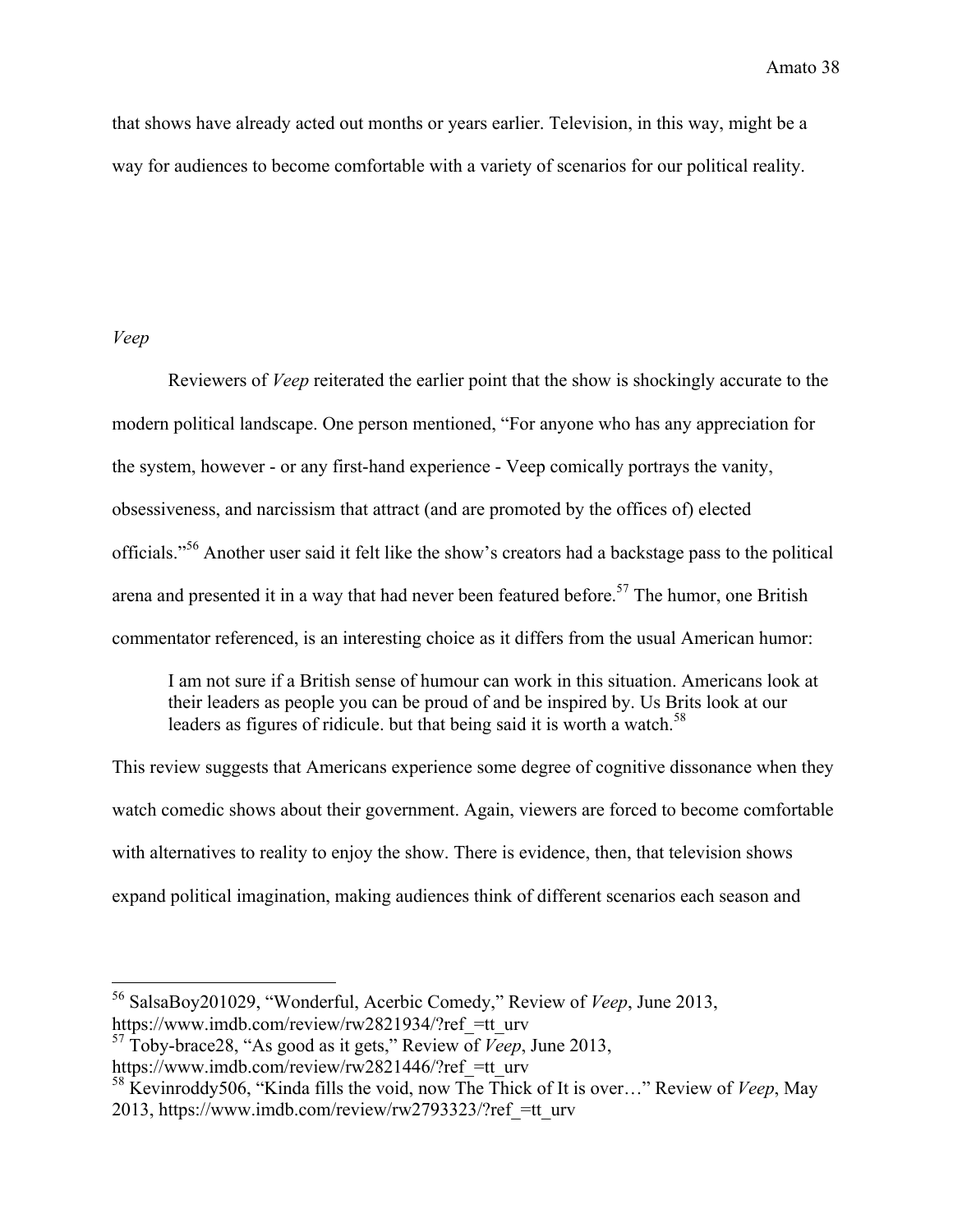acknowledge how that might happen within the current political reality. In doing so, these shows demonstrate a new political reality to the public – those who happen to be responsible for electing public officials – and force the public to address what exactly is possible in the current state of affairs. These new political realities illustrated on television shows could very well be the catalyst for electing officials to make certain decisions that were previously thought to be out of the realm of possibility.

#### *The West Wing*

*The West Wing* audiences provided unique insights as the first review of the show was from 1999, and the latest one came from mere weeks ago in March 2020. The show began right at the end of the Clinton administration and continued through George W. Bush's presidency. Reviews of the show noticeably increased as the Internet grew more accessible and IMDB users continued to make comparisons between the show and political reality through both the Obama and Trump administrations. A striking trend appeared, though, as I considered the dates of each of these presidencies. In December 1999, one viewer wrote that "[Martin] Sheen's President is a wish-fulfillment Chief Executive," in reference to the actor's portrayal as President Jed Bartlet on the drama.<sup>59</sup> Another user wrote in February 2000 – in the midst of a contentious election with no incumbent – a more complex explanation of why the show resonated so well with audiences of the time:

Your assumption by comparing the Clinton Presidency and the current political climate to that of a television comedy is probably correct…Instead, NBC has risen above the bad jokes or rips on our political system, and created a television show that provides us hope

 <sup>59</sup> SteveM-6, "A Great Show for the New Millennium," Review of *The West Wing*, December 1999, https://www.imdb.com/review/rw0649896/?ref\_=tt\_urv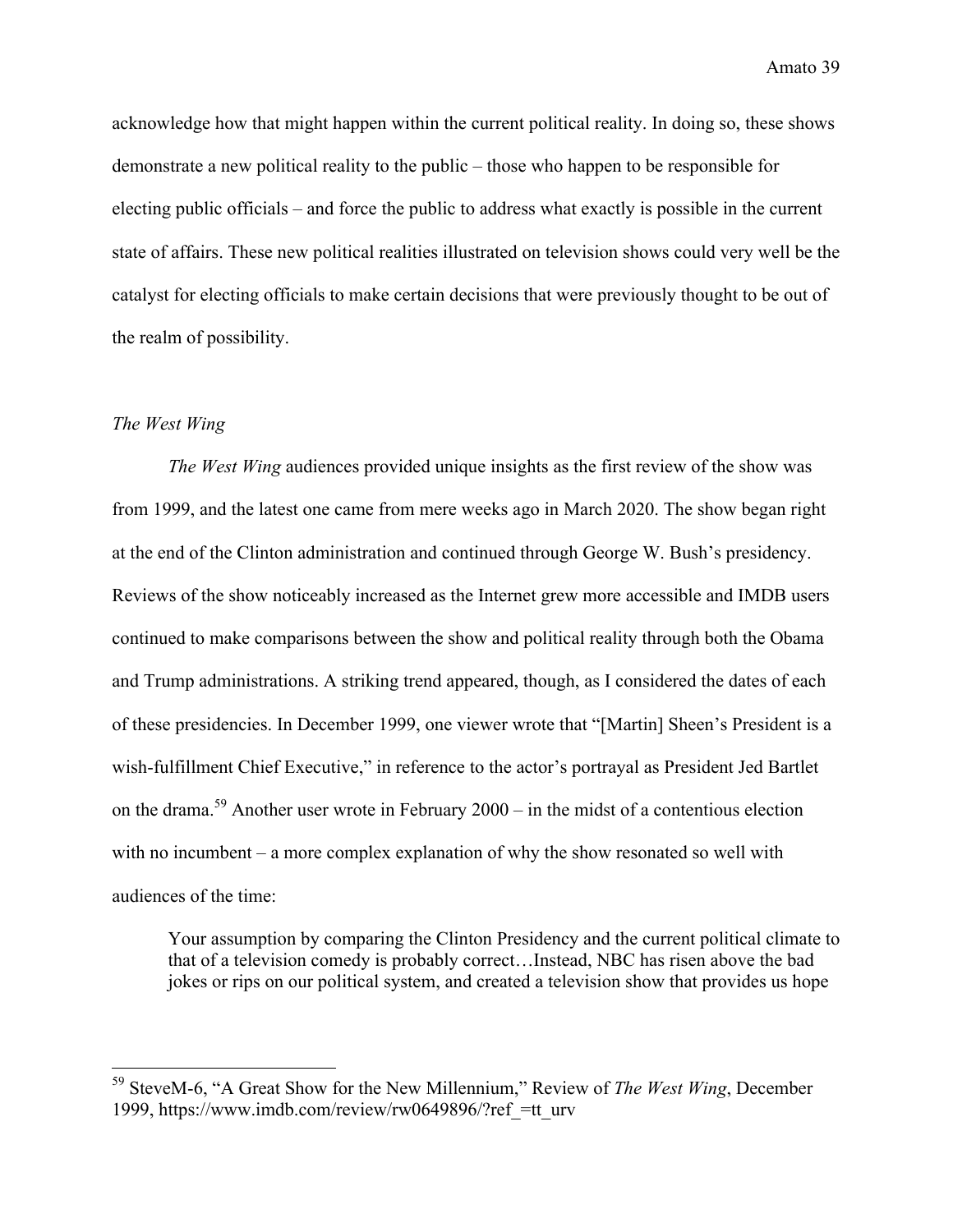and comfort in the belief that those in government service and politics truly do care about the 'man or woman on the street'.  $60$ 

This commenter is no doubt struggling with the scandals that accompanied Bill Clinton's time in office, but also seems to appreciate the democratic ideas represented by the United States and illustrated in *The West Wing*.

When George W. Bush took office, the comments initially tend toward something along the lines of "This is how the White House should be!" They do take a turn, though, following the terrorist attacks of September 11, 2001 and become more understanding of opposing views. Another audience member says, "The issues are contemporary, and the people grappling with them have such humanity and tenacity etched into their lives it's easy to forget it's a TV show,"<sup>61</sup> perhaps indicating how the characters are grappling with concerns for national security much the same way that the audience is with 9/11.

As the 2004 election came, the comments returned to some degree of hostility with one viewer writing in May 2004, "Free from a need to create simplistic sound-bytes or follow poll numbers of real-world politicians, Sorkin's world depicts the kind of well-reasoned discourse lost in the modern, media-driven political climate."<sup>62</sup> This comment clearly indicates the viewer's dissatisfaction with the current state of politics and appreciation for an escape through *The West Wing.* Following the election, a user wrote "If real politicians could be as compelling as these two men, the apathy so many of us feel towards the political process might begin to fade.

 <sup>60</sup> Gagliano, "West Wing Rocks!" Review of *The West Wing*, February 2000, https://m.imdb.com/review/rw0649899/?ref =rw\_urv

<sup>&</sup>lt;sup>61</sup> Mrs ashton, "Review," Review of *The West Wing*, August 2002,

https://www.imdb.com/review/rw0649949/?ref =tt\_urv

 $62$  liquidcelluloid-1, " 'Wing' is a beautifully written, cinematically packaged series that satisfies the audience's desire to see behind these particular closed doors," Review of *The West Wing*, May 2004, imdb.com/review/rw0649993/?ref =tt\_urv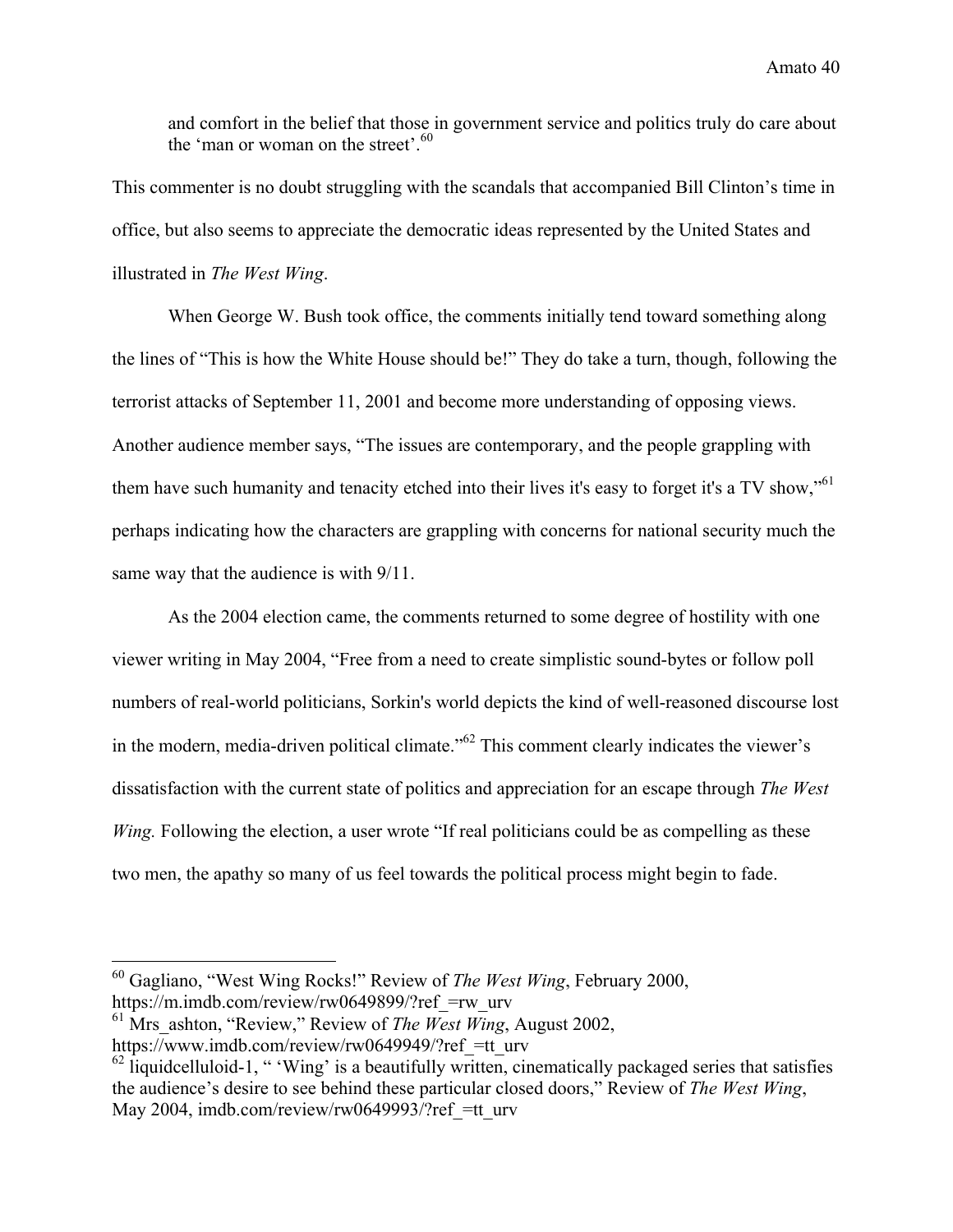Unfortunately I see the future of politics continuing down the path of divisiveness and polarization that has become the American Way,"63 in early 2005 implying both annoyance with the discord that arose from the highly contested Florida presidential election recount as well as respect for the presidential candidates shown in *The West Wing.* Even more obvious, a December 2005 reviewer wrote:

When you size up this White House, full of chatty, constantly debating and always pregnable to criticism and dissent cabinet and staff-members and headed by a thoughtful and literarily voracious Commander in Chief against our real life current administration (or, for that matter, the previous administration),one will probably be heartbroken or about reduced to tears  $^{64}$ 

A review with such disdain most clearly demonstrates that *The West Wing* gave its audiences an unusually high expectation for its government. The real government, apparently, fell short. An October 2018 review aptly described the phenomenon: "Basically liberals watched this show for 7 years and pretended Martin Sheen was the president instead of George W. Bush."<sup>65</sup>

When Barack Obama became president in 2008, the content of these user reviews again shifted first and foremost because the show was no longer on air. After two consecutive presidential elections with *The West Wing* running alongside current politics, this was the first election that stood on its own. The reviews, however, shifted when the show ended in 2006. A 2009 reviewer from the Netherlands says *The West Wing* "set a bar for what an administration should look like,<sup>166</sup> while another foreign reviewer in 2010 wrote:

<sup>64</sup> KUAlum26, "Too good to be true.," Review of *The West Wing*, December 2005, https://www.imdb.com/review/rw1256781/?ref =tt\_urv

<sup>&</sup>lt;sup>63</sup> doctor selar, "Keep this show around, we need more," Review of *The West Wing*, April 2005, https://www.imdb.com/review/rw1057155/?ref =tt\_urv

<sup>65</sup> awkaz, "They should have just called it the left wing.," Review of *The West Wing*, October 2018, https://www.imdb.com/review/rw4402468/?ref\_=tt\_urv

<sup>66</sup> hyperbart, "They say a good man cannot be elected president. I don't believe that!" Review of *The West Wing*, February 2009, https://www.imdb.com/review/rw2020199/?ref =tt\_urv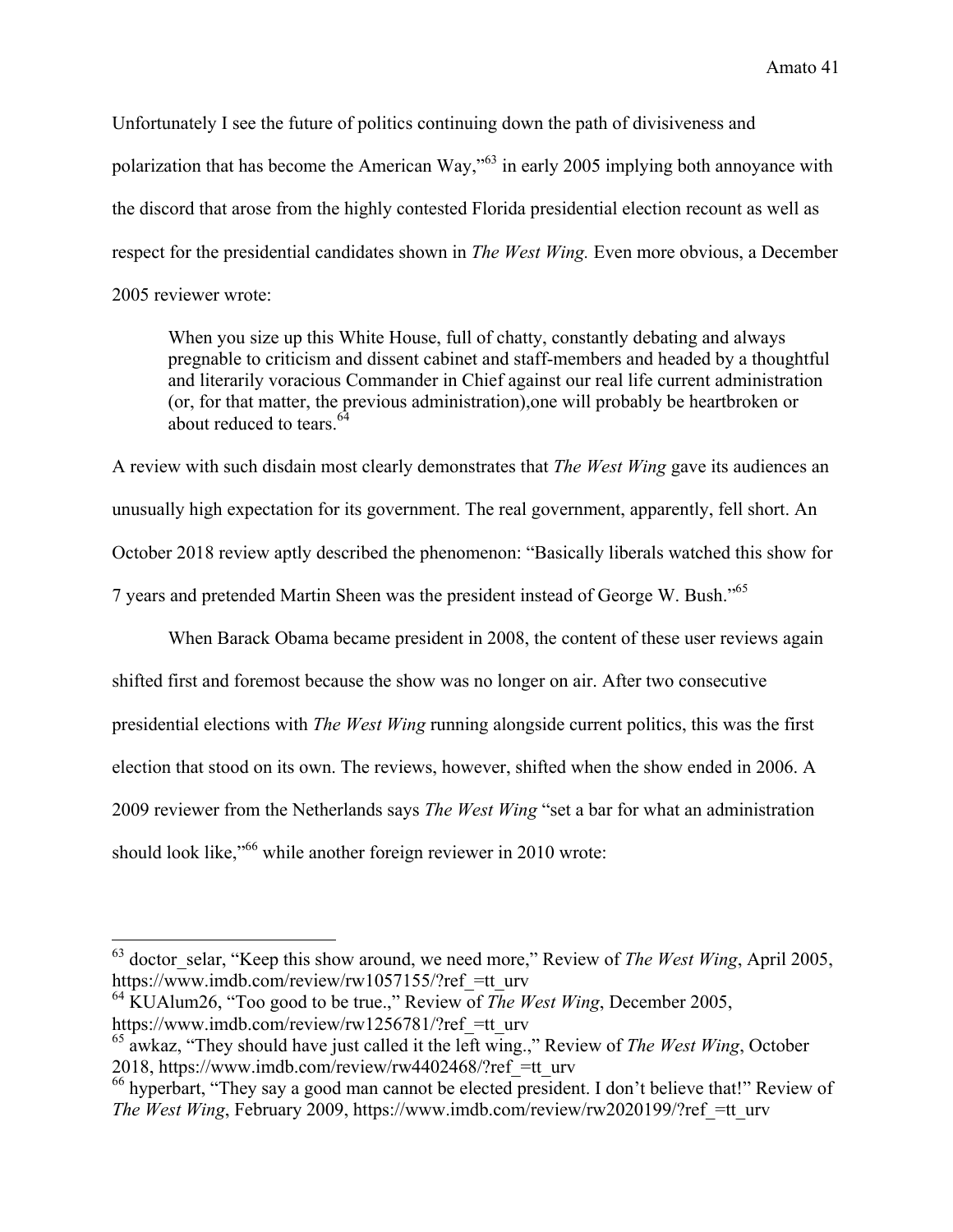I'm not American, but I am interested in how the world works and I recognize the US is a huge influence on that. I don't think it's always been a positive influence, but it can bewith Democrats in particular, there's hope. I am liberal, so is this show. The West Wing is a vision of how government can be a noble endeavour, how good people can make a difference. Bureaucracy is usually a dirty word these days, but The West Wing takes a wholly different view of  $it^{67}$ 

Both of these viewers have found some degree of respect for both the government portrayed in *The West Wing* as well as the Democrat-led government of the United States at the time. This speaks levels to the influence *The West Wing* had on foreign and domestic views of the United States especially during the Obama administration. The commenters seem to concur that the Obama administration, in context of *The West Wing*, was the gold standard. One reviewer even went far enough to write, "I somehow think that the Obama administration made the people on this enlightened program look average in comparison and an actual documentary of the Obama years would make great TV."<sup>68</sup> While during the Bush administration the show received several comments about being too fast-paced or lacking a story line,<sup>69 70 71</sup> a few reviews appreciated that the show's writers expected a level of commitment and intelligence from their viewers.<sup>72</sup>

 <sup>67</sup> gizmomogwai, "A triumph in television," Review of *The West Wing*, January 2010, https://www.imdb.com/review/rw2186171/?ref =tt\_urv

<sup>68</sup> leftbanker-19, "As Good as TV Gets," Review of *The West Wing*, December 2016, https://www.imdb.com/review/rw3595148/?ref =tt\_urv

<sup>69</sup> mal karma, "I've Had Enough," Review of *The West Wing*, September 2002, https://www.imdb.com/review/rw0649953/?ref =tt\_urv

<sup>70</sup> PeteRoy, "Amazingly boring," Review of *The West Wing*, December 2002, https://www.imdb.com/review/rw0649959/?ref =tt\_urv

<sup>71</sup> szigma, "Boring, stupid and worthless," Review of *The West Wing*, July 2003,

https://www.imdb.com/review/rw0649915/?ref =tt\_urv

<sup>72</sup> windchimevoice, "No other word than genius for it," Review of *The West Wing*, February 2003, https://www.imdb.com/review/rw0649960/?ref\_=tt\_urv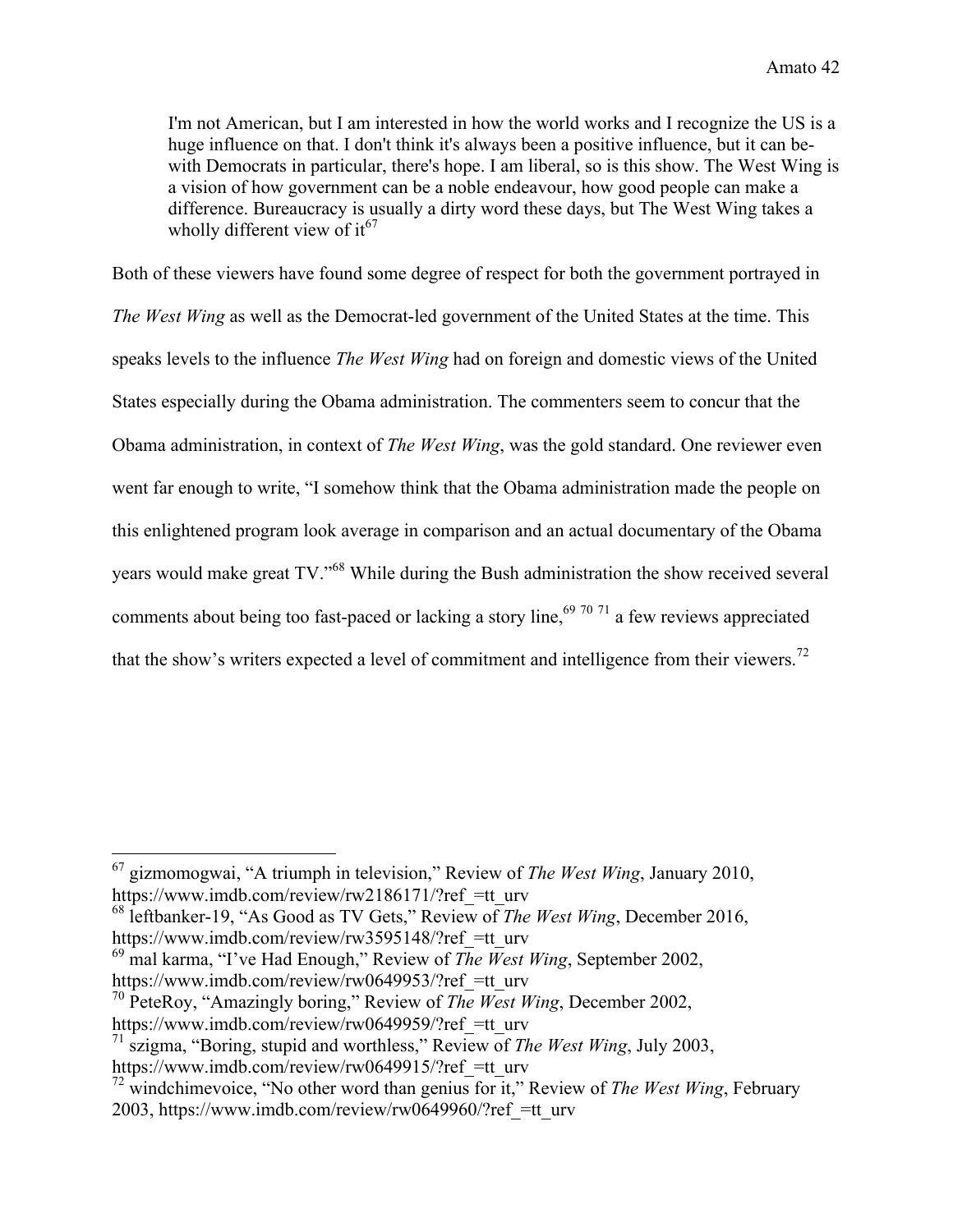The latter sentiment grew in popularity over the course of the Obama administration with many viewers touting their respect for the way elitism is described in *The West Wing*. 73 74

Once Donald Trump is inaugurated, though, the reviews of *The West Wing* change in two ways. Most reviews pertaining to political reality either express a yearning for a different age of politics or a disgust for how *The West Wing* portrays political decision making. One January 2020 reviewer said, "Their motivation and drive and awe inspiring and hopeful for a time the US can quit bickering and do what's best from the best sources of motivation."75 A review from a month earlier explains, "The characters have become part of our psyche here in the U.S. It's hard to imagine, writing this review during the dark, dismal, days of 2019 that the White House was so…pure."76 These are just two examples of an overarching reliance on this fictional idealism to cope with the distaste for the current political climate.<sup>77</sup> <sup>78</sup> <sup>79</sup> As one August 2017 review describes it, some viewers felt that "each episode is a feel good shot to your cortex."<sup>80</sup>

Other viewers took the complete opposite stance, explaining their exhaustion with the shows idealism and extreme nationalism. One reviewer said "What's galling is the preoccupation

 $^{73}$  LouE15, "Outstanding political drama with wit, humour and lashings of liberal thinking," April 2009, https://www.imdb.com/review/rw2046488/?ref =tt\_urv

<sup>74</sup> apocalypse-thou, "Even for those who don't understand politics…" Review of *The West Wing*, https://www.imdb.com/review/rw2062912/?ref =tt\_urv

<sup>&</sup>lt;sup>75</sup> sankdafide21, "3<sup>rd</sup> time watching it," Review of *The West Wing*, January 2020,

https://www.imdb.com/review/rw5424373/?ref =tt\_urv

<sup>&</sup>lt;sup>76</sup> LauraAnnG9, "Certainly one of the very best television shows ever made," December 2019, https://www.imdb.com/review/rw5311076/?ref =tt\_urv

<sup>&</sup>lt;sup>77</sup>A Magnificent TV Series csm-7811927 January 2019

<sup>78</sup> immee26, "Just what we needed," Review of *The West Wing*, May 2018,

https://www.imdb.com/review/rw4178870/?ref =tt\_urv

 $79$  Isenberg-e25, "A psychological antidote to not just Trumpism but the decline of Western Civilization & 'Western Liberal' Democracies," Review of *The West Wing*, November 2018, https://www.imdb.com/review/rw4479327/?ref =tt\_urv

 $80$  mystan905, "Great show in which each episode is a feel-good shot to your cortex," Review of *The West Wing*, August 2017, https://www.imdb.com/review/rw3772550/?ref =tt\_urv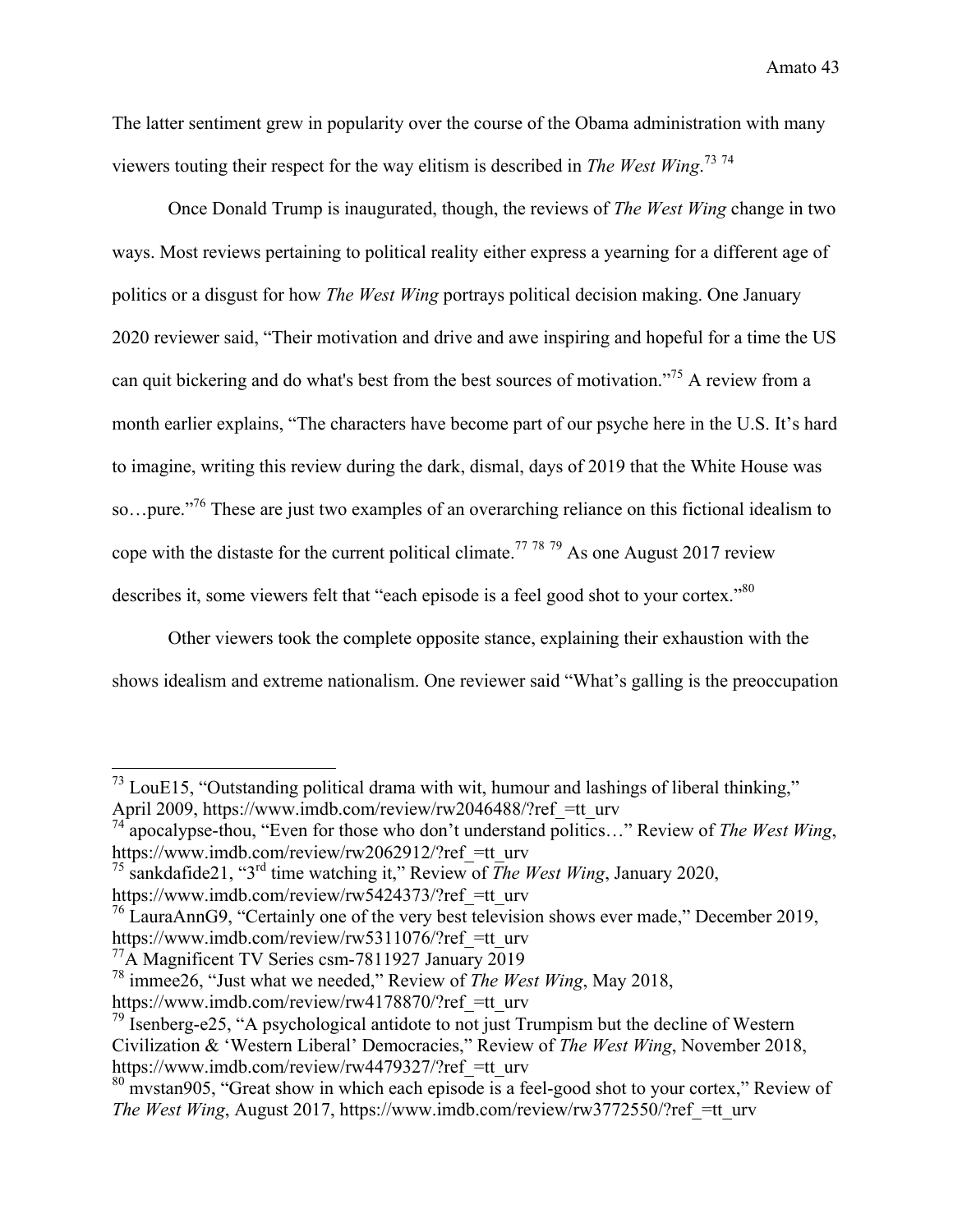with abject jingoist sentiments and imperialist revisionist history in nearly every other scene,"<sup>81</sup> while another wrote "The jingoism became unbearable and took over the soul of the show. Episode by episode it became unwatchable."82 Some reviewers found the show to be a distinct form of propaganda from the liberal left: "It does not surprise me that the Republicans rose to power throughout this show's popularity. Perhaps this is the subconscious balance of the popular mind when faced with dictated complacency in the face of a Centrist Liberal propaganda."<sup>83</sup>

Much like viewers of *Veep*, watching the changing perspectives on *The West Wing* indicated some degree of mental flexibility in the viewership. The reviewers are able to see *The West Wing* as a moral standard that the government is not reaching, but also as an American unity builder during crisis much like that same government. The diversity among reviewers and the way they respond to one another also indicate, similar to the results from the Reddit study, that this show led to debate about both current politics and fictional politics. The audiences tackled issues that the American government had not yet handled during the Bush administration and then later confronted the show's stances on these same issues during future presidencies. They became comfortable comparing this fictional president to several real ones, and expanded their political imaginations by creating ideal policy options through such comparisons.

#### **Limitations**

 $81$  timcurryisgod15, "unsurprising jingoist nostalgic tribute to U.S. politics in office of the presidency," Review of *The West Wing*, April 2017 https://www.imdb.com/review/rw3685641/?ref =tt\_urv

<sup>82</sup> ignastio8, "Good while Sorkin wrote it," Review of *The West Wing*, July 2019,

https://www.imdb.com/review/rw4983903/?ref =tt\_urv

<sup>83</sup> paulcreeden3, "Propaganda of political correctness," Review of *The West Wing*, January 2015, https://www.imdb.com/review/rw3155079/?ref =tt\_urv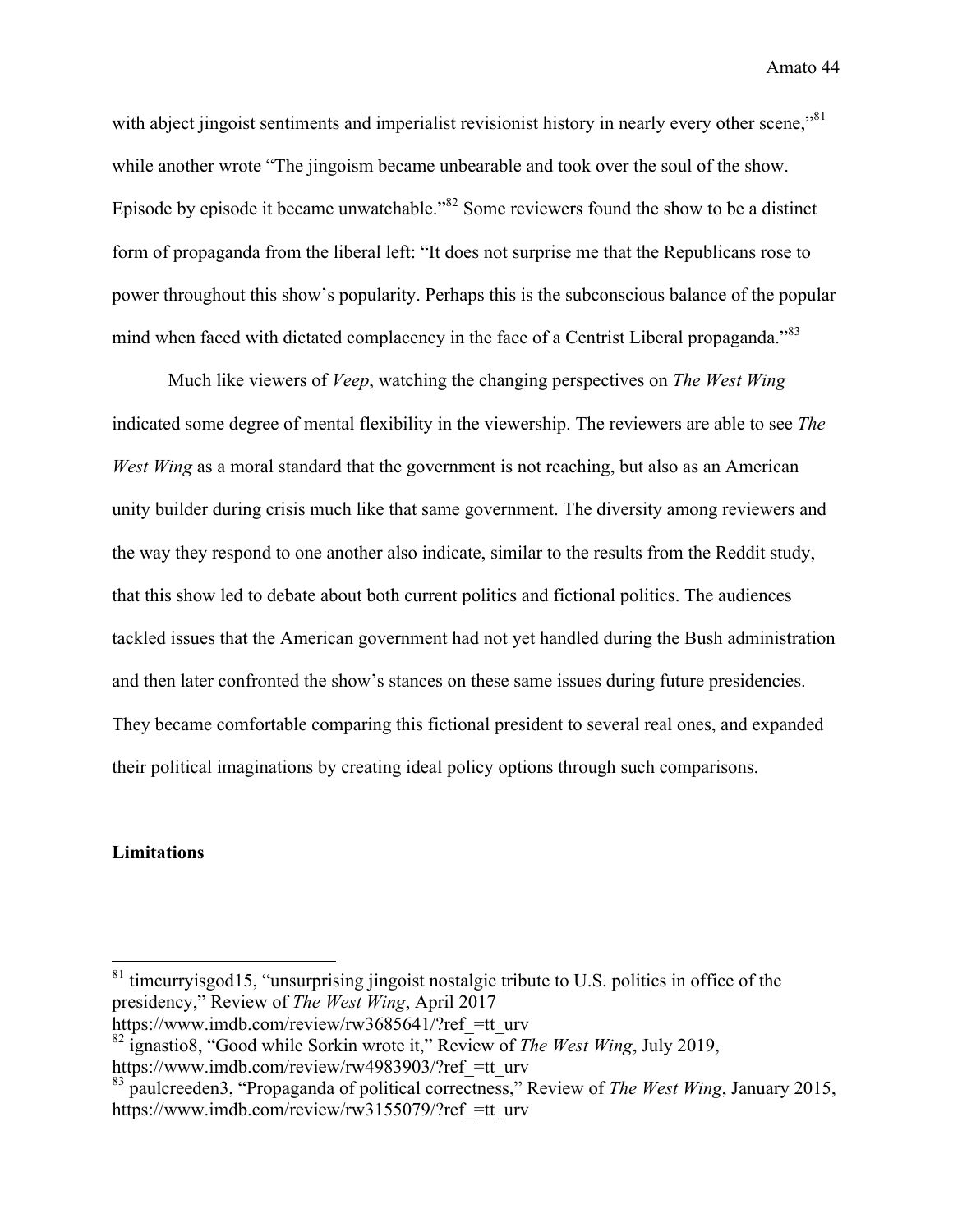*Parks and Recreation* was an obvious and problematic outlier in this analysis likely because the television show is so well known. Only two of the ten threads contained any concern over politics. Of the total 4,949 comments, only 30 were related to political reality and 21 of those 30 were representative of the elegiac style of understanding. Users frequently expressed concern, especially in the longer threads, that conversation deviates away from the show because posts are so highly interactive that they often reach Reddit's trending page. On the trending page, posts appear on the feed of most Reddit users, rather than only the members of the given subreddit.

*Parks and Recreation* also exemplifies a wider constraint within this research. There appears to be a fine line between popular television shows and television shows that engage audiences in political debate. It is within that line that research is most fruitful. With a show like *Parks and Recreation,* the content is relatable to so many people that Internet conversations were hardly linear as thousands of people jumped at the chance to get a word in. This is emphasized by the fact that the most politically charged thread had relatively few comments in terms of *Parks and Recreation* threads. Similarly, *Boardwalk Empire*'s most politically charged thread had over 1,000 comments within it, but the majority of the political debate occurred within one sub-thread between three users. *Veep* appears to be one of the better shows at balancing popularity and political debate as it is the only show with relatively stable averages across each style of understanding.

The final major limitation was timeliness. To improve upon this research, it should be conducted repeatedly over several years with shows that are all currently being aired. Through both Twitter and Reddit, it was clear that there was more debate about these shows while the shows were being aired weekly. Because of the modern streaming era in which audiences can re-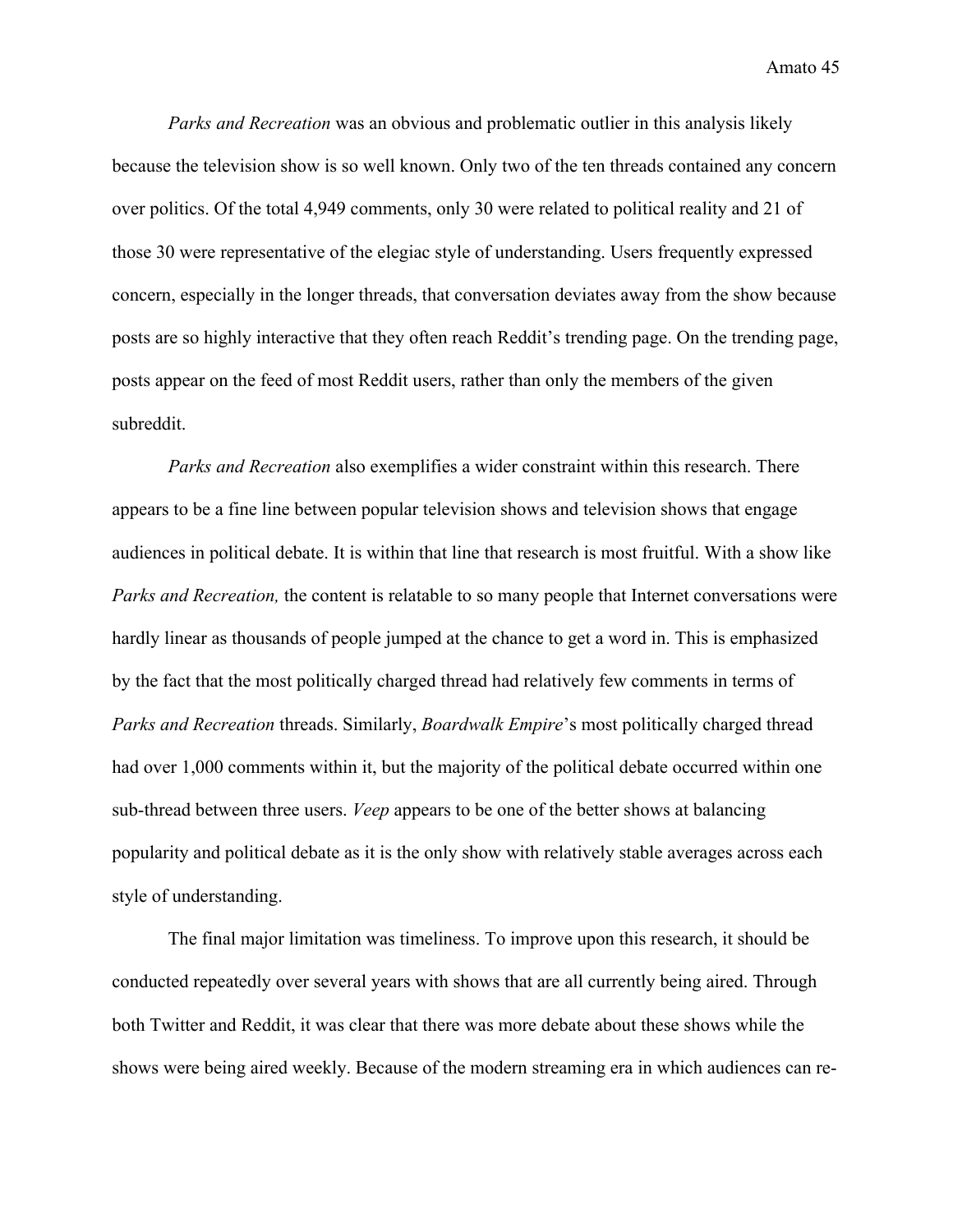watch their favorite shows time and again. It would be odd for someone to re-engage with a show they did not enjoy or thought to be unrealistic when it aired on television weekly. This is especially prominent with *The West Wing*. Reddit was in its infancy and Twitter was mere months old when *The West Wing* aired its last episode. Due to the lack of live online conversation about the show, the users looking to engage in debate about the show especially in recent years would be individuals who actively chose to watch the show and enjoyed it. This is reflected in *The West Wing*'s significantly higher average elegiac comment per thread compared to the other national government focused series as well as the other dramatic series.

#### **Conclusions**

Given the sample of Reddit posts used for this research, there is some indication that popular culture content is interpreted in different styles and related to the current political reality through conversation between these styles. In such a way, popular culture content of this particular sort (politically charged television shows) does influence public discussion of politics to some extent. It is unclear, though, if this would hold true in other sorts of popular culture, as *Boardwalk Empire* seems to lack influence in this capacity likely because it is the least politically charged show analyzed in this study.

With the IMDB results, it becomes clear that television is a channel through which people interpret the facts of our political reality and, in turn, set expectations for the political reality. That is, if an audience member watched *The West Wing*, these comments seem to reflect that that audience member will expect their politicians to reach a similar level of intelligence and wittiness. Similarly, if an audience member watched *Veep* or *Parks and Recreation*, that audience member will build expectations that follow this idea of humor and chaos represented in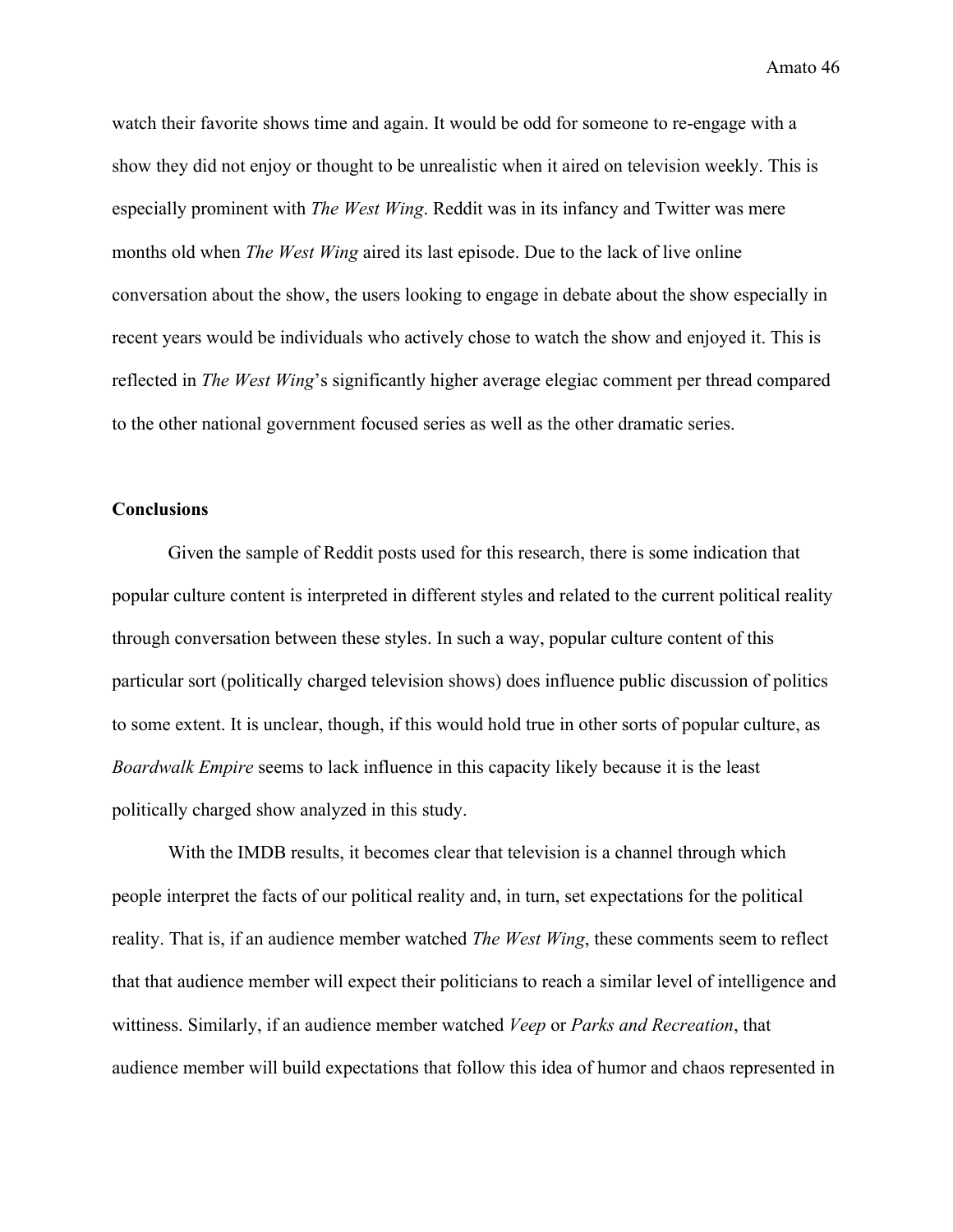those shows. A recurrent point throughout this study is that television shows pertaining to national governance consistently have more of an impact on political reality. Such is further emphasized with the results of the Twitter study as *The West Wing* and *Veep* viewers were much more heavily engaged with the antics of the current political climate. This is likely because of how the two shows attempt to echo political reality (with some important twists), which allow the viewers to learn while they are entertained. By lowering the costs of entry to discuss politics, many viewers were easily able to describe how the current reality reflects that of the show.

It is not readily apparent that television shows directly affect political reality, but political shows definitely contribute to public discourse of politics. It is feasible, then, that watching these shows and discussing them via social media allow audiences to become comfortable with alternative realities and set expectations for how those alternatives might work. Such expectations could be the changes needed for a certain person to be elected over their competition. On a lesser scale, these expectations might also allow for a certain policy to be accepted by the public thus allowing an elected official to vote for it without any major repercussions when that might not have been the case before this. Acknowledging there is a different path forward may well be the first step to forging that path. Television producers, for this reason, should be aware of the full impact of the content they create as well as the implications it has for certain audiences. Producers may unknowingly promote cultural and political norms that will affect governance at least more than two decades after the show's premiere.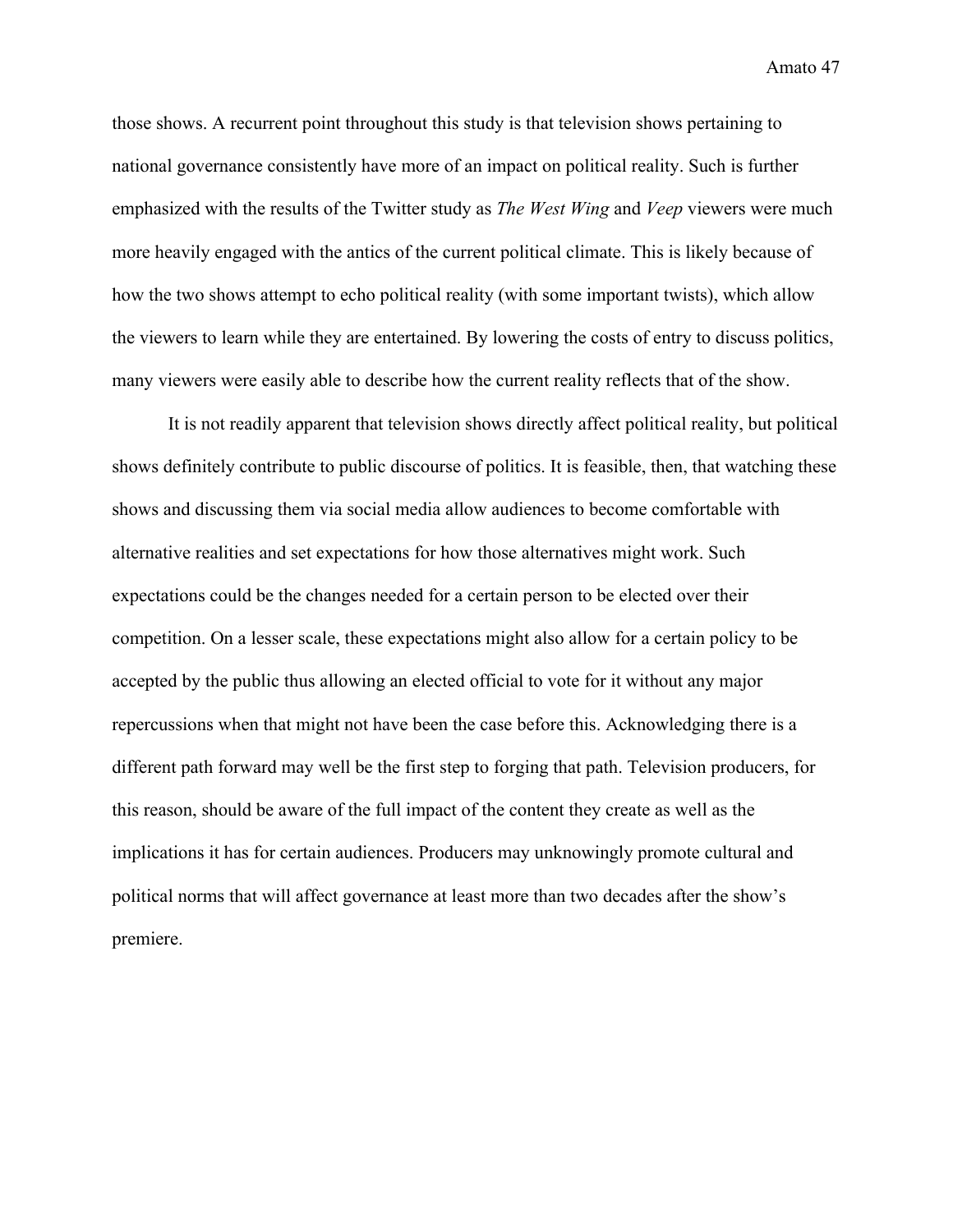#### **Bibliography**

- ACLU Timeline of the Muslim Ban, https://www.aclu-wa.org/pages/timeline-muslim-ban
- Alan Sepinwall, October 4, 2013, Twitter Post. https://twitter.com/sepinwall/status/386167659080863745?s=20
- Anker, Elisabeth. "Villains, Victims and Heroes: Melodrama, Media and September 11," *Journal of Communications* 55, no. 1 (March 2005): 23-24.
- Ankersmit, Frank. "Democracy's Inner Voice: Political Style as Unintended Consequence of Political Action1." In *Media and the Restyling of Politics: Consumerism, Celebrity and Cynicism*, edited by John Corner and Dick Pels, 19-40. London: SAGE Publications Ltd, 2003: 22-23.
- apocalypse-thou, "Even for those who don't understand politics…" Review of *The West Wing*, https://www.imdb.com/review/rw2062912/?ref =tt\_urv
- Arthur Chu, January 29, 2017, Twitter Post. https://twitter.com/arthur\_affect/status/825725343910727682?s=20
- awkaz, "They should have just called it the left wing.," Review of *The West Wing*, October 2018, https://www.imdb.com/review/rw4402468/?ref =tt\_urv
- Baym, Geoffrey. "*The Daily Show:* Discursive Integration and the Reinvention of Political Journalism," *Political Communication* 22: 260.
- Coe, Kevin, David Tewksbury, Bradley J. Bond, Kristin L. Drogos, Robert W. Porter, Ashley Yahn, & Yuanyuan Zhang, "Hostile News: Partisan Use and Perceptions of Cable News Programming," *Journal of Communication* no. 58 (2008): 215.
- Combes, Dan and James E. Nimmo, *The Comedy of Democracy*, (Westport CT, Praeger, 1996): 28.

Crenshaw, Dan. April 11, 2019, Twitter Post. https://twitter.com/DanCrenshawTX/status/1116351710132408321?s=20

- Csm-78119, "A Magnificent TV Series," Review of *The West Wing*, https://www.imdb.com/review/rw4611245/?ref =tt\_urv
- Dahl, Robert. *Modern Political Analysis* (Englewood Cliffs: Prentice-Hall, 1963), 6.
- doctor\_selar, "Keep this show around, we need more," Review of *The West Wing*, April 2005, https://www.imdb.com/review/rw1057155/?ref =tt\_urv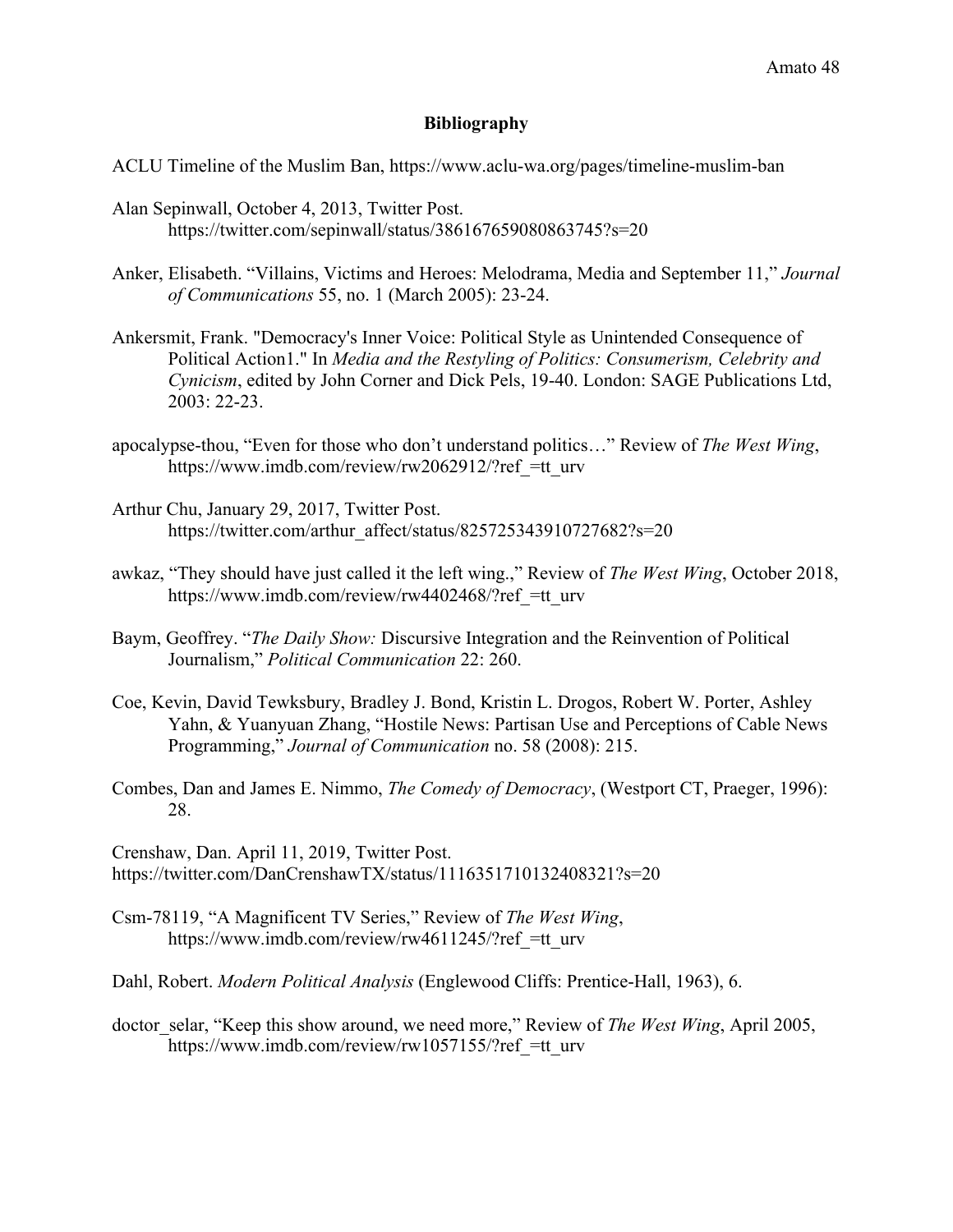- Doob, Leonard W. and Edward S. Robinson. "Psychology and Propaganda." *The ANNALS of the American Academy of Political and Social Science* 179, no. 1 (May 1935): 88.
- Edelman, Murray. *Politics as Symbolic Action: Mass Arousal and Quiescence*, (Chicago, Markham, 1971): 3.
- Eric Goldman, January 27, 2017, Twitter Post. https://twitter.com/TheEricGoldman/status/825054824601300992?s=20
- Ethan Klapper, October 4, 2013, Twitter Post. https://twitter.com/ethanklapper/status/386166999920832512?s=20
- Fox, Julia R. "Wise Fools: Jon Stewart and Stepehen Colbert as Modern-Day Jesters in the American Court" in *The Stewart/Colbert Effect: Essays on the Real Impacts of Fake News* ed. Amarnath Amarasignam, (Jefferson, North Carolina: McFarland & Company, Inc., Publishers, 2011): Kindle Locations 1927-1928, Kindle Edition.
- Gagliano, "West Wing Rocks!" Review of *The West Wing*, February 2000, https://m.imdb.com/review/rw0649899/?ref =rw\_urv
- Gerard Mulligan, January 30, 2017, Twitter Post. https://twitter.com/GerardMulligan1/status/826283609015386114?s=20
- gizmomogwai, "A triumph in television," Review of *The West Wing*, January 2010, https://www.imdb.com/review/rw2186171/?ref =tt\_urv
- Haidt, Jonathan. *The Righteous Mind: Why Good People Are Divided by Politics and Religion*. (New York: Random House Inc., 2012): 2-110.
- hyperbart, "They say a good man cannot be elected president. I don't believe that!" Review of *The West Wing*, February 2009, https://www.imdb.com/review/rw2020199/?ref = tt\_urv
- ignastio8, "Good while Sorkin wrote it," Review of *The West Wing*, July 2019, https://www.imdb.com/review/rw4983903/?ref =tt\_urv
- immee26, "Just what we needed," Review of *The West Wing*, May 2018, https://www.imdb.com/review/rw4178870/?ref =tt\_urv
- Isenberg-e25, "A psychological antidote to not just Trumpism but the decline of Western Civilization & 'Western Liberal' Democracies," Review of *The West Wing*, November 2018, https://www.imdb.com/review/rw4479327/?ref\_=tt\_urv
- Jenn Carroll, October 1, 2013, Twitter Post. https://twitter.com/futurejenn/status/384896474292563968?s=20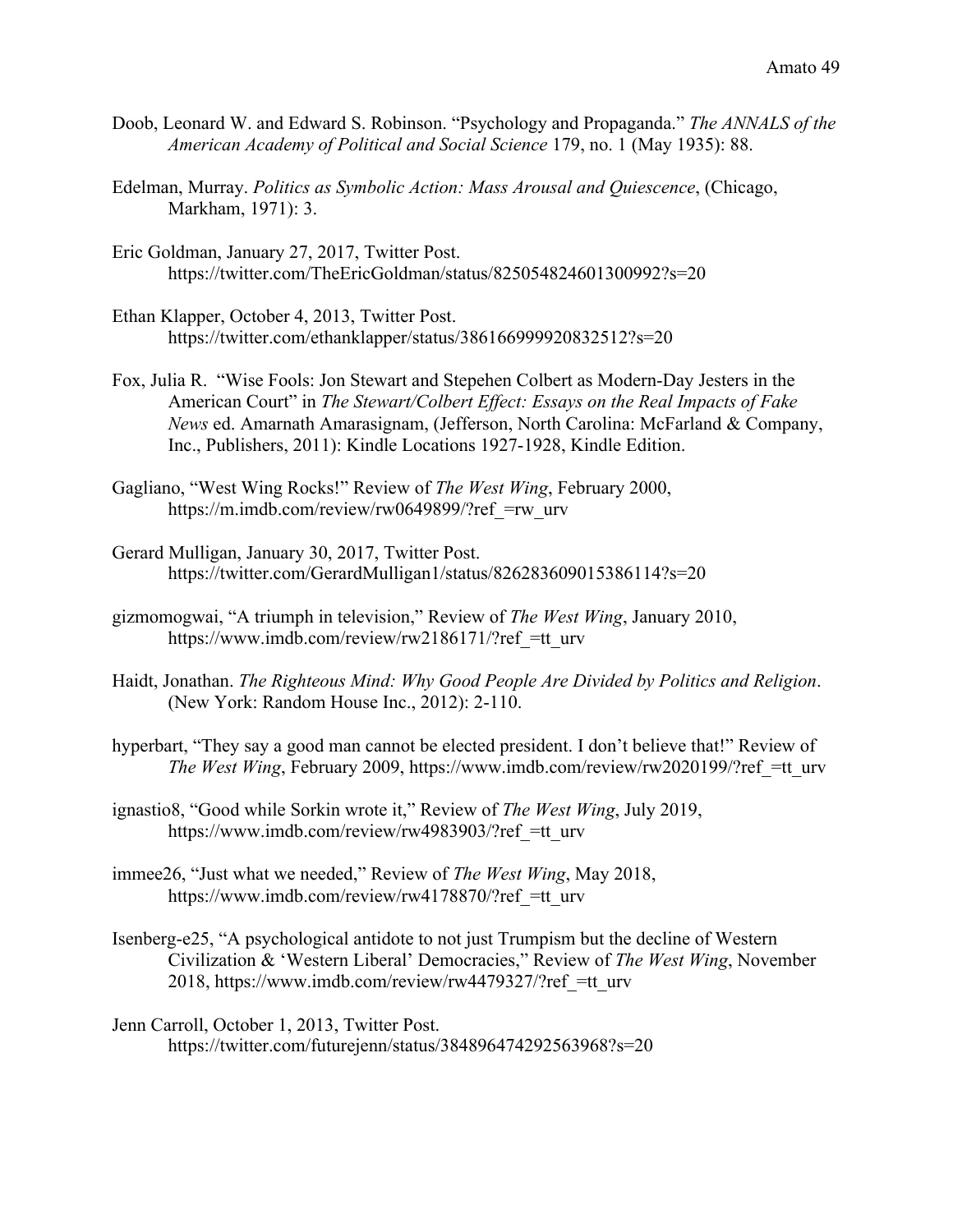- Josh Comers, October 1, 2013, Twitter Post. https://twitter.com/joshcomers/status/384898099128197120?s=20
- King, Stephen. "Why We Crave Horror Movies," in *Models for Writers Short Essays for Composition* ed. Alfred Rosa and Paul Eschholz (Boston: Bedford/St. Martin's, 2012) 524-525.
- Kevinroddy506, "Kinda fills the void, now The Thick of It is over…" Review of *Veep*, May 2013, https://www.imdb.com/review/rw2793323/?ref\_=tt\_urv
- KUAlum26, "Too good to be true.," Review of *The West Wing*, December 2005, https://www.imdb.com/review/rw1256781/?ref =tt\_urv
- Kuniharu Kakihara, "The Post-9/11 Paradigm Shift and Its Effects on East Asia" *IIPS Policy Paper* 292E, The Institute for International Policy Studies, January 2003.
- Kurt Andersen, February 13, 2017, Twitter Post. https://twitter.com/KBAndersen/status/831197882145439750?s=20
- LauraAnnG9, "Certainly one of the very best television shows ever made," December 2019, https://www.imdb.com/review/rw5311076/?ref =tt\_urv
- leftbanker-19, "As Good as TV Gets," Review of *The West Wing*, December 2016, https://www.imdb.com/review/rw3595148/?ref =tt\_urv
- liquidcelluloid-1, " 'Wing' is a beautifully written, cinematically packaged series that satisfies the audience's desire to see behind these particular closed doors," Review of *The West Wing*, May 2004, imdb.com/review/rw0649993/?ref =tt\_urv
- LouE15, "Outstanding political drama with wit, humour and lashings of liberal thinking," April 2009, https://www.imdb.com/review/rw2046488/?ref\_=tt\_urv
- Lowenstein, Adam. *Shocking Representation: Historical Trauma, National Cinema and the Modern Horror Film*, (New York: Columbia University Press, 2006) 1-16.
- mal karma, "I've Had Enough," Review of *The West Wing*, September 2002, https://www.imdb.com/review/rw0649953/?ref =tt\_urv
- McCall, George and J. L. Simmons, Identities and Interactions: An Examination of Human Associations in Everyday Life, New York: Free Press, 1978: 61-100.
- McLuhan, Marshall. *The Medium Is the Massage*. London: Penguin, 2008.
- Megan Gailey, October 1, 2013, Twitter Post. https://twitter.com/megangailey/status/384906937860915200?s=20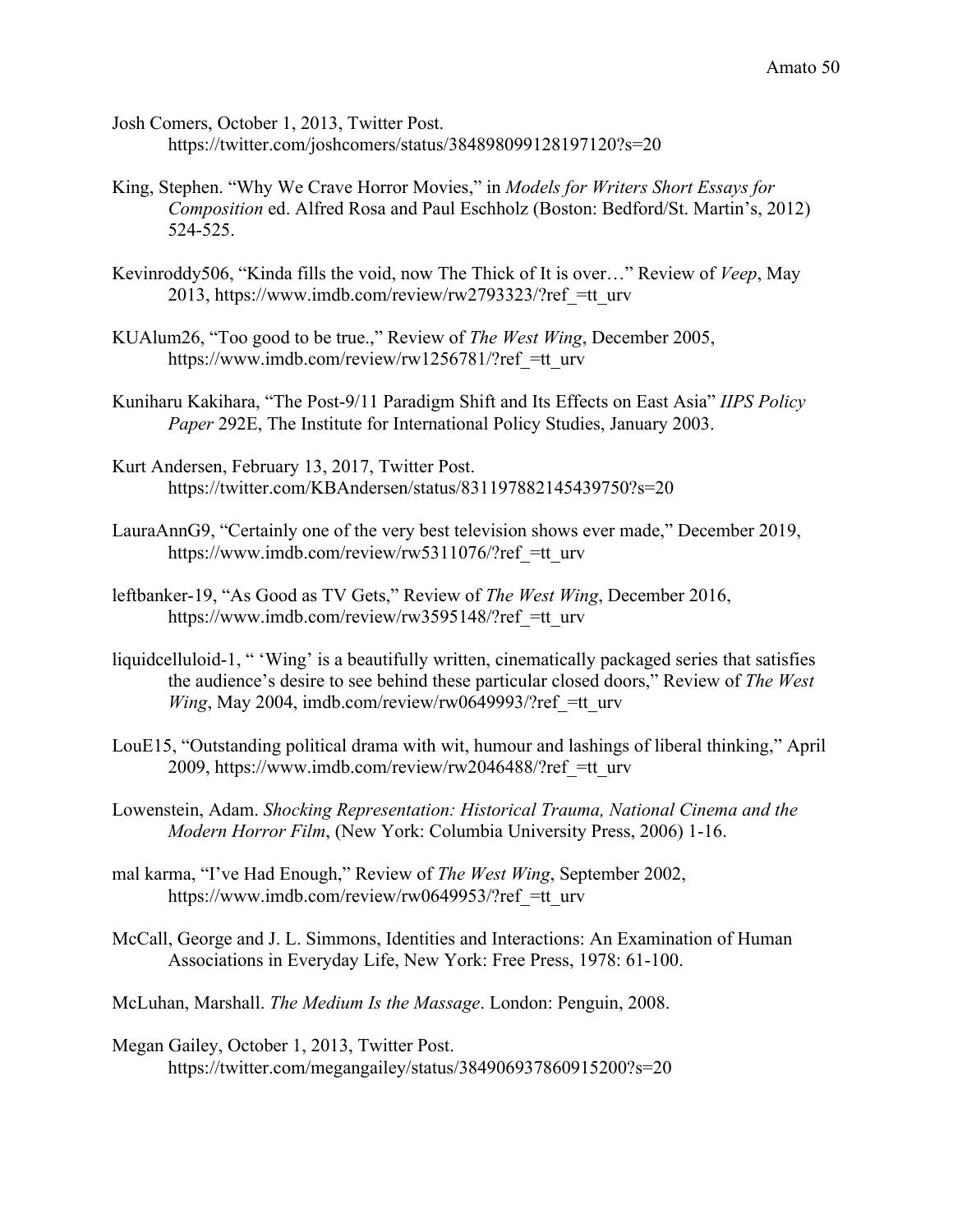- Mrs\_ashton, "Review," Review of *The West Wing*, August 2002, https://www.imdb.com/review/rw0649949/?ref =tt\_urv
- mvstan905, "Great show in which each episode is a feel-good shot to your cortex," Review of *The West Wing*, August 2017, https://www.imdb.com/review/rw3772550/?ref = tt\_urv
- Olivia Nuzzi, January 30, 2017, Twitter Post. https://twitter.com/Olivianuzzi/status/826140545076645888?s=20
- paulcreeden3, "Propaganda of political correctness," Review of *The West Wing*, January 2015, https://www.imdb.com/review/rw3155079/?ref =tt\_urv
- PeteRoy, "Amazingly boring," Review of *The West Wing*, December 2002, https://www.imdb.com/review/rw0649959/?ref =tt\_urv
- Pew Research Center, December, 2019, "In a Politically Polarized Era, Sharp Divides in Both Partisan Coalitions."
- Schiller, Friedrich. "Über naïve und sentimentalische Dichtung," *Schiller's Werke Band 12* (Stuttgart: Cotta).
- Ryan Lattanzio, October 1, 2013, Twitter Post. https://twitter.com/ryanlattanzio/status/384901703738204160?s=20
- sankdafide21, "3rd time watching it," Review of *The West Wing*, January 2020, https://www.imdb.com/review/rw5424373/?ref =tt\_urv
- SalsaBoy201029, "Wonderful, Acerbic Comedy," Review of *Veep*, June 2013, https://www.imdb.com/review/rw2821934/?ref =tt\_urv
- Saskplanner9, "Not Sure What to Think After Just the one Episode," Review of *Parks and Recreation*, April 2009, https://www.imdb.com/review/rw2050036/?ref =tt\_urv
- Shaul R. Shenhav, "Political Narratives and Political Reality." *International Political Science Review / Revue Internationale De Science Politique* 27, no. 3 (2006): 249.
- Slater, Michael D. "Reinforcing Spirals Model: Conceptualizing the Relationship Between Media Content Exposure and the Development and Maintenance of Attitudes," *Media Psychology* 18, no. 3, (2015): 371.
- SteveM-6, "A Great Show for the New Millennium," Review of *The West Wing*, December 1999, https://www.imdb.com/review/rw0649896/?ref\_=tt\_urv
- szigma, "Boring, stupid and worthless," Review of *The West Wing*, July 2003, https://www.imdb.com/review/rw0649915/?ref =tt\_urv